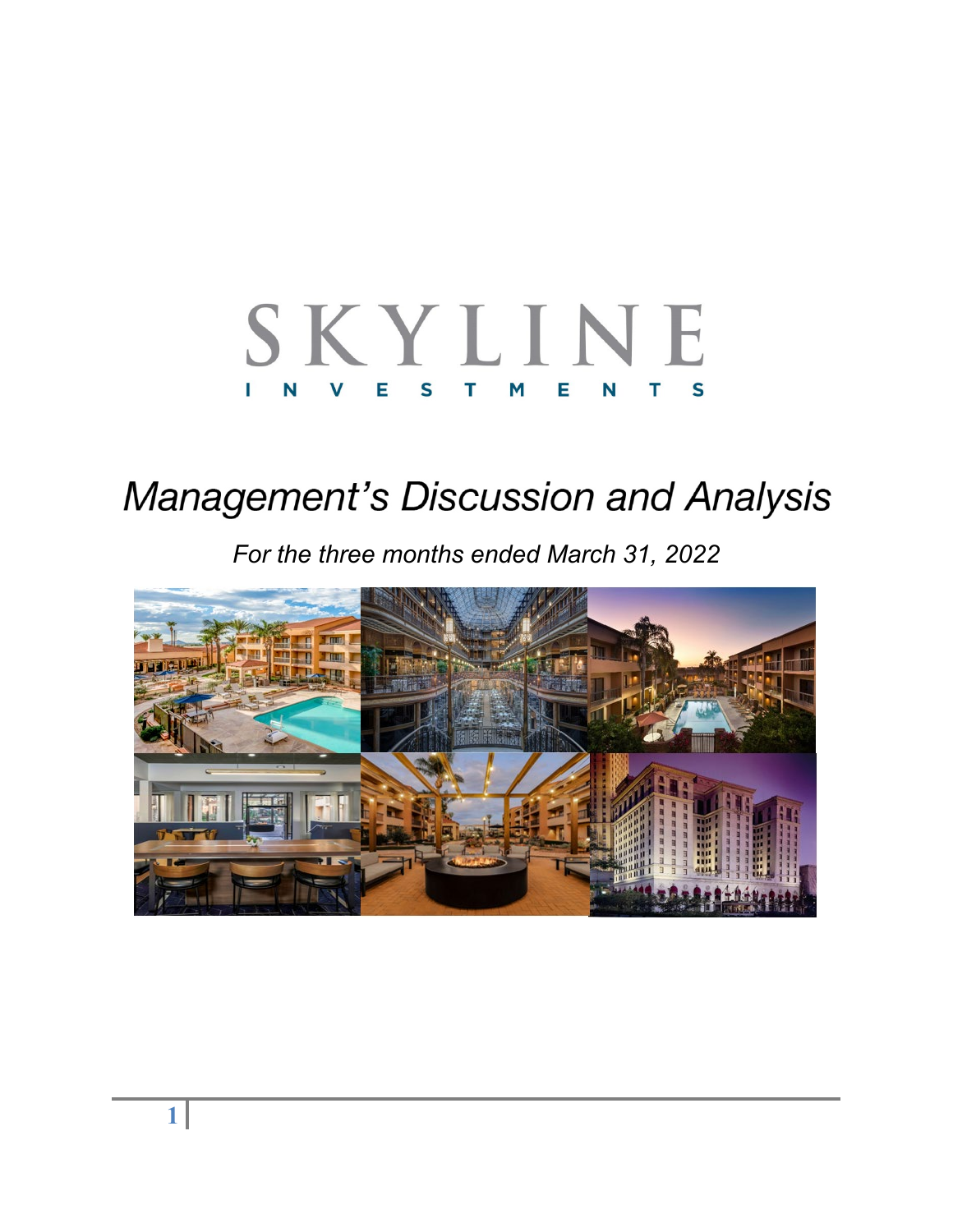#### **MANAGEMENT'S DISCUSSION AND ANALYSIS**

May 12, 2022

#### *Introduction*

This Management's Discussion and Analysis (this "MD&A") of the operating results and financial condition of Skyline Investments Inc. ("Skyline", "the Company", "we", "us" or "our") constitutes management's ("Management") review of the factors that affected the Company's operating performance for the three months ended March 31, 2022 and its financial position as at March 31, 2022. This MD&A is dated and has been prepared with information available as of March 31, 2022.

This MD&A should be read in conjunction with the Company's condensed interim consolidated financial statements for the three months ended March 31, 2022 and 2021 and accompanying notes (the "Financial Statements").

The Financial Statements have been prepared in accordance with International Financial Reporting Standards, using accounting policies adopted by the Company. These accounting policies are based on the International Accounting Standards, International Financial Reporting Standards and IFRS Interpretations Committee interpretations (collectively, "IFRS") that are applicable to the Company. Amounts discussed below are based on our consolidated financial statements for the three months ended March 31, 2022 and are presented in thousands of Canadian dollars, unless otherwise stated.

Additional information relating to the Company is available under our SEDAR profile at www.sedar.com.

Except as expressly provided herein, none of the information on the SEDAR website is incorporated by reference into this document by this or any other reference.

#### *Forward-Looking Information*

Certain statements contained in this MD&A constitute forward-looking information within the meaning of securities laws. Forward-looking information may relate to the Company's future outlook and anticipated events or results and may include statements regarding the future financial position, business strategy, budgets, projected costs, capital expenditures, financial results, taxes and plans and objectives of or involving the Company. In particular, statements regarding the Company's future operating results and economic performance are forward-looking statements. In some cases, forward-looking information can be identified by terms such as "may", "will", "should", "expect", "plan", "anticipate", "believe", "intend", "estimate", "predict", "potential", "continue" or other similar expressions concerning matters that are not historical facts. Examples of such statements include the statements with respect to the Company's strategy, objectives and intentions disclosed in the section entitled "Overview", "Strategy & Outlook", "Liquidity and Financial Position", and "Portfolio Overview", including: the Company's intention to complete future acquisitions and/or dispositions, and the expected benefits from any such acquisitions or dispositions; and the introduction of value-added leasing and operational revenue streams and increased management efficiencies.

Forward-looking information is subject to certain factors, including risks and uncertainties, which could cause actual results to differ materially from what the Company currently expects. These factors include the ability of the Company to complete future acquisitions, obtain necessary equity and debt financing and grow its business; achieving the expected benefits from the Freed Transaction (as defined herein) the future operations and performance of the Company's properties including the anticipated extent of the accretion of any acquisitions and generating improved occupancy levels and rental income: the ability of the Company to reinvest to make improvements and maintenance to its properties; overall indebtedness levels, which could be impacted by the level of acquisition activity Skyline is able to achieve and future financing opportunities; general economic and market conditions and factors; local real estate conditions; competition; interest rates; changes in government regulation; and reliance on key personnel. For more information on these risks and uncertainties readers should refer to the risks disclosed in the section entitled "Risk Factors", as well as the risks disclosed in Skyline's materials filed with Canadian securities regulatory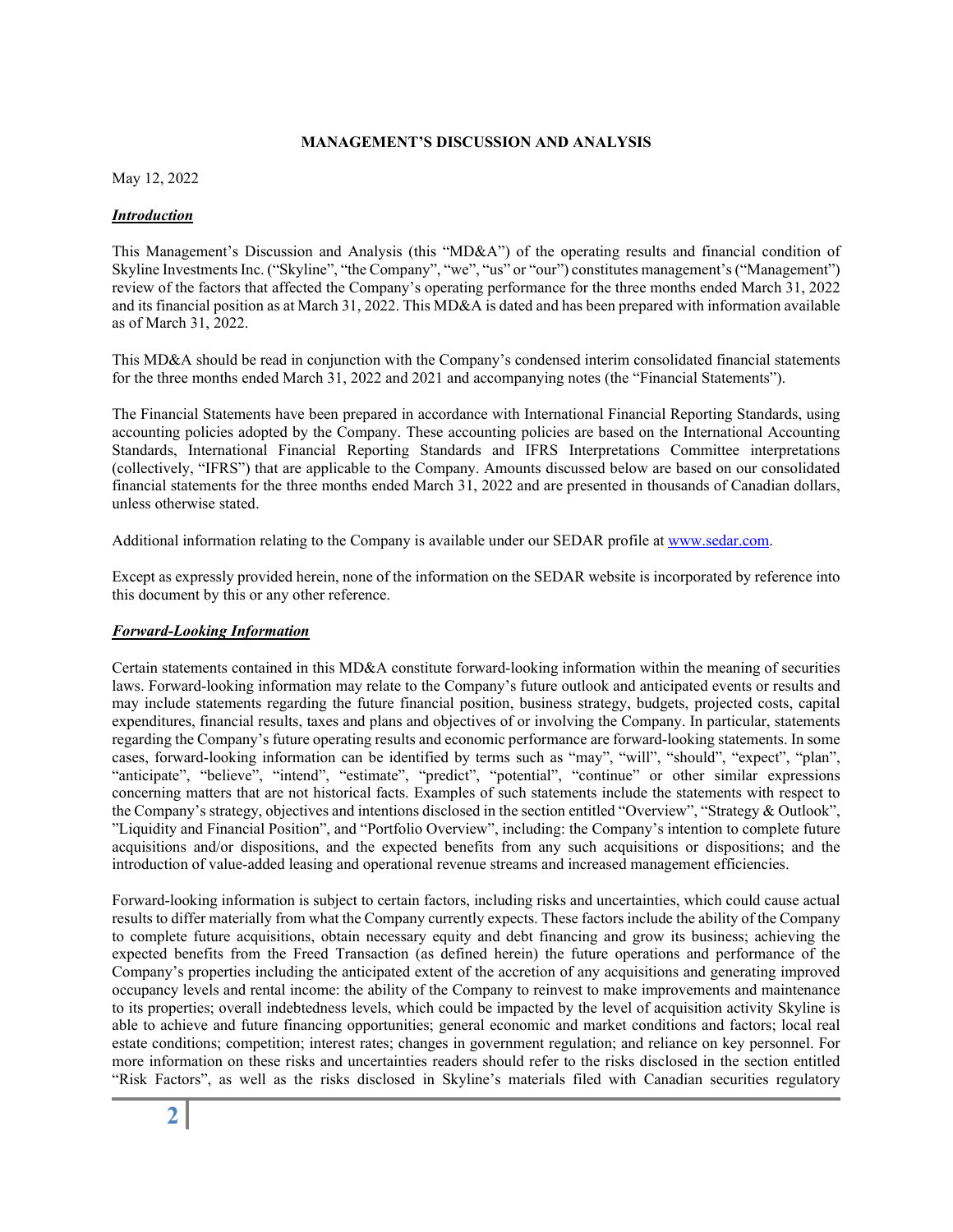authorities from time to time, including the Annual Information Form of the Company dated March 10, 2022, which are available under the Company's profile on SEDAR at www.sedar.com.

Given the impact of the changing circumstances surrounding the COVID-19 pandemic and the related response from the Company, governments (federal, state, provincial and municipal), regulatory authorities, businesses and customers, there is inherently more uncertainty associated with the Company's assumptions as compared to prior periods. These assumptions and related risks, include but are not limited to, management's expectations with respect to the factors noted above as well as general economic conditions, such as the impact on the economy and financial markets of the COVID-19 pandemic and other health risks.

Forward-looking information contained in this MD&A is based on the Company's current estimates, expectations and projections, which the Company believes are reasonable as of the date hereof. Readers should not place undue importance on forward-looking information and should not rely upon this information as of any other date. While the Company may elect to, it is under no obligation and does not undertake to update this information at any particular time except as may be required by applicable securities laws.

#### *Non-IFRS Performance Measures*

All financial information has been prepared in accordance with IFRS. However, Skyline uses certain non-IFRS measures as key performance indicators, including net operating income ("NOI"), funds from operations ("FFO"), FFO per share, and adjusted earnings before interest, taxes, depreciation and amortization ("Adjusted EBITDA"). Skyline believes these non-IFRS measures provide useful supplemental information to both Management and investors in measuring the financial performance of the Company.

These are key measures commonly used by entities in our industry as useful metrics for measuring performance. However, they do not have any standardized meaning prescribed by IFRS and should not be construed as alternatives to net income/loss, cash flow from operating activities or other measures of financial performance calculated in accordance with IFRS. NOI, FFO and Adjusted EBITDA may differ from similar measures as reported by other companies in similar or different industries. These measures should be considered as supplemental in nature and not as a substitute for related financial information prepared in accordance with IFRS. Please see Part V, Results of Operations for the reconciliations of these non-IFRS performance measures.

Skyline also uses certain supplementary financial measures as key performance indicators, including same asset NOI. Supplementary financial measures are financial measures that are intended to be disclosed on a periodic basis to depict the historical or expected future financial performance, financial position, or cash flow, that are not disclosed directly in the financial statements and are not non-IFRS measures.

*The balance of this page is intentionally left blank.*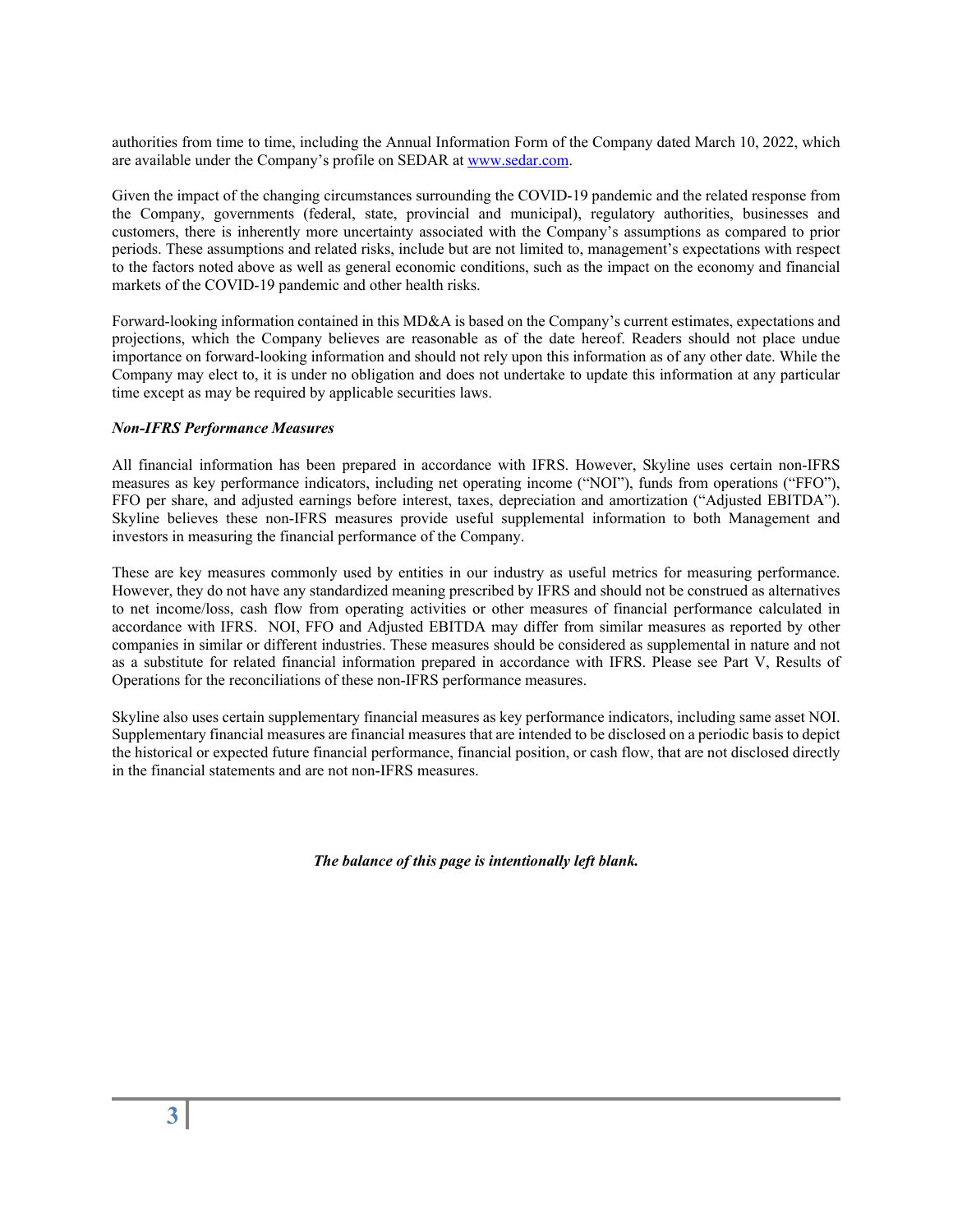## **I. Overview**

Skyline is a Canadian investment company listed on the Tel-Aviv Stock Exchange under the symbol SKLN and is a reporting issuer in Canada. The Company directly and indirectly owns hotels and resorts in Canada and the United States ("US"). As at March 31, 2022, the Company had 16 income producing assets, with 2,749 rooms and 85,238 square feet of commercial space (collectively, the "Properties"). The Company also has a strategic development business that develops excess real estate to further enhance cash flow and the value of its assets. The Company is regularly engaged in discussions with respect to possible acquisitions or dispositions of new properties or portfolios.

The Company is also in the very early stages of considering or exploring certain potential corporate transactions as part of its business strategy. The Company does not know whether any such transaction will be advanced or completed. The Company will disclose details regarding any such transactions if and when it is legally required or otherwise deems it appropriate to do so. The Company's operating segments are as follows:

- 1. US hotels and resorts
- 2. Canadian hotels and resorts
- 3. Development of real estate

The Company focuses its capital and investment initiatives on enhancing cash flow from hotels and resorts, while at the same time selling non-core development assets. As at March 31, 2022, the Company's assets were located in southern Ontario, Canada and in 10 US States.

The Company a reporting issuer in the Province of Ontario, Canada (following the filing and receipt of a non-offering long form prospectus in 2014) but, as of March 31, 2022, does not have any of its securities listed or quoted on any marketplace in Canada.

On December 6, 2021, Skyline completed the sale of Deerhurst Resort ("Deerhurst"), Horseshoe Resort ("Horseshoe"), and the remaining development lands at Blue Mountain Resort ("Blue Mountain") (collectively, the "Freed Assets") to Freed Corporation (the "Freed Transaction"), and will actively seek to reinvest the proceeds for the Freed Transaction in the near to mid-term as appropriate investment opportunities are made available to the Company.

#### **II. Strategy & Outlook**

The following section contains forward-looking information and users are cautioned that actual results may vary. See "*Forward Looking Information"* for additional information.

#### *Our Strategy*

Skyline's business model is centered on 4 distinct strategies:

- 1. Identification and acquisition of hotels with stable cash flows that provide an acceptable risk-adjusted rate of return, with a specific focus on the limited service and select service segments. Adjacent development rights are viewed as an independent value creation opportunity;
- 2. Driving short- and medium-term efficiencies in hotel and remaining resort operations;
- 3. Strategic development with low capital investment and risk, to further enhance the cash flow and value of the existing asset base and sale of non-core real estate; and
- 4. Diversification of hotel income through acquisition of other retail and/or commercial properties that are complementary to the existing asset base and that provide stable and predictable cash flow.

Skyline will seek to pursue acquisitions that align with the Company's stringent investment criteria focused on location, valuation and asset quality. However, the Company may also selectively undertake opportunistic acquisitions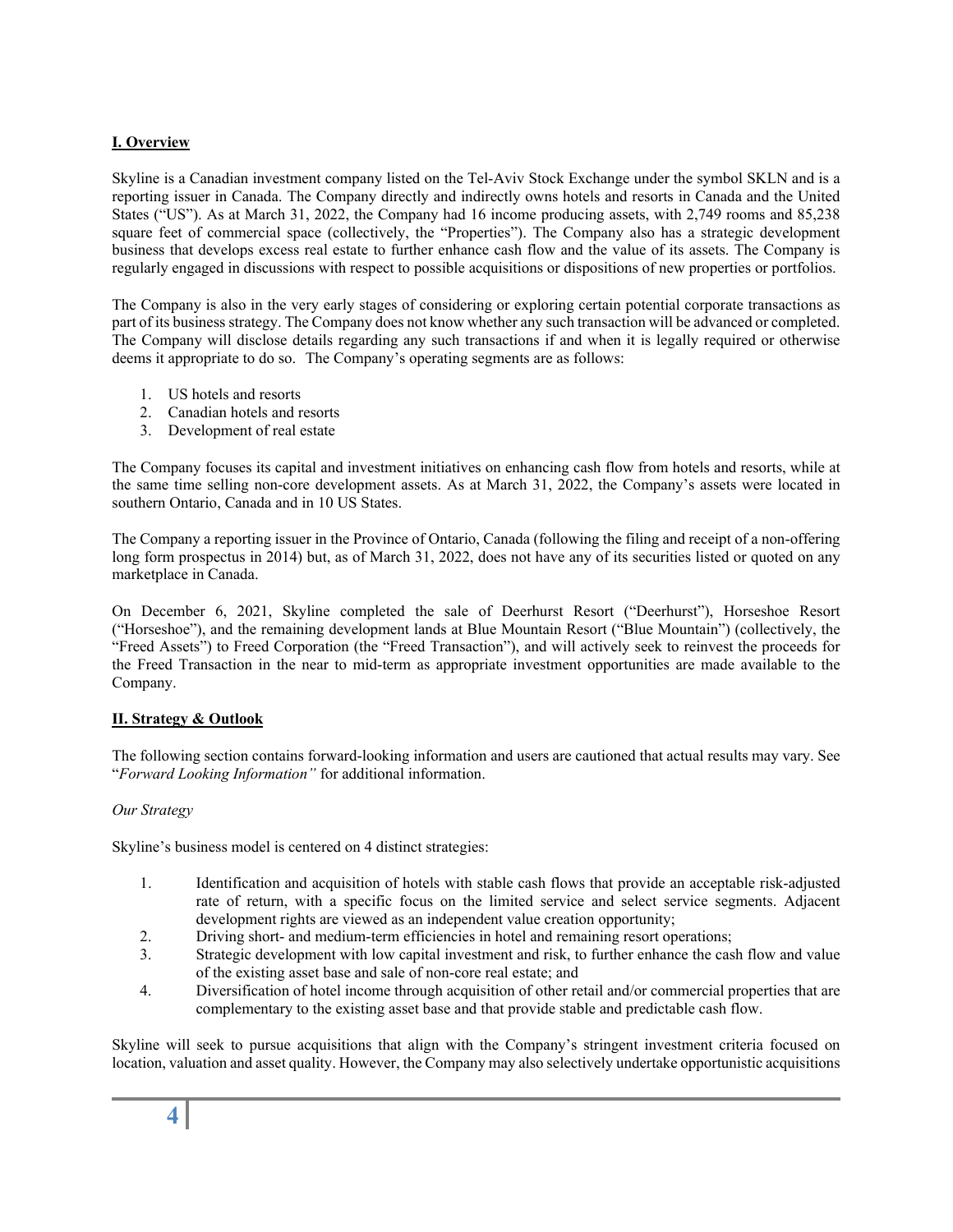under circumstances in which Management believes a hotel or resort asset requiring value-add capital can be acquired at an attractive valuation and its profitability improved upon completion of repositioning efforts.

When evaluating potential acquisition opportunities, Skyline focuses on: (i) growing markets with strong economic fundamentals; (ii) markets with multiple demand drivers (including but not limited to: hospitals, universities, multiple corporate head offices, government and private sector investment); (iii) markets that have limited new supply; (iv) properties with strong brand affiliation; (v) properties characterized by a good operating history with stabilized inplace income, or with potential for value enhancement through re-positioning or other value-add initiatives; and (vi) properties that can be purchased at an attractive valuation, preferably below replacement cost.

#### *COVID-19 Update*

The COVID-19 pandemic, which began at the end of 2019, continues to have wide-ranging implications for the global economy and the hotel industry in particular.

The Company's hotels located in the USA (the "US Properties") have never closed and are all operating with appropriately reduced staff levels. Given that the majority of the US Properties are primarily located in "drive-to" secondary markets that are not dependent on international air travel, and that a significant percentage of guests are travelling business people, the Company expects that as the recovery continuesto unfold, there will be pent-up demand for this segment.

As of the date of this report, the Courtyard by Marriot hotels ("CY13"), which never closed during the pandemic, are open and operating with appropriately adjusted staffing levels. CY13's property-specific NOI for the three months ended March 31, 2022, was \$3,264 compared to property-specific NOI of \$115 for the three months ended March 31, 2021<sup>1</sup>. Average occupancy for the quarter increased/decreased to 57% from 39% during Q1 2021, and reached 65% during March 2022. As of the date of this report, the Company is in the process of completing the Property Improvement Plan ("PIP") at its Dayton, Ohio property. The Company will continue to evaluate its PIP schedule and its cash obligations under the PIP relative to the current operating environment. The Company expects that the PIPs will contribute to enhanced earnings at its properties as they are completed, which will further drive Adjusted EBITDA growth coming out of the pandemic and over the medium to long term.

As of the date of this report, the Company's full-service hotels, which never closed during the pandemic, are operating. Average occupancy for the three months ended March 31, 2022 was 42% compared to 34% during Q1 2021. Occupancy, which is partially driven by group meetings and weddings, is showing signs of improvement, but has not yet consistently returned to normalized levels. This continues to have an impact on the Company's financial results. Combined property-specific NOI for the three months ended March 31, 2022 was \$757 compared to property-specific NOI of \$820 for the three months ended March 31, 2021. Excluding the impact of commercial space at the full-service hotels, NOI was \$684 for the three months ended March 31, 2022, compared to \$433 for the three months ended March 31, 2021. The improvement of 58% was due to improved occupancy as noted above, offset by the impact of government assistance received in the prior year period, which was not received during Q1 2022.

Bear Valley is a "drive-to" resort that is not dependent on air travel or international tourists, and is therefore less vulnerable to the effects of the pandemic. Average occupancy at Bear Valley's hotel during the three months ended March 31, 2022, was 37% compared to 28% during 2021, and nearly in-line with pre-pandemic occupancy of 39% during Q1 2019. Property-specific NOI for the three months ended March 31, 2022 was \$3,911, compared to propertyspecific NOI of \$3,462, for the three months ended March 31, 2021. The improvement was driven by a strong ski

<sup>1</sup> NOI is a non-IFRS performance measure. See *"Non-IFRS Performance Measures"* for additional information.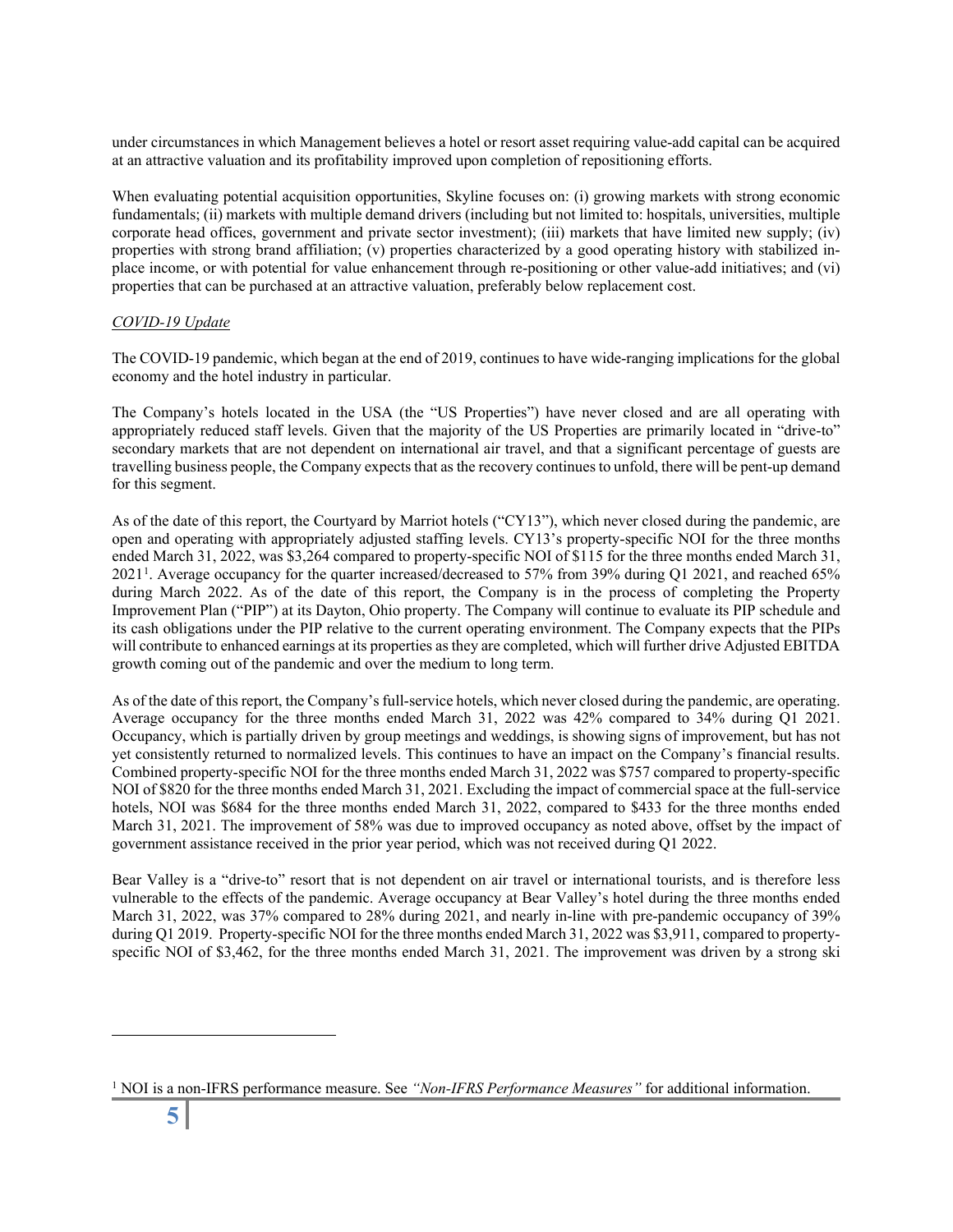season, which led to the higher occupancy noted above as well as a stronger average daily rate ("ADR") at the resort's hotel.

If restrictions are not further relaxed and/or if government restrictions are renewed, and if such restrictions result in the closure of the resort or limit its operations, this may have a material financial impact on the Company.

#### *Government Assistance*

In response to the COVID-19 crisis, the Canadian and US Governments unveiled multiple support measures for which the Company is eligible. In the US, Skyline has qualified for loans under the PPP. As part of this program, the portion of any loan spent on payroll and other specified costs may be forgiven by the US Government under certain circumstances. Any portion not forgiven over five years will bear annual interest of 1%. Skyline received US \$14,216 in total proceeds under the PPP during 2020 and 2021, and has received formal forgiveness in the amount of US \$8,344 through March 31, 2022. The remaining forgiveness applications are currently being reviewed by the US Government, and Skyline expects to receive forgiveness for substantially all of the PPP amounts received. Skyline did not receive any funds under the PPP during the three months ended March 31, 2022.

In Canada, the Company has received funding under the Canada Employment Wage Subsidy ("CEWS"), which covers up to 75% of employee wages not in excess of \$58.7 thousand per eligible employee, subject to certain conditions, between March 15, 2020 and at October 23, 2021, as well as the Canada Emergency Rent Subsidy ("CERS"), which covers certain rental and building operating expenses from hotels and resorts. The CEWS and CERS programs are no longer in effect and the Company does not expect to receive any further assistance from the Canadian Government in response to the COVID-19 crisis.

#### *Covenants*

As of the date of this report, the Company does not believe that it will experience any issues related to existing covenants with its mortgage lenders, and the Company was in compliance with its covenants as at March 31, 2022.

#### **III. Period Highlights**

Financial highlights for the three months ended March 31, 2022, including subsequent events occurring up to the date of publication of this report are as follows:

- For the three months ended March 31, 2022 the Company recorded revenue of \$32,290, compared to \$31,107 for the three months ended March 31, 2021.
- For the three months ended March 31, 2022, the Company recorded NOI<sup>2</sup> of \$8,161 compared to \$8,596 during the three months ended March 31, 2021. Same asset NOI<sup>3</sup> for the three months ended March 31, 2022 was \$8,211 compared to \$4,491 during the three months ended March 31, 2021, reflecting the continued improvement of our US operations exiting the COVID-19 crisis.
- The Company recorded net income attributable to shareholders of \$1,002 for the three months ended March 31, 2022, compared to \$165 for the three months ended March 31, 2021. Including the effect of minority interests, the Company recorded net income of \$680 during the three months ended March 31, 2022, compared to a net loss of \$155 during the three months ended March 31, 2021.
- The Company's cash and cash equivalents were \$44,445 as at March 31, 2022 compared to \$61,489 as at December 31, 2021. The decrease is primarily attributable to tax payments, working capital adjustments paid relating to the Freed Transaction, and capital expenditures. See section IX "Cash Flow Statement Highlights."

<sup>2</sup> NOI is a non-IFRS performance measure. See *"Non-IFRS Performance Measures"* for additional information.

<sup>&</sup>lt;sup>3</sup> Same Asset NOI is a supplementary financial measure and is calculated using the same methodology as NOI, but only including NOI from properties owned for 2 full years prior to March 31, 2022. See *"Non-IFRS Performance Measures"* and "*Same Asset Analysis"* for additional information.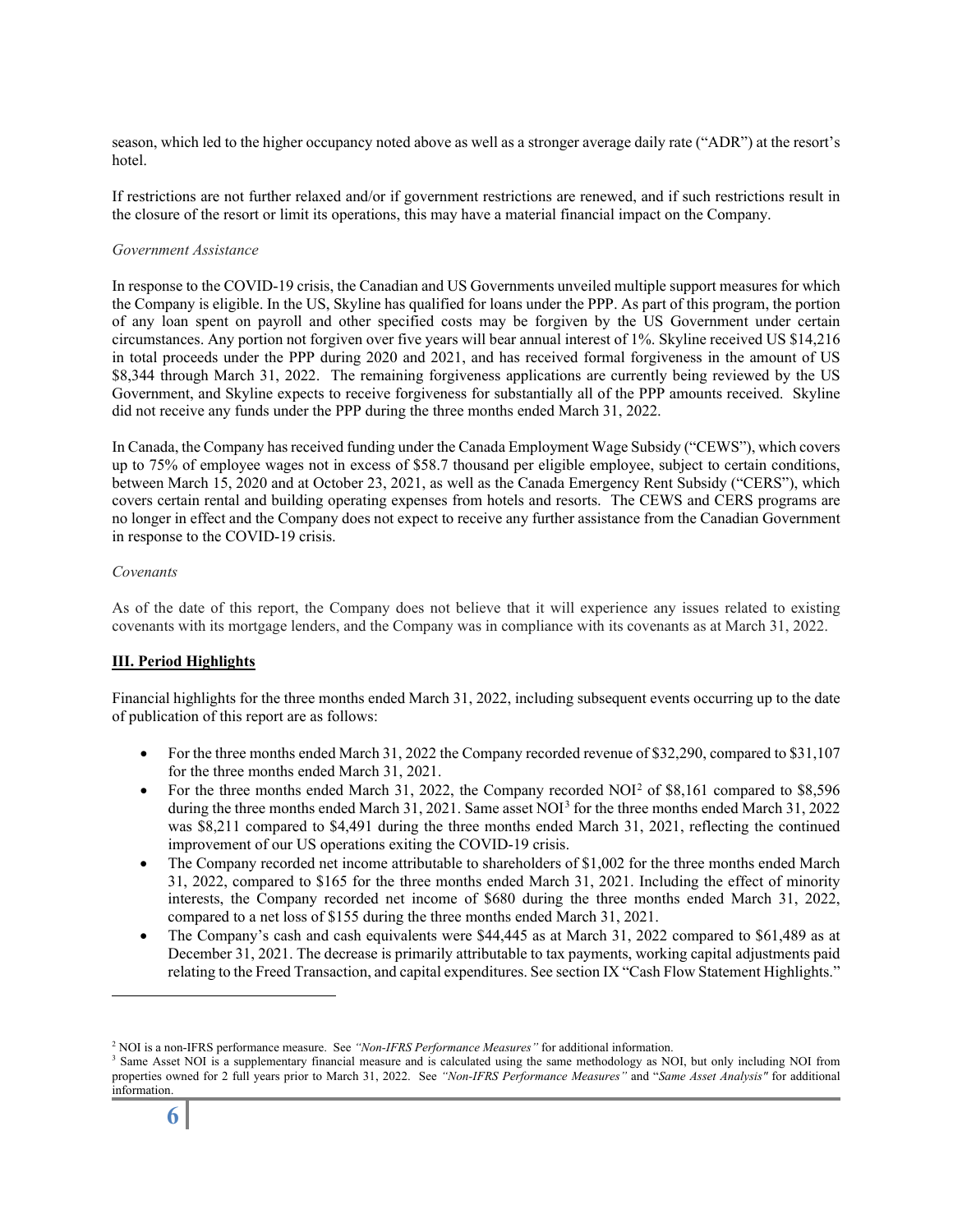- The Company's shareholders' equity, excluding minority interests was \$265,379 or \$15.85 per share (40.18 NIS based on the NIS/CAD exchange rate as at March 31, 2022).
- The Company's Common Shares closed on March 31, 2022 at 27.50 NIS per share, a discount of 32% to the Company's shareholders' equity per share.
- On April 21, 2022 the Company completed a refinancing with a large U.S. commercial real estate lending institution for a loan for the Company's Courtyard by Marriot hotels for a period of 5 years, which will be used to repay the existing loan. On closing, a portion of the loan was undrawn, and will be used to finance future hotel renovations.
- On March 20, 2022, the Company announced that it entered into a definitive agreement of purchase and sale with an unrelated third party for the purchase of the Courtyard by Marriott hotel in Ithaca, New York (the "Courtyard Ithaca") for a purchase price of USD \$11,250 plus customary closing costs (the "Ithaca Acquisition"). The Ithaca Acquisition is expected to close in Q2 2022. See Section IV "Portfolio Overview."
- On April 24, 2022, the Company commenced a share repurchase plan (the "Share Buyback"), which will be in effect until March 31, 2023, with a maximum total purchase amount of \$5,000.
- Please refer to Section XVII, "Additional Information" for details on subsequent events occurring up to the date of this report.

#### **IV. Portfolio Overview**

A summary of key performance indicators for the three months ended March 31, 2022 is as follows:

|                                                | March 31, 2022 | March 31, 2021 <sup>4</sup> |
|------------------------------------------------|----------------|-----------------------------|
| <b>TOTAL PORTFOLIO INFORMATION<sup>5</sup></b> |                |                             |
| Number of rooms                                | 2,749          | 3,279                       |
| Number of hotel properties                     | 16             | 18                          |
| Occupancy rate                                 | 53%            | 35%                         |
| Average daily room rate                        | \$146.81       | \$116.39                    |
| Revenue per available room                     | \$77.43        | \$40.73                     |
| <b>HOSPITALITY</b>                             |                |                             |
| Revenue                                        | 32,023         | 28,191                      |
| <b>NOI</b>                                     | 8,211          | 8,254                       |
| <b>DEVELOPMENT</b>                             |                |                             |
| Revenues                                       | 267            | 2,916                       |
| <b>NOI</b>                                     | (50)           | 342                         |
| <b>CONSOLIDATED</b>                            |                |                             |
| Same Asset NOI                                 | 8,211          | 4,491                       |
| Adjusted EBITDA                                | 6,188          | 6,714                       |
| <b>FUNDS FROM OPERATIONS (FFO)</b>             |                |                             |
| <b>FFO</b>                                     | 5,254          | 3,332                       |
| FFO per share                                  | 0.32           | 0.20                        |
| <b>CAPITALIZATION AND LEVERAGE</b>             |                |                             |
| <b>Equity to Total Assets</b>                  | 53%            | 40%                         |
| <b>Unrestricted Cash</b>                       | 44,445         | 24,117                      |
| Net Debt to Net Capitalization                 | 37%            | 52%                         |
| Loan to Value (only Hospitality)               | 52%            | 53%                         |
| Weighted average debt face interest rate       | 4.56%          | 4.46%                       |
| Weighted average debt term to maturity         | 0.7            | 1.85                        |

<sup>4</sup> Includes Horseshoe Valley Resorts ("Horseshoe") and Deerhurst Resort ("Deerhurst") (collectively, the "Canadian Resorts"), which were sold on December 6, 2021 as part of the Freed Transaction (as defined herein).

<sup>5</sup> NOI, Adjusted EBITDA, FFO, and FFO per share are non-IFRS performance measures. See *"Non-IFRS Performance Measures"* for additional information.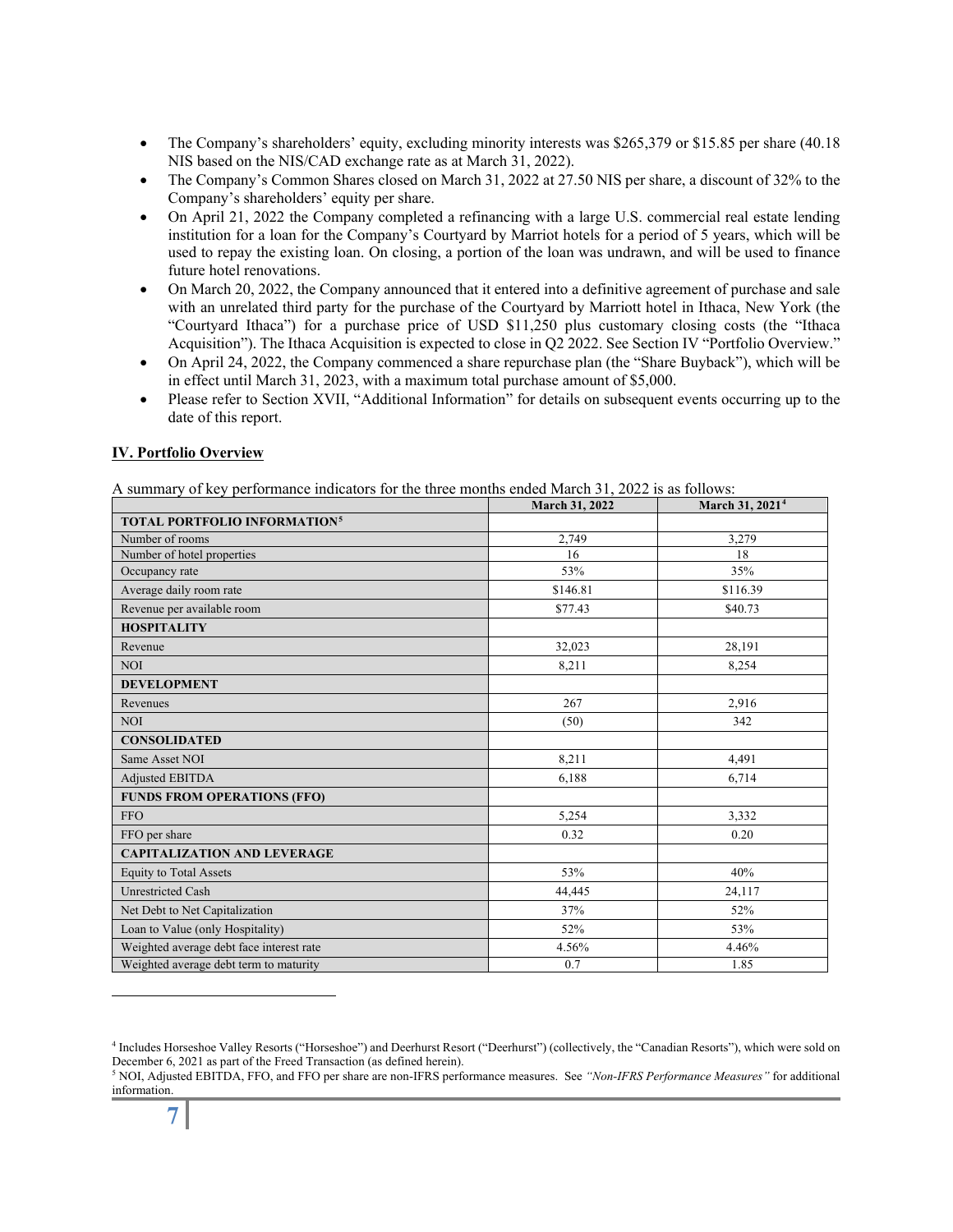As at March 31, 2022 Skyline owned 16 hotel and resort assets with 2,749 rooms and 85,238 sq ft of commercial space.

| <b>Asset Name or Flag</b>          | Location                   | <b>Rooms</b> | <b>Commercial Sq. Ft.</b> |
|------------------------------------|----------------------------|--------------|---------------------------|
| Courtyard Marriott                 | Birmingham Hoover, AL      | 153          |                           |
| Courtyard Marriott                 | Huntsville, AL             | 149          |                           |
| Courtyard Marriott                 | Little Rock, AR            | 149          |                           |
| Courtyard Marriott                 | Tucson, AZ                 | 149          |                           |
| Courtyard Marriott                 | Fort Myers, FL             | 149          |                           |
| Courtyard Marriott                 | Arlington Heights, IL      | 147          |                           |
| Courtyard Marriott                 | Deerfield, IL              | 131          |                           |
| Courtyard Marriott                 | Rockford, IL               | 147          |                           |
| Courtyard Marriott                 | Lexington, KY              | 146          |                           |
| Courtyard Marriott                 | Miamisburg, OH             | 146          |                           |
| Courtyard Marriott                 | Holland, OH                | 149          |                           |
| Courtyard Marriott                 | Oklahoma City, OK          | 149          |                           |
| Courtyard Marriott                 | Battlefield (Manassas), VA | 149          |                           |
| <b>Total Select Service Hotels</b> |                            | 1,913        |                           |
| Hyatt Hotel                        | Cleveland, Ohio            | 293          | 54,400                    |
| Renaissance Hotel                  | Cleveland, Ohio            | 491          | 30,838                    |
| <b>Total Full-Service Hotels</b>   |                            | 784          | 85,238                    |
| Bear Valley Ski Resort             | Bear Valley, California    | 52           |                           |
| <b>Total Resorts</b>               |                            | 52           |                           |
| Total                              |                            | 2,749        | 85,238                    |

One of the primary key performance indicators in the hospitality industry is revenue per available room or ("RevPAR"). RevPAR is a function of the daily occupancy rate expressed as a percentage of total rooms available ("Occupancy") and the average daily rate or ("ADR").

Skyline tracks these three metrics for all of its hospitality assets. The three months ended March 31, 2022 saw a year over year increase in RevPAR at all of the Company's properties, driven by increased an occupancy rate and ADR across the entire portfolio due to the trajectory of recovery from the COVID-19 pandemic. The Company expects occupancy and ADR to continue to increase as the US and Canadian economies reopen.

A summary of occupancy, ADR, and RevPAR is as follows: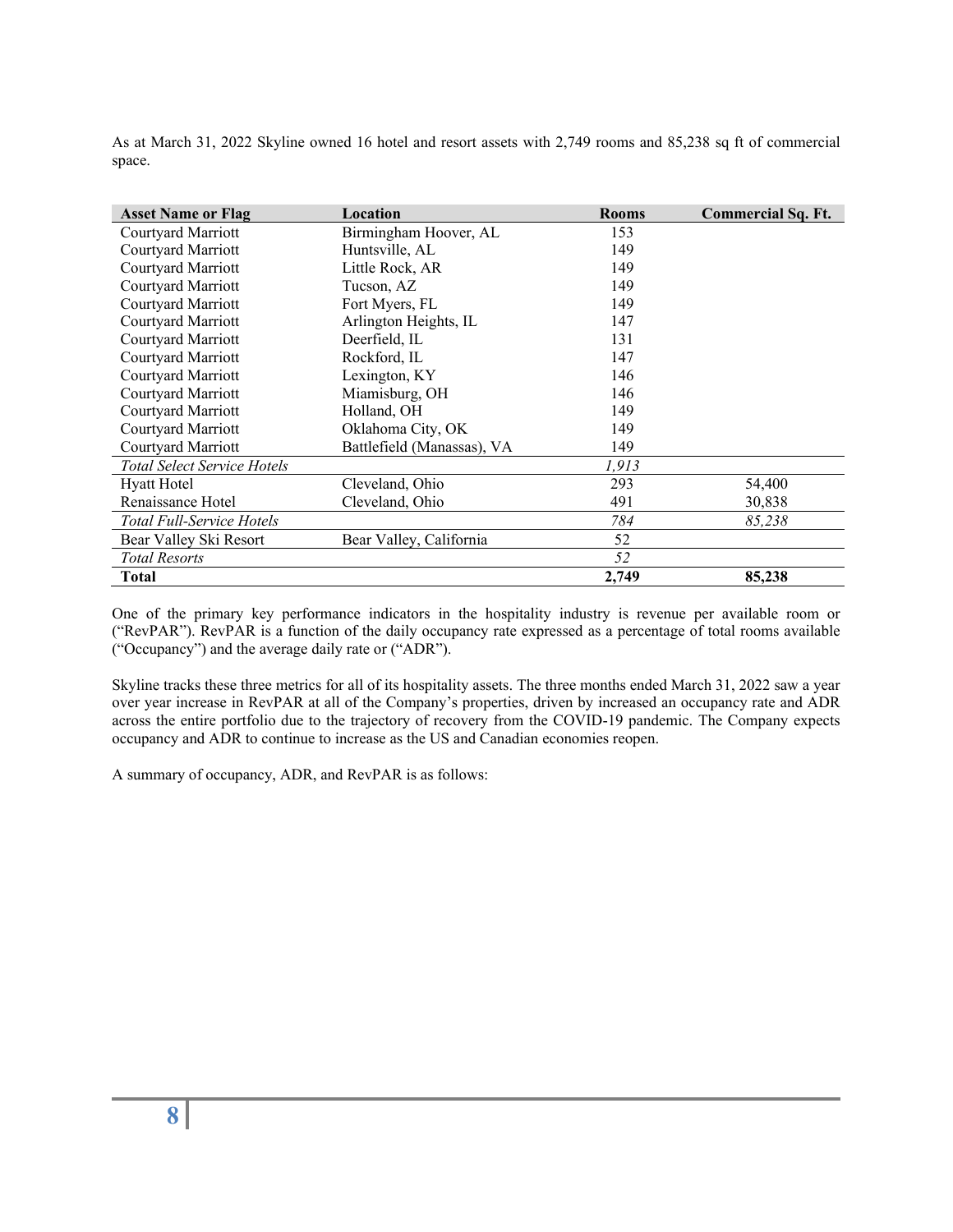|                                |            | Q2 2021              | $Q2 - 2020$   | Q3 2021  | <b>O3-2020</b> | O4-2021        | <b>O4-2020</b> | Q1-2022    | Q1-2021       |
|--------------------------------|------------|----------------------|---------------|----------|----------------|----------------|----------------|------------|---------------|
| US select service              | RevPAR     | \$52.97              | \$14.02       | \$58.15  | \$27.12        | \$53.19        | \$25.06        | \$62.03    | \$32.10       |
| Hotels and a<br>California Ski | <b>ADR</b> | \$91.86              | \$79.69       | \$99.22  | \$81.61        | \$96.89        | \$75.76        | \$109.05   | \$82.23       |
| Resort in $USD1$               | Occ.       | 58%                  | 18%           | 59%      | 33%            | 54.9%          | 33.1%          | 57%        | 39%           |
|                                |            |                      |               |          |                |                |                |            |               |
|                                |            | Q2 2021              | $Q2 - 2020$   | Q3 2021  | <b>O3-2020</b> | <b>O4-2021</b> | <b>O4-2020</b> | Q1-2022    | Q1-2021       |
| US full-service                | RevPAR     | \$56.10              | \$8.16        | \$77.04  | \$25.30        | \$70.39        | \$19.70        | \$61.79    | \$36.07       |
| Hotels in USD                  | <b>ADR</b> | \$131.57             | \$105.53      | \$157.96 | \$112.24       | \$158.67       | \$101.06       | \$145.99   | \$105.06      |
|                                | Occ.       | 43%                  | 8%            | 49%      | 23%            | 44.4%          | 19.5%          | 42%        | 34%           |
|                                |            |                      |               |          |                |                |                |            |               |
|                                |            | Q2 2021 <sup>3</sup> | $Q2 - 2020^2$ | O3 2021  | $O3-2020$      | $Q4 - 20214$   | <b>O4-2020</b> | $Q1-20224$ | $Q1 - 2021^3$ |
|                                | RevPAR     | \$37.63              | \$8.28        | \$222.57 | \$157.36       | \$81.81        | \$47.33        | N/A        | \$34.69       |
| Canadian Resorts<br>in CAD     | <b>ADR</b> | \$167.90             | \$177.07      | \$295.17 | \$272.31       | \$182.39       | \$161.42       | N/A        | \$178.57      |
|                                | Occ.       | 22%                  | $5\%$         | 75%      | 58%            | 44.9%          | 29.3%          | N/A        | 19%           |

(1) Figures include Bear Valley, which was temporarily closed until late 2020.

(2) Note that the Canadian resorts were closed from March until June 12,2020; figures presented are shown for the full quarter.

(3) Note that between December 26, 2020 and February 16, 2021, and between April 3 and June 11, 2021, local health restrictions necessitated the closure of certain activities at Horseshoe and Deerhurst. This resulted in reduced demand, and as a result negatively impacted occupancy, ADR, and RevPAR.

(4) Figures presented do not include December 2020 and onward due to the timing of the Freed Transaction.

The table below presents the above metrics for the months of January 2022 through April 2022:

|                                        |            | January 2022 | February 2022 | March 2022 | April 2022 |
|----------------------------------------|------------|--------------|---------------|------------|------------|
| 13 US select                           | RevPAR     | \$49.78      | \$64.22       | \$72.30    | \$70.40    |
| service Hotels and<br>a California Ski | <b>ADR</b> | \$100.54     | \$112.01      | \$113.25   | \$109.45   |
| Resort in USD                          | Occupancy  | 50%          | 57%           | 64%        | 64%        |
|                                        |            |              |               |            |            |
|                                        |            | January 2022 | February 2022 | March 2022 | April 2022 |
| US full-service                        | RevPAR     | \$41.16      | \$78.66       | \$67.31    | \$67.53    |
| Hotels in USD                          | <b>ADR</b> | \$124.25     | \$172.00      | \$138.86   | \$145.85   |
|                                        | Occupancy  | 33%          | 46%           | 48%        | 46%        |
|                                        |            |              |               |            |            |
|                                        |            | January 2022 | February 2022 | March 2022 | April 2022 |
| <b>Canadian Resorts</b>                | RevPAR     | N/A          | N/A           | N/A        | N/A        |
| in $CAD1$                              | <b>ADR</b> | N/A          | N/A           | N/A        | N/A        |
|                                        | Occupancy  | N/A          | N/A           | N/A        | N/A        |

(1) Not applicable as a result of the Freed Transaction.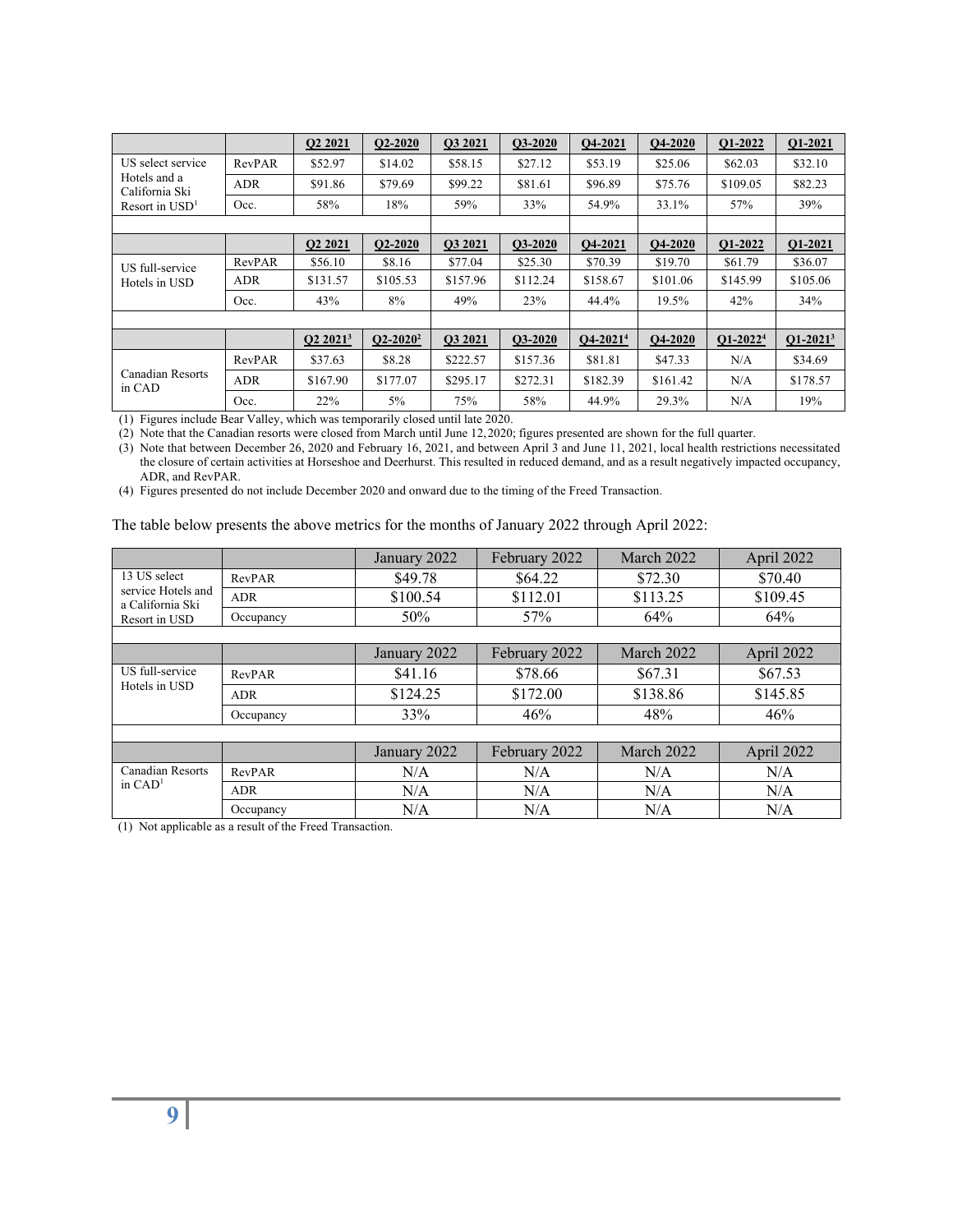#### *Development*

The Company has a strategic development business that develops excess real estate in Ontario. The Company has a number of ongoing active development projects and is continually evaluating additional projects and the timing of their launch. After the closing of the Freed Transaction, Skyline maintains ownership of certain development assets, and will be involved in the completion of ongoing projects.

| <b>Lot Servicing</b><br><b>Projects</b> | Location         | $\mathbf{Lots}^{\mathsf{I}}$ | Sale Terms <sup>2</sup> | Completion <sup>3</sup> | <b>Total</b><br><b>Budgeted</b><br>Revenue | <b>VTB</b><br><b>Balance</b> |
|-----------------------------------------|------------------|------------------------------|-------------------------|-------------------------|--------------------------------------------|------------------------------|
| <b>Second Nature</b><br>Phase 1         | Blue<br>Mountain | 37 SF                        | 25% deposit;<br>75% VTB | Q2 2018                 | 6.412                                      | 135                          |
| <b>Second Nature</b><br>Phase 2         | Blue<br>Mountain | 54 SF                        | 25% deposit;<br>75% VTB | Q1 2020                 | 8.910                                      | 1.970                        |

(1) SF represents Single Family Homes

(2) Deposits received prior to closing; Vendor Take Back mortgage ("VTB") received when homes are transferred to buyers. Terms of the VTB may vary and purchaser provides the land as security to Skyline. The purchaser is not allowed to further encumber the asset beyond the VTB. All VTBs stand in a first collateral position.

(3) Revenue is recognized on project completion and title transfer.

The following table summarizes the Company's expected net cash flows<sup>1</sup> from its VTBs:

| <b>VTB Loan</b>              | $Q2 - Q42022$ | 2023                     | 2024 and<br>thereafter | <b>Total</b> |
|------------------------------|---------------|--------------------------|------------------------|--------------|
| Second Nature <sup>1</sup>   | (2,127)       | 1,400                    |                        | (727)        |
| Port McNicoll <sup>1</sup>   | 1,800         | 2,400                    | 27,768                 | 31,968       |
| <b>Blue Mountain Retail</b>  |               | $\overline{\phantom{0}}$ | 3,800                  | 3,800        |
| Vetta Spa                    |               |                          | 804                    | 804          |
| <b>Total - Development</b>   | 327           | 3,800                    | 32,372                 | 35,845       |
| <b>Freed Transaction VTB</b> | 1,112         | 1,483                    | 67,378                 | 69,973       |
| <b>Total VTB Inflows</b>     | 1.439         | 5,283                    | 99,750                 | 105,818      |

(1) A portion of proceeds may be received earlier based on completion of construction. Net cash flows represent gross cash flows less costs to complete construction and debt repayments.

#### *Fair Value*

The Company recognizes the fair value of certain real estate assets on its consolidated statements of financial position. These assets represent 60% of the total assets of Skyline as at March 31, 2022. The Company regularly receives independent, third-party appraisals on its hotels and resorts. For the remainder of the Company's assets measured at fair value, the Company undertook specific actions to determine if there was any change in value, including discussion with independent, third-party experts, referencing market transactions and non-binding purchase offers, and review of internal forecasts. The Company then uses these inputs in a discounted cash flow analysis over ten years to determine if there is any required revaluation at each reporting date. The following table summarizes the Company's investment properties and property, plant and equipment ("PP&E"):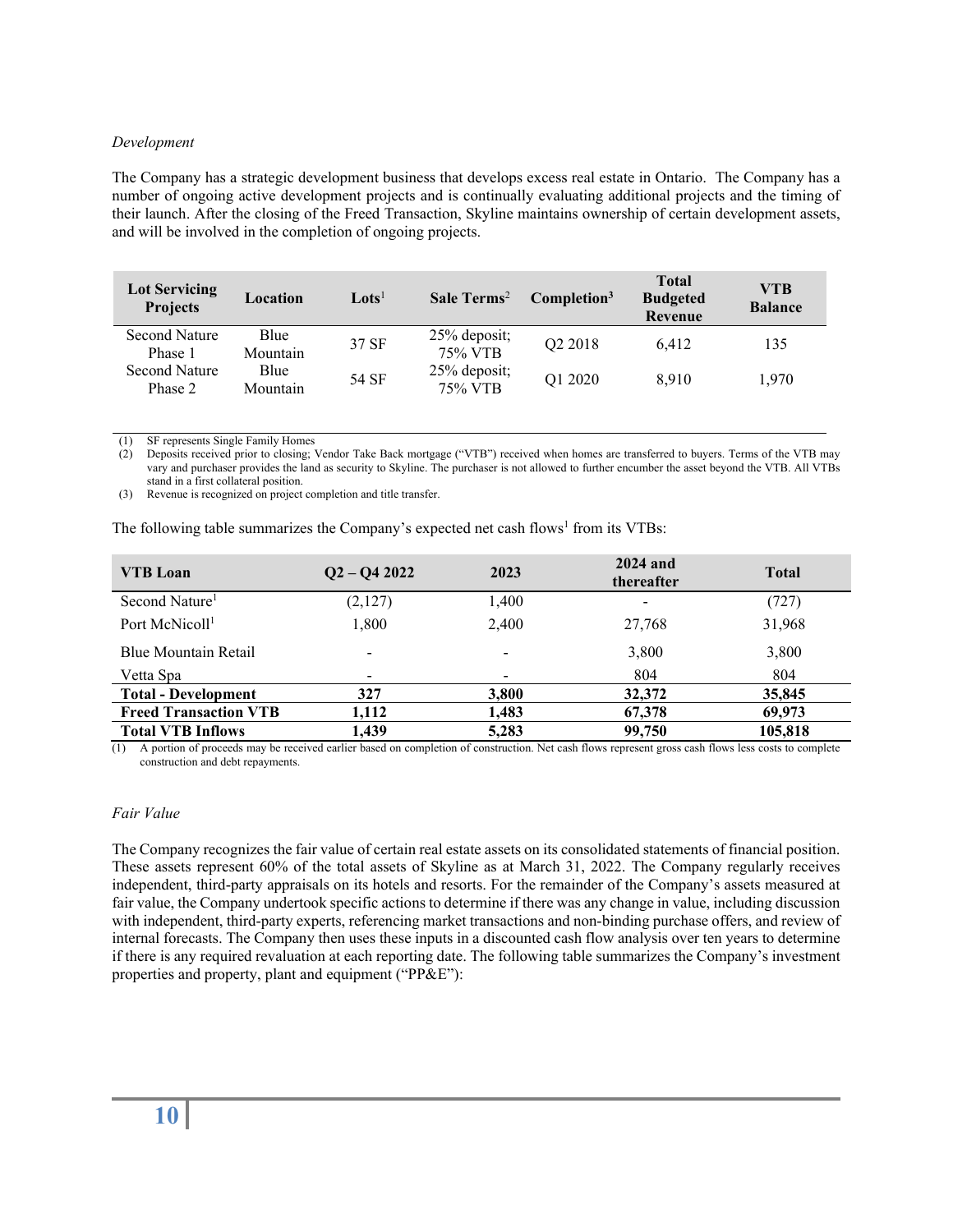|                             | As at March 31, 2022 | As at December 31,2021 |
|-----------------------------|----------------------|------------------------|
| Balance, beginning of year  | 340, 361             | 495,262                |
| Capital expenditures        | 4,238                | 7,527                  |
| Depreciation and impairment | (3, 442)             | (18, 638)              |
| Dispositions                |                      | (188,903)              |
| Changes in fair value       | 184                  | 46,387                 |
| Foreign exchange & other    | (4,804)              | (1,274)                |
| Balance, end of period      | 336,537              | 340,361                |

#### *Real Estate Inventory*

As part of its normal reporting process, as at March 31, 2022 the Company reviewed its real estate inventory balances for indicators of impairment, including the impact of COVID-19. The Company reviewed each project, and has determined that there was no impairment to real estate inventory as at March 31, 2022.

The Company will continue to monitor any relevant factors that become subsequently apparent, when reassessing the fair value of its real estate inventory as at the next reporting date.

#### *Net Asset Value*

The Company is focused on increasing value to shareholders through its hotel business and its development opportunities. The Company, as most real estate companies do, measures value creation through growth in Net Asset Value ("NAV", which is equivalent to Equity as presented in the Company's consolidated statement of financial position). The Company's hotel business creates value to shareholders by executing on three pillars of its strategy:

- Using strict acquisition criteria, with the intent of acquiring assets at or below replacement cost;
- Generating operational efficiencies; and
- Taking advantage of value-add opportunities

Each of these items may lead to valuation increases in its assets and, as a result, the Company's NAV. Increases in the fair value of the Company's real estate assets is the primary driver of NAV growth. The Development opportunities add shareholder value by leveraging underutilized assets to provide development profits and further enhance the longterm cash flows of its properties. The Company calculates its NAV using fair values as disclosed on its balance sheet.

The Company's NAV is summarized as follows: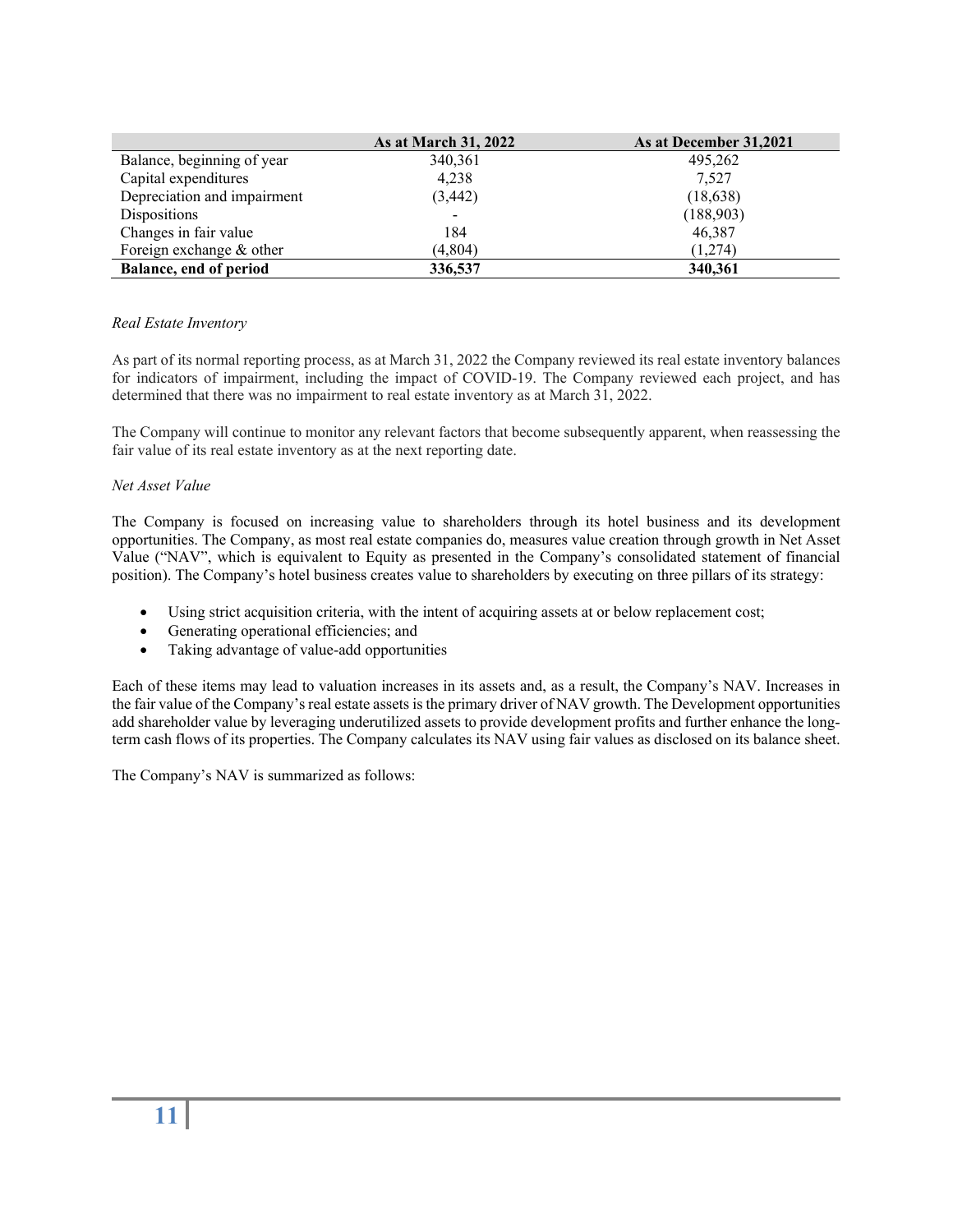| As at March 31, 2022                | <b>Balance Sheet</b><br>Value | <b>Outstanding Secured</b><br>Liabilities <sup>1</sup> | $LTV^3$ | <b>Net Asset</b><br>Value |
|-------------------------------------|-------------------------------|--------------------------------------------------------|---------|---------------------------|
| US select service hotels            | 182,717                       | 122,416                                                | 67%     | 60,301                    |
| US full-service hotels              | 127,085                       | 47,172                                                 | 37%     | 79,913                    |
| Resorts                             | 19,874                        |                                                        | $0\%$   | 19,874                    |
| Development lands                   | 10,402                        | 1,670                                                  | 16%     | 8,732                     |
| Projects under construction & other | 258                           | 4,497                                                  | 1,743%  | (4,239)                   |
| Total real estate and other         | 340,336                       | 175,755                                                | $52\%$  | 164,581                   |
| Cash                                | 44,445                        |                                                        |         |                           |
| Other assets                        | 176,134                       |                                                        |         |                           |
| <b>Total assets</b>                 | 560,915                       |                                                        |         | 560,915                   |
| Total debt                          | 220,384                       |                                                        |         |                           |
| Other liabilities                   | 44,960                        |                                                        |         |                           |
| <b>Total liabilities</b>            | 265,344                       | 175,755                                                | 66%     | 265,344                   |
| Non-controlling interest            | 30,192                        |                                                        |         |                           |
| <b>Total NAV</b>                    | 295,571                       |                                                        |         | 295,571                   |
| $NAV2$ per share (CAD)              | 15.85                         |                                                        |         |                           |
| $NAV2$ per share (NIS)              | 40.19                         |                                                        |         |                           |

(1) Includes secured capital leases.

(2) Excluding non-controlling interest.

(3) Loan to Value ratio.

#### *Debt Strategy*

The Company employs modest debt levels and endeavors to create an optimized capital stack for each asset and the portfolio as a whole in order to maximize value and cash flow. The Company will endeavour to operate below 55% of total real estate assets.

#### **V. Results of Operations**

The financial performance and results of operations contained in this MD&A cover the three months ended March 31, 2022. Please refer to "*Non-IFRS Performance Measures."*

#### *NOI*

Skyline defines NOI as property revenues less property operating expenses. Management believes that NOI is a useful key indicator of performance on an unlevered basis as it represents a measure over which Management of property operations has control. NOI is also a key input used by management in determining the value of the Properties. NOI is used by industry analysts, investors and Management to measure operating performance of Canadian companies. NOI represents revenue from cash generating properties less property operating expenses excluding depreciation as presented in the consolidated statements of income and comprehensive income prepared in accordance with IFRS.

Given the seasonality of its hospitality operations, NOI for a fiscal year (or trailing four quarters) is considered by Management as a more accurate measure of the Company's performance.

Skyline calculates NOI from hotels and resorts as operating income before depreciation, valuation adjustments and other income, adjusted for:

- i) Segmented results from Development Segment
- ii) Selling and Marketing expenses
- iii) Administrative and General expenses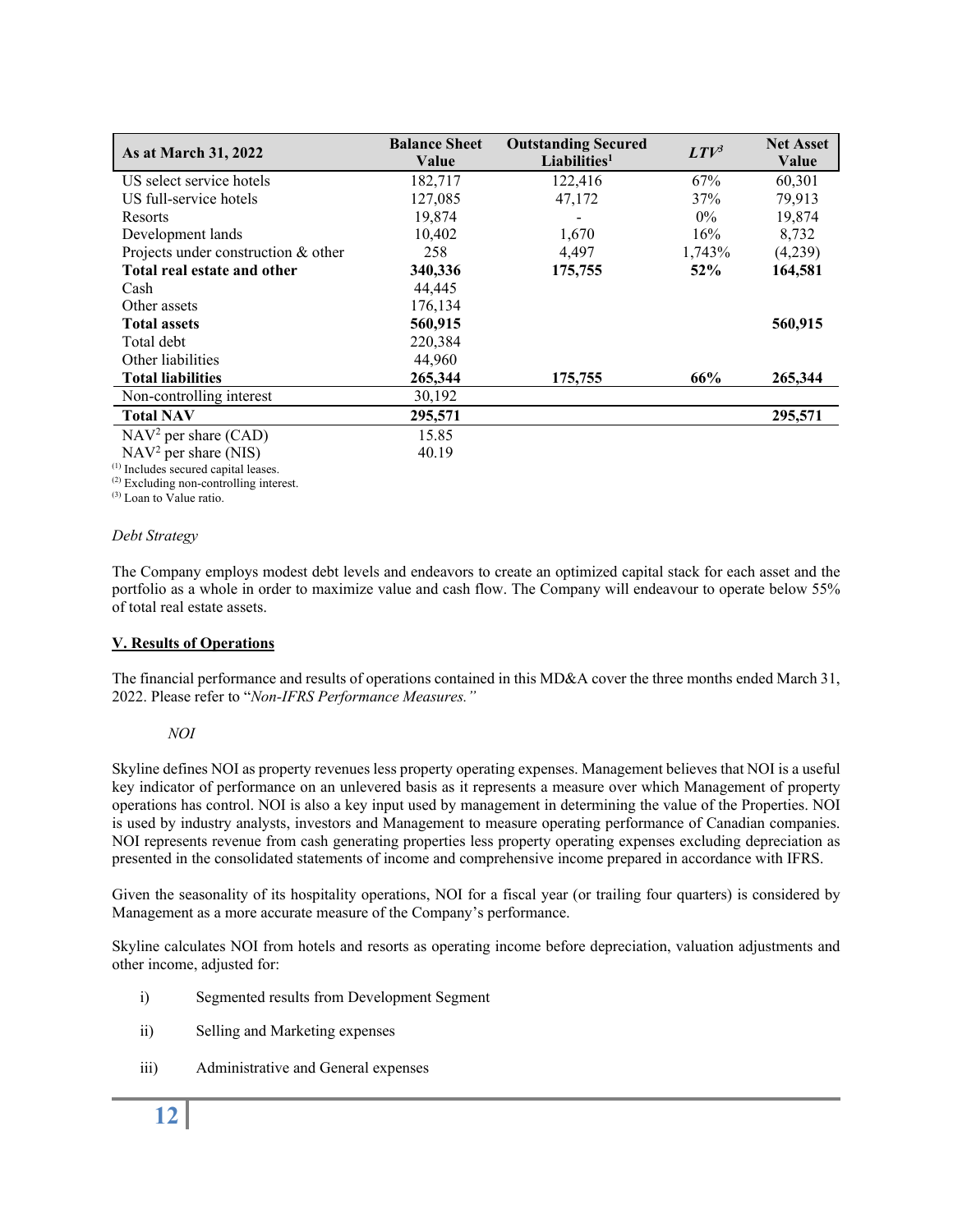Alternatively, the same result is arrived at by adding segmented results (per note 13 in the Financial Statements) of the US and Canadian hotels and resorts segments. The following table sets out a reconciliation of NOI from hotels and resorts to operating income before depreciation, valuation adjustments and other income:

| <b>NOI from Hotels &amp; Resorts</b>                        |                                     |           |  |  |
|-------------------------------------------------------------|-------------------------------------|-----------|--|--|
|                                                             | For the three months ended March 31 |           |  |  |
|                                                             | 2022                                | 2021      |  |  |
| Operating income before depreciation, valuation adjustments | 6,188                               | 6,714     |  |  |
| and other income                                            |                                     |           |  |  |
| Segmented results from Development Segment                  | 50                                  | (342)     |  |  |
| Selling and Marketing expenses                              | 25                                  | 50        |  |  |
| Administrative and General Expenses                         | 1,948                               | 1,832     |  |  |
| <b>NOI</b> from hotels and resorts                          | 8,211                               | 8,254     |  |  |
| Income from hotels and resorts                              | 32,023                              | 28,191    |  |  |
| Operating expenses of income producing assets               | (23, 812)                           | (19, 937) |  |  |
| <b>NOI</b> from hotels and resorts                          | 8.211                               | 8,254     |  |  |

#### *FFO*

FFO is a non-IFRS financial measure of operating performance widely used by the real estate industry, particularly by those publicly traded entities that own and operate income-producing properties. FFO should not be considered as an alternative to net income determined in accordance with IFRS. Skyline calculates its FFO in accordance with the Real Property Association of Canada White Paper on FFO for IFRS issued in January 2022, except for (i) changes in the fair value of financial instruments which are economically effective hedges but do not qualify for hedge accounting, (ii) non-controlling interest, and (iii) operational revenue and expenses from right-of-use assets. The use of FFO, combined with the required IFRS presentations, has been included for the purpose of improving the understanding of the operating results of Skyline.

Management believes that FFO provides an operating performance measure that, when compared period-over-period, reflects the impact on operations of trends in occupancy, room rates, operating costs and realty taxes and interest costs, and provides a perspective of the Company's financial performance that is not immediately apparent from net income determined in accordance with IFRS. FFO adds back to net income items that do not arise from operating activities, such as fair value adjustments, business combination transaction costs, and deferred income taxes, if any. FFO, however, still includes non-cash revenues related to accounting for straight-line rent and makes no deduction for recurring capital expenditures necessary to sustain the Company's existing earnings stream. The following table sets out a reconciliation of FFO to net income: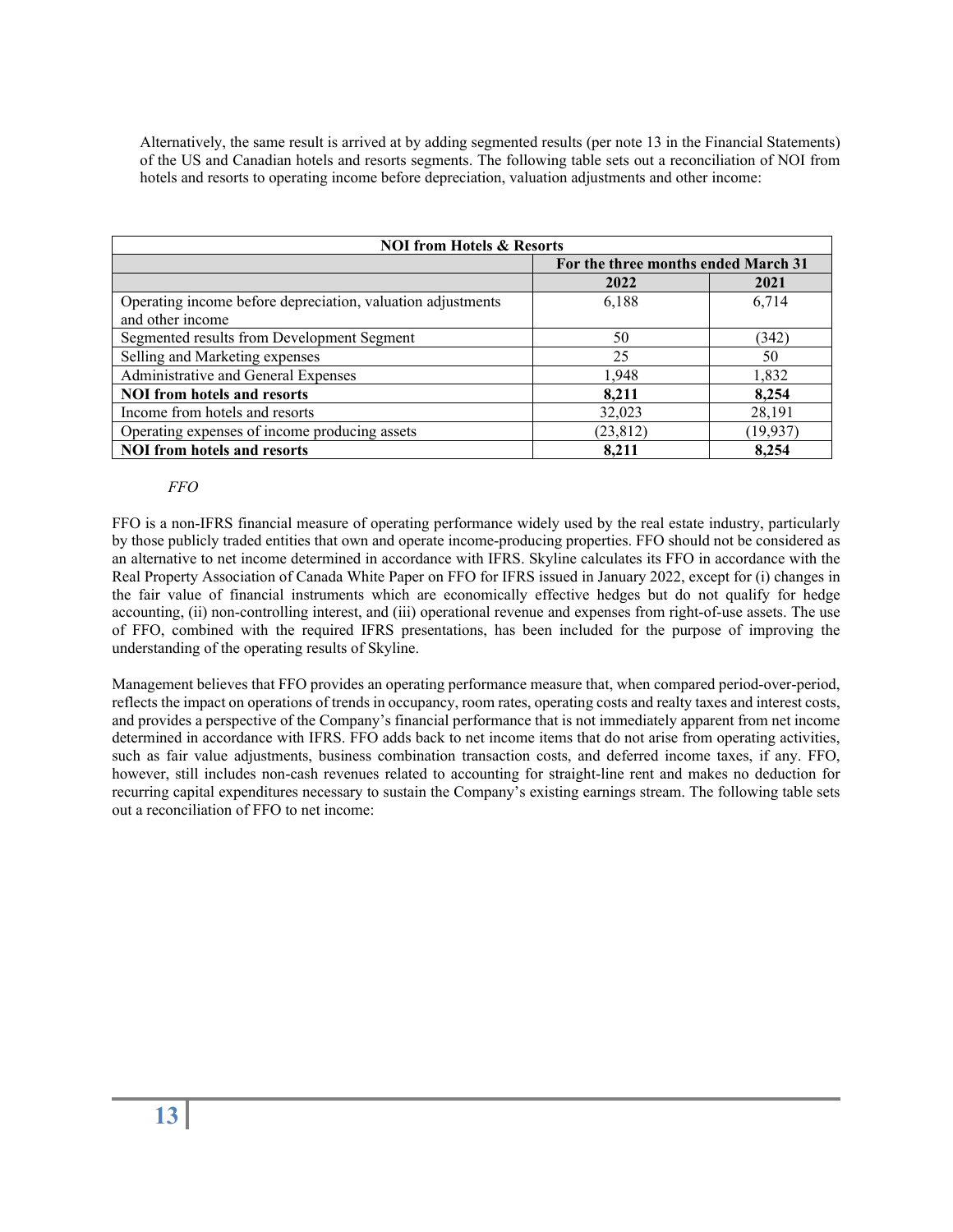| <b>Funds from Operations (FFO)</b>                                                                                                                                                  |                                      |          |  |
|-------------------------------------------------------------------------------------------------------------------------------------------------------------------------------------|--------------------------------------|----------|--|
|                                                                                                                                                                                     | For the three months ended March 31, |          |  |
|                                                                                                                                                                                     | 2022                                 | 2021     |  |
| Net income attributable to shareholders of the<br>Company                                                                                                                           | 1,002                                | 165      |  |
| (Gain) loss from fair value adjustments                                                                                                                                             | 523                                  | (2, 394) |  |
| Depreciation                                                                                                                                                                        | 3,052                                | 4,400    |  |
| Deferred tax                                                                                                                                                                        | 421                                  | 680      |  |
| Other capital gains                                                                                                                                                                 |                                      | (8)      |  |
| Revaluation component included in cost of sale,<br>that was previously recognized in gain on fair<br>value adjustments of investment property prior to<br>its transfer to inventory | 256                                  | 488      |  |
| <b>FFO</b>                                                                                                                                                                          | 5,254                                | 3.332    |  |

#### *Adjusted EBITDA*

The Company's operations include income producing assets and revenue from the sale of developed real estate. As such, Management believes Adjusted EBITDA (as defined below) is a useful supplemental measure of its operating performance for investors and debt holders.

EBITDA is defined as Earnings Before Interest, Taxes, Depreciation, and Amortization. The Company calculates Adjusted EBITDA as follows:

- Income from hotels and resorts;
- Sale of residential real estate;

Less:

- Operating expenses from hotels and resorts;
- Cost of sales of residential real estate;
- Selling and marketing expenses;
- Administration and general expenses

Adjusted EBITDA does not include fair value gains, gains on sale or other expenses, and is presented in the Financial Statements as operating income before depreciation, valuation adjustments and other income.

| <b>Adjusted EBITDA from Operations</b>                      |                    |                                     |  |  |
|-------------------------------------------------------------|--------------------|-------------------------------------|--|--|
| <b>Adjusted EBITDA from Operations combines</b>             |                    |                                     |  |  |
| performance of income producing and development activities: |                    |                                     |  |  |
|                                                             | (In thousands CAD) |                                     |  |  |
|                                                             |                    | For the three months ended March 31 |  |  |
| 2021<br>2022                                                |                    |                                     |  |  |
| <b>ADJUSTED EBITDA from operations</b>                      | 6.188              | 6.714                               |  |  |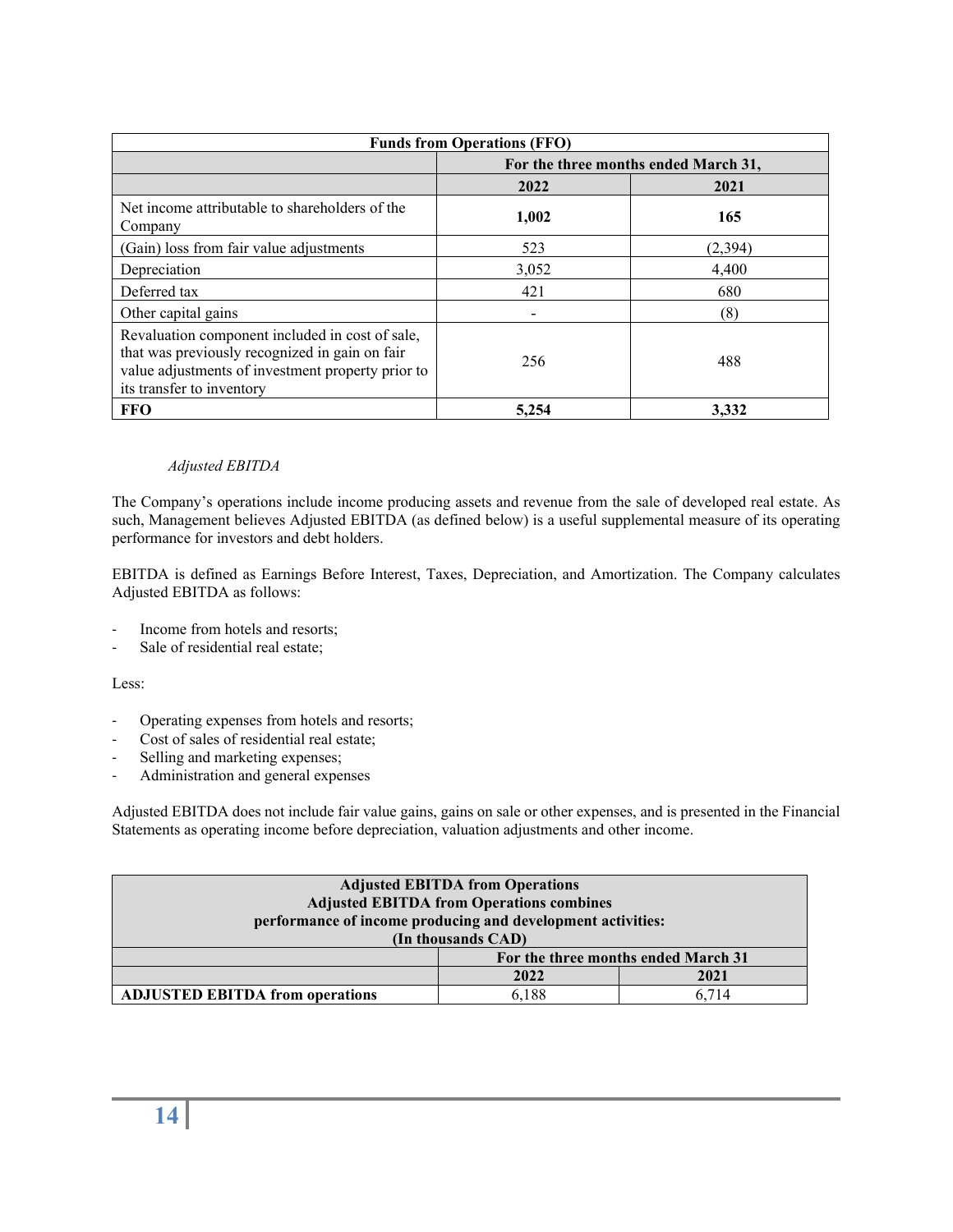#### **VI. Summary of Selected Financial and Operational Information**

Revenue is generated by three business segments: US hotels and resorts, Canadian hotels and resorts, and Development. Hospitality operations include hotel operations, ski facilities, and other businesses including food and beverage, spa, retail and rental operations, and other related or ancillary activities. The Canadian hotels and resorts segment did not have financially material operations during the three months ended March 31, 2022 (three months ended March 31, 2021 – 28%), while the US Hotels and resorts segment contributed 99% of revenue for the three months ended March 31, 2022 (three months ended March 31, 2021 – 42%). Development revenue includes the sale of serviced lots and condominiums.

Revenue from the hotels and resorts segments is driven by the volume of guests, and competitive pricing and guests' spending patterns. Volume is impacted by a number of factors, including the guest experience, economic conditions, geo-political factors, weather and accessibility of the hotels and resorts. Revenue from the Development segment is not typical or consistent. Project timing and revenue recognition can vary from quarter to quarter as a result of the circumstances surrounding individual projects. Skyline has a number of ongoing projects with various timelines that are expected to provide some regular revenue on an annual basis in an attempt to smooth revenue from this segment. Refer to Section II, "Strategy & Outlook" above for a discussion of the impact of COVID-19 on Skyline's financial performance. The selected financial information set out below is based on and derived from the Financial Statements:

| <b>Statement of Income</b>                                          | <b>Three months Ended March 31</b> | <b>Year Ended</b><br>December 31,<br>2021 |            |
|---------------------------------------------------------------------|------------------------------------|-------------------------------------------|------------|
|                                                                     | 2022                               | 2021                                      |            |
| Revenue                                                             | 32,290                             | 31,107                                    | 136,746    |
| Expenses and costs                                                  | (24, 129)                          | (22,511)                                  | (103, 889) |
|                                                                     | 8,161                              | 8,596                                     | 32,857     |
| Selling and marketing & administrative and general<br>expenses      | (1, 973)                           | (1,882)                                   | (8,356)    |
| Depreciation & impairment                                           | (3, 442)                           | (4,817)                                   | (20, 483)  |
| Gain (loss) from fair value adjustments of investment<br>properties |                                    | 2,394                                     | 30,976     |
| Gain (loss) on sale and other capital gains (losses)                |                                    | 8                                         | 7,220      |
| Other (expense)                                                     | (697)                              | (122)                                     | (642)      |
| Financial expense                                                   | (2,852)                            | (6, 452)                                  | (19, 454)  |
| Financial income                                                    | 2,044                              | 3,154                                     | 1,954      |
| Net income (loss) before income taxes                               | 1,241                              | (879)                                     | 24,072     |
| Net income (loss) (after tax) per share (basic and<br>diluted)      | 0.06                               | 0.01                                      | 1.39       |
| FFO <sup>1</sup>                                                    | 5,254                              | 3,332                                     | 12,312     |
| FFO per share (basic)                                               | 0.32                               | 0.20                                      | 0.74       |
| Weighted avg. shares outstanding <sup>2</sup>                       | 16,545,237                         | 16,545,227                                | 16,541,228 |

(1) FFO and FFO per share are non-IFRS performance measures. Please refer to definition in Section V, "Results of Operations" and *"Non-IFRS Performance Measures"* (2) Basic and diluted. Excludes 200,000 shares held in trust by a Company controlled by the CEO, which are accounted for as share-based compensation.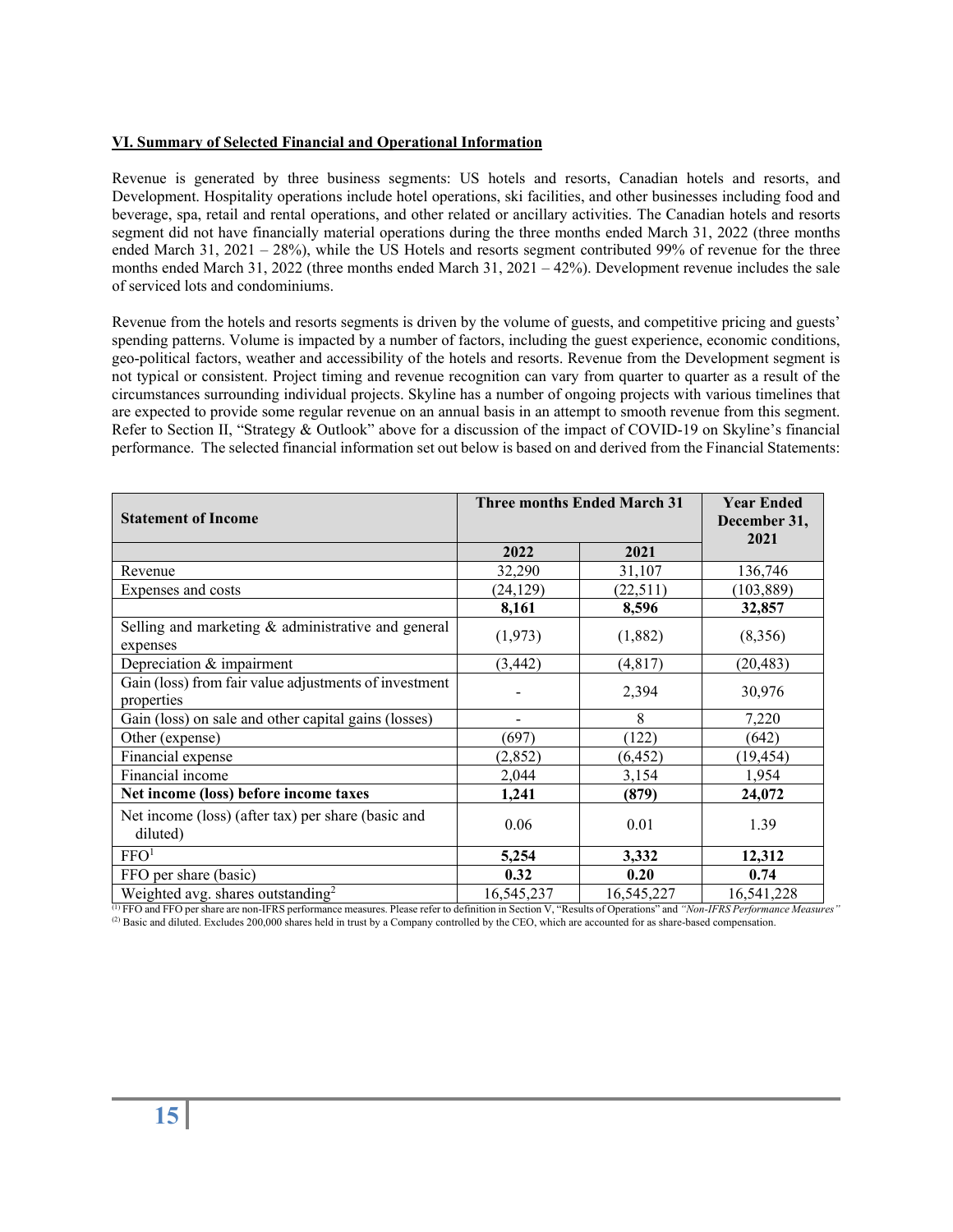| Selected items from Statement of<br><b>Financial Position</b> | As at<br><b>March 31, 2022</b> | As at<br>December 31, 2021 |
|---------------------------------------------------------------|--------------------------------|----------------------------|
| Cash and cash equivalents                                     | 44,445                         | 61,489                     |
| Investment properties                                         | 11,850                         | 11,971                     |
| Property, plant and equipment                                 | 324,687                        | 328,390                    |
| Other assets                                                  | 179,933                        | 177,854                    |
| <b>Total assets</b>                                           | 560,915                        | 579,704                    |
| Loans and leases payable, current                             | 171,183                        | 152,450                    |
| Bonds, current                                                | 3,511                          | 3,569                      |
| Other current liabilities                                     | 29,181                         | 43,573                     |
| Loans and leases payable, non-current                         | 4,684                          | 24,105                     |
| Bonds, non-current                                            | 41,006                         | 43,478                     |
| Deferred tax                                                  | 15,684                         | 15,364                     |
| Other non-current liabilities                                 | 95                             | 89                         |
| <b>Total liabilities</b>                                      | 265,344                        | 282,628                    |

*Same Asset Analysis*

| <b>Same Asset Analysis</b> |              | <b>Three Months Ended March 31,</b> |        |  |
|----------------------------|--------------|-------------------------------------|--------|--|
|                            |              | 2022                                | 2021   |  |
|                            | <b>USA</b>   | 31,717                              | 19,878 |  |
| <b>Same Asset Revenue</b>  | Canada       | 306                                 | 120    |  |
|                            | <b>Total</b> | 32,023                              | 19,998 |  |
|                            | <b>USA</b>   | 7,932                               | 4.397  |  |
| <b>Same Asset NOI</b>      | Canada       | 279                                 | 94     |  |
|                            | <b>Total</b> | 8,211                               | 4.491  |  |

The same asset analysis incorporates results of operations of assets that the Company has held for at least two full years ending March 31, 2022. For the three months ended March 31, 2022, results related to the Company's Canadian hotels and resorts sold as part of the Freed Transaction have not been included.

The combined revenue from same assets in the hotels and resorts (USA and Canada) segments recorded during the three months ended March 31, 2022 was \$32,023, compared to \$19,998 during the three months ended March 31, 2021. The increase is a result of higher revenue from hotels and resorts due to higher occupancy rates and RevPAR driven by the improvement of the COVID-19 crisis.

During the three months ended March 31, 2022, same asset NOI was \$8,211 compared to \$4,491 for the three months ended March 31, 2021. The increase is a result of higher revenue from hotels and resorts due to higher occupancy rates and RevPAR compared to the prior year period driven by the trajectory of improvement of the COVID-19 crisis, coupled with continued strong expense management.

#### *Selling and marketing expenses*

Selling and marketing expenses for the three months ended March 31, 2022 were \$25, compared to \$50 for the three months ended March 31, 2021. The decrease is a result of lower marketing activity and commissions related to the Company's development operations. As a result of the Freed Transaction, the Company expects that any sales and marketing expenses in subsequent periods will be negligible.

#### *Administrative and general expenses*

Administrative and general expenses for the three months ended March 31, 2022 were \$1,948 compared to \$1,832, for the three months ended March 31, 2021. During 2021, certain payroll costs were covered by CEWS (refer to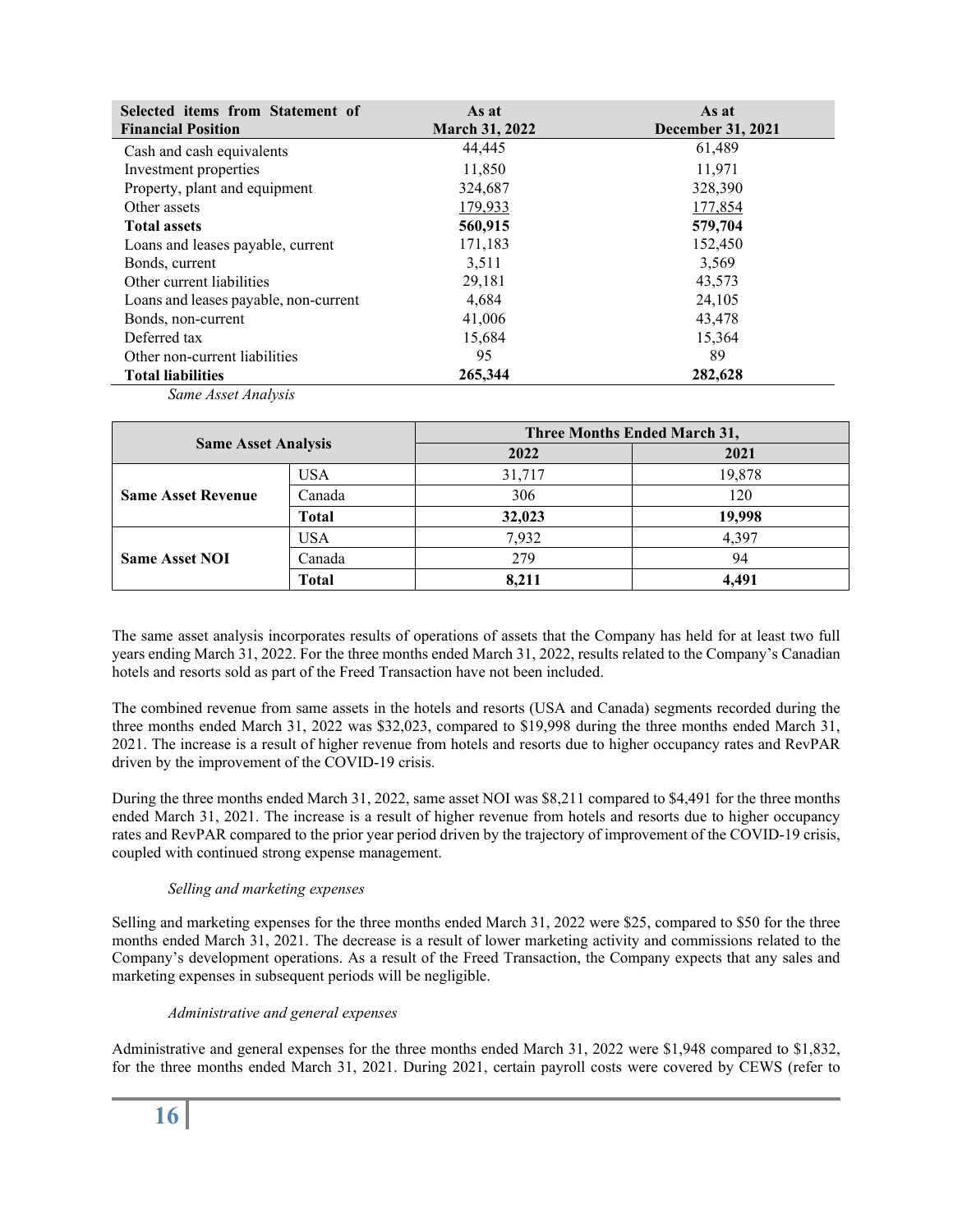Section II, "Strategy and Outlook"), which amounted to \$240 during Q1 2021. Excluding this impact, Q1 2022 administrative and general expenses decreased by 6% relative to Q1 2021.

#### *Fair Value Adjustments*

See "Section IV – *Portfolio Review*", above.

#### *Depreciation*

Depreciation for the three months ended March 31, 2022, was \$3,442, compared to \$4,817, for the three months ended March 31, 2021. The decrease is primarily due to the Freed Transaction, which resulted in a lower balance of depreciable PP&E during Q1 2022 relative to Q1 2021.

#### *Financial expenses, net*

Financial expenses, net, for the three months ended March 31, 2022 were \$890 compared to \$3,298 for the three months ended March 31, 2021. A summary of financial expenses is as follows:

|                                                  | <b>March 31, 2022</b> | <b>March 31, 2021</b> |
|--------------------------------------------------|-----------------------|-----------------------|
| Interest on long-term loans and leases           | 1,965                 | 1,898                 |
| Interest on bonds                                | 653                   | 1,491                 |
| Interest on short-term loans                     | 14                    | 195                   |
| <b>Total interest expense</b>                    | 2,632                 | 3,584                 |
|                                                  |                       |                       |
| Foreign exchange loss (gain) on bonds<br>payable | (780)                 | (3,052)               |
| Fair value loss (gain) on financial derivative   |                       | 2,385                 |
| Total revaluation due to foreign exchange        | (780)                 | (667)                 |
|                                                  |                       |                       |
| Bank charges                                     | 83                    | 95                    |
| Amortization of deferred financing costs         | 137                   | 388                   |
| VTB & other net financial (income)               | (1,264)               | (102)                 |
| Net other financial expense (income)             | (1, 044)              | 381                   |
|                                                  |                       |                       |
| Financial expenses, net                          | 808                   | 3,298                 |

Interest expense was \$2,632 for the three months ended March 31, 2022 compared to interest expense of \$3,584 for the three months ended March 31, 2021. The decrease was primarily due to lower debt balances. As a result of the Freed Transaction, the Company repaid its Series A bond in the amount of \$49,993 and its line of credit in the amount of \$16,475, which will lead to decreased interest expense related to these specific loans. Please refer to the "*Liquidity and Financial Position*" for a discussion of the Company's debt.

#### *Income Taxes*

For the three months ended March 31, 2021, the Company recognized \$561 of income tax expense, while in the corresponding period in 2021, income tax expense of \$1,034, was recognized.

#### *Net Income/(Loss) for the period*

Net income for the three months ended March 31, 2022 was \$680, compared to net loss of \$155 for the three months ended March 31, 2021. See *VIII "Income Statements and Segmental Highlights"* below.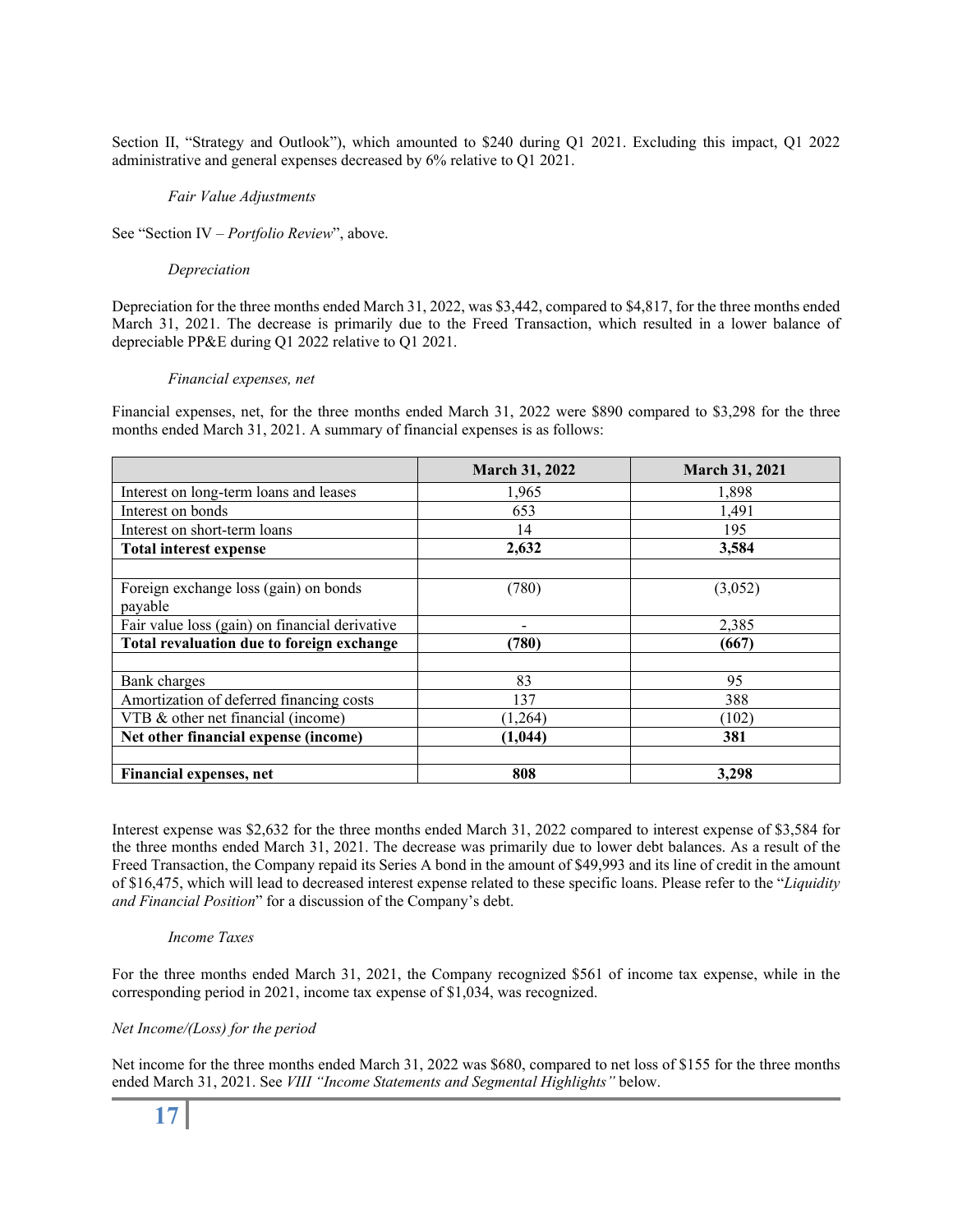## **VII. Balance Sheet Highlights**

- The Company's shareholders' equity, excluding minority interests was \$265,379 or \$15.85 per share (40.18 NIS based on the NIS/CAD exchange rate as at March 31, 2022).
- The Company's Common Shares closed on March 31, 2022 at 27.50 NIS per share, a discount of 32% to the Company's shareholders' equity per share.
- The consolidated assets of the Company as at March 31, 2022 totaled \$560,915 compared to \$579,704 as at December 31, 2021. The \$18,789 decrease is primarily driven by foreign exchange, and cash tax and interest payments made.
- The consolidated liabilities of the Company as at March 31, 2022 totaled \$265,344, compared to \$282,628 as at December 31, 2021. The decrease of \$17,284 was primarily driven by foreign exchange, tax payments, bond principal repayments, and repayment of certain current liabilities of the Company.
- As at March 31, 2022 there is approximately \$1,000 available on the Company's lines of credit.
- Trade receivables, other receivables and prepayments were \$16,666 compared to \$13,136 as at December 31, 2021. The increase is primarily due to income taxes receivable as a result of installments paid.
- Real estate inventory and other inventory was \$7,817 as at March 31, 2022 compared to \$8,014 as at December 31, 2021. The decrease of \$197 was primarily due to the sale of lots during the quarter.
- Loans to purchasers (current and non-current) were \$97,101 as at March 31, 2022, compared to \$97,973 as at December 31, 2021. The decrease of \$872 is due to scheduled payments made during the quarter.
- Investment properties were \$11,850 as at March 31, 2022 compared to \$11,971 as at December 31, 2021. The decrease of \$121 is due to foreign exchange.
- Restricted bank deposits (current and non-current) were \$15,069 as at March 31, 2022 compared to \$17,471 as at December31, 2021. The change is primarily due to the release of cash collateral deposits held in trust related to the Freed Transaction.
- Property Plant and Equipment was \$324,687 as at March 31, 2022 compared to \$328,390 as at December 31, 2021. The decrease of \$3,703 is primarily due to foreign exchange and depreciation offset by capital expenditures.
- As part of the Freed Transaction, the company recognized its investment in Resort LP as other investments measured at fair value through profit and loss. As at March 31, 2022, this asset is recorded at \$28,238 compared to \$28,808 as at December 31, 2021.
- Bonds payable were \$44,517 as at March 31, 2022 compared to \$47,047 as at December 31, 2021. The decrease is primarily due to normal principal repayment of the Company's Series B bond.
- Loans and leases payable were \$175,867 as at March 31, 2022 compared to \$176,555 as at December31, 2021. The decrease is primarily due to foreign exchange.
- Trade payables, other payables and deferred revenue were \$28,664 as at March 31, 2022, compared to \$37,904 as at December31, 2021. The decrease of \$9,240 was primarily due to payment of trade payables associated with the Freed Transaction as well as the amortization of deferred revenue related to season ski passes at Bear Valley.
- Purchasers' deposits were \$326 as at March 31, 2022 compared to \$325 as at December 31, 2021.
- Current tax payable was \$nil as at March 31, 2022 compared to \$5,155 as at December 31, 2021. The decrease is due to payments made during Q1 2022.
- Deferred tax liability was \$15,623 as at March 31, 2022 compared to \$15,364 as at December 31, 2021.

#### **VIII. Income Statement and Segmented Highlights**

• For the three months ended March 31, 2022, the Company's consolidated revenue was \$32,290, compared to \$31,107, for the three months ended March 31, 2021. Q1 2021's results include the effect of the Freed Assets, which were sold during Q4 2021. Same asset revenue from hotels and resorts was \$32,023 for the three months ended March 31, 2022 compared to \$19,997 for the three months ended March 31, 2021. The increase was driven by increased occupancy rates and ADR at the Company's US hotels and resorts as a result of improvement in the COVID-19 pandemic.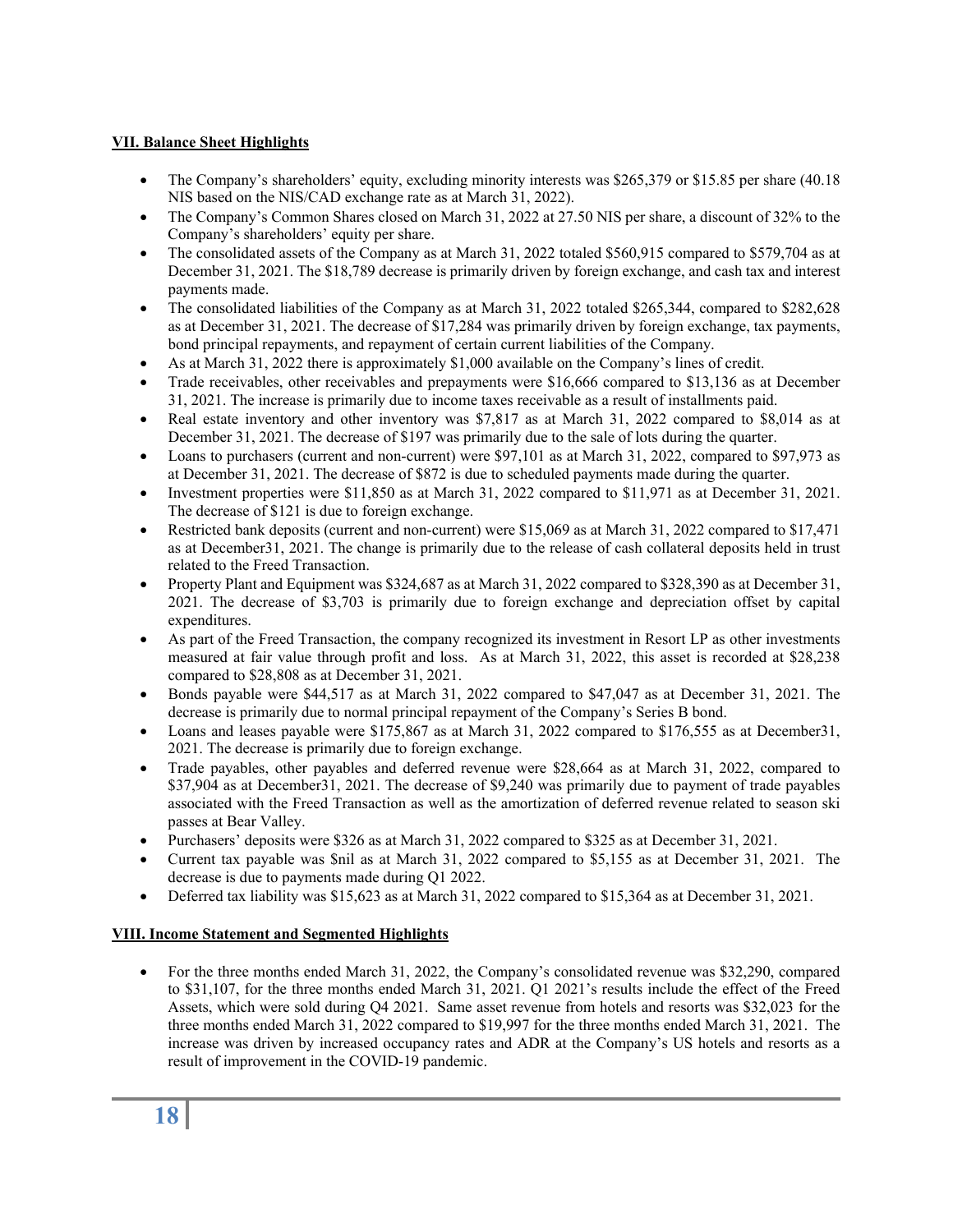- **US Hospitality segment:** For the three months ended March 31, 2022, the US Hospitality segment recorded an increase in revenue of \$11,840 compared to the three months ended March 31, 2021. The increase in revenue was due primarily to the increase in occupancy rates at the US properties compared to the prior year periods. Expenses increased by \$8,307 for the three months ended March 31, 2022 compared to the three months ended March 31, 2021. The increase is due to increasing staff levels and other variable operating costs to meet increased demand. As a result, NOI increased by approximately \$3,533.
- **Canadian Hospitality segment:** During the three months ended March 31, 2022, the Company did not have significant activity in the Canadian hotels and resorts segment as the Company sold its existing Canadian resorts as part of the Freed Transaction; however, it continues to look for opportunities to purchase Canadian hotels that meet its investment criteria.
- **Development segment:** During the three months ended March 31, 2022, the Company recognized \$267 of development revenue. This compares to \$2,916 for the three months ended March 31, 2021.
- For a detailed NOI, Adjusted EBITDA and FFO analysis see *"Non-IFRS Financial Measures"* and Part V. Results of Operations above.

#### **IX. Cash Flow Statement Highlights**

- During the three months ended March 31, 2022, the Company's cash and cash equivalents decreased by \$17,044, compared to an increase of \$1,681 during the three months ended March 31, 2021. The decrease was the result of a number of factors but were primarily driven by the timing of tax payments, capital expenditures, and payment of current liabilities associated with the Freed Transaction.
- During the three months ended March 31, 2022, the Company recorded a cash outflow from operations of \$3,439. Positive NOI was offset primarily by payment of current liabilities associated with the Freed Transaction. This compares to a cash inflow from operations of \$2,913 during the three months ended March 31, 2021.
- During the three months ended March 31, 2022, the Company recorded a cash outflow from investing activities of \$10,805, compared to a cash outflow from investing activities of \$1,594 for the three months ended March 31, 2021. The cash outflow from investing activities for the three months ended March 31, 2022 was primarily due to tax payments made, coupled with property capital improvements.
- During the three months ended March 31, 2021, the Company recorded a cash outflow from financing activities of \$2,623 compared to a cash inflow from financing activities of \$439, for the three months ended March 31, 2021. The cash outflow from financing activities for the three months ended March 31, 2022 was driven primarily by loan and bond principal repayments.

For further information, see the consolidated statements of cash flows in the Company's consolidated financial statements for the three months ended March 31, 2022 and 2021 and Section X – "*Liquidity and Financial Position"* below.

#### **X. Liquidity and Financial Position**

The following section contains forward-looking information and users are cautioned that actual results may vary.

#### *Liquidity and Capital Resources*

Skyline intends to fund capital for acquisitions through (i) cash on hand, (ii) issuance of common shares or other securities and (iii) debt financing including floating and fixed rate debt. Cash flow from operating properties represents the sources of cash to fund capital expenditures, debt service and general & administrative expenses.

The Company also has a strategic development business. Development projects typically have an operating cycle longer than one year and the Company funds most of its investment in real estate development projects through credit from financial institutions.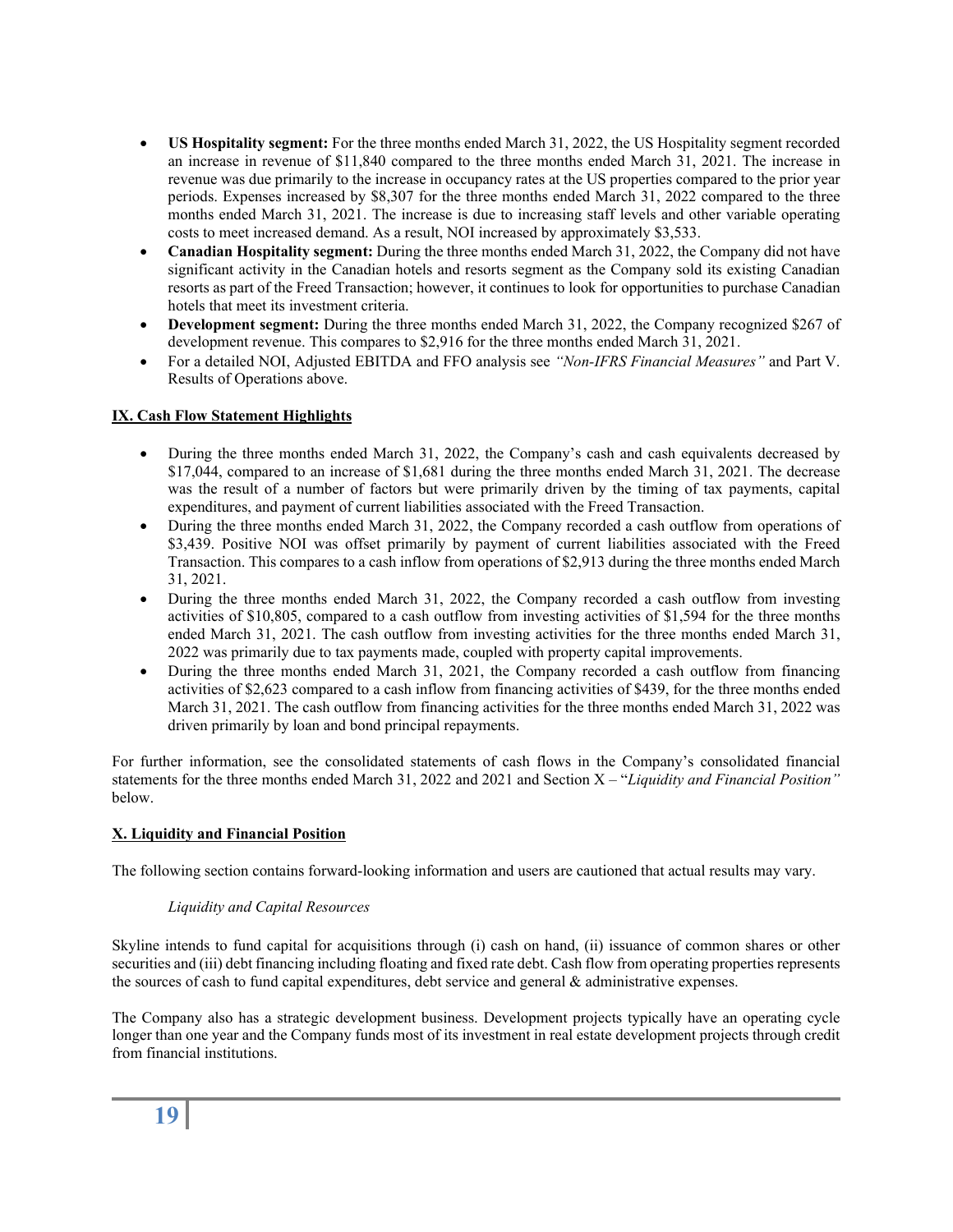The Company's current liabilities include \$174,694 of current maturities of long-term loans, bonds and short-term construction debt. This amount includes approximately \$122,416 related to the CY13 loan that was refinanced subsequent to quarter end on April 21, 2022. Also included in this amount are two mortgages due within the next twelve months totalling \$46,215. The Company is in the process of negotiating a long-term extension of one of these loan with its current lender, who has agreed to extend the existing term to at least June 16, 2022 in order to allow sufficient time to complete the formal long-term, multi-year extension. The Company is actively engaged with multiple lenders on signing a new, long-term loan for the remaining loan.

Although the Company may periodically experience a net cash outflow from operations, when such an outflow occurs, it is not expected to adversely affect the Company's business operations, as it is the Company's past experience that lending financial institutions refinance any outstanding loans. In addition, the number of potential lenders is sufficiently large that securing an alternate lender would be reasonably expected. There is, however no guarantee that the Company will be able to secure any required refinancing or any additional financing. Readers are reminded that past experience is not a reliable indicator of future results. See the "Cautionary Note Regarding Forward Looking Statements" section and the "Risk Factors" section in this MD&A.

#### *Cash and available lines of credit*

As at March 31, 2022, the balance of cash and cash equivalents of the Company totaled \$44,445 compared to \$61,489 as at December 31, 2021. In addition, as at March 31, 2022 the Company has approximately \$1,000 of available and undrawn funds on its line of credit as well as \$15,069 in restricted bank deposits that can be accessed under certain circumstances.

#### *Working capital:*

As at December 31, 2021, the Company had negative working capital of \$129,472. Included in this amount are two mortgages classified as current, totalling \$46,215, that the Company is in the process of negotiating long-term refinancing for (see "*Liquidity and Capital Resources*" above), along with a \$122,416 mortgage that was refinanced on April 21, 2022. Excluding these loans, the Company had positive working capital of \$39,159. In addition, the Company has \$1,000 in available undrawn lines of credit. Management believes that it has a sufficient working capital.

The following table summarizes the statement of cash flows of the Company:

|                                                     | Three months ended March 31,<br>2022 | Three months ended<br><b>March 31, 2021</b> |
|-----------------------------------------------------|--------------------------------------|---------------------------------------------|
| Net income (loss) for the period                    | 680                                  | (155)                                       |
| Net cash provided by (used by) operations           | (3,439)                              | 2,913                                       |
| Net cash provided by (used by) investing activities | (10, 805)                            | (1, 594)                                    |
| Net cash provided by (used by) financing activities | (2,623)                              | 439                                         |
| Foreign Exchange translation of cash balances       | (177)                                | (77)                                        |
| Increase (decrease) in cash and cash equivalents    | (17,044)                             | 1,681                                       |
| Cash and cash equivalents, beginning of the period  | 61,489                               | 22,436                                      |
| Cash and cash equivalents, end of the period        | 44,445                               | 24,117                                      |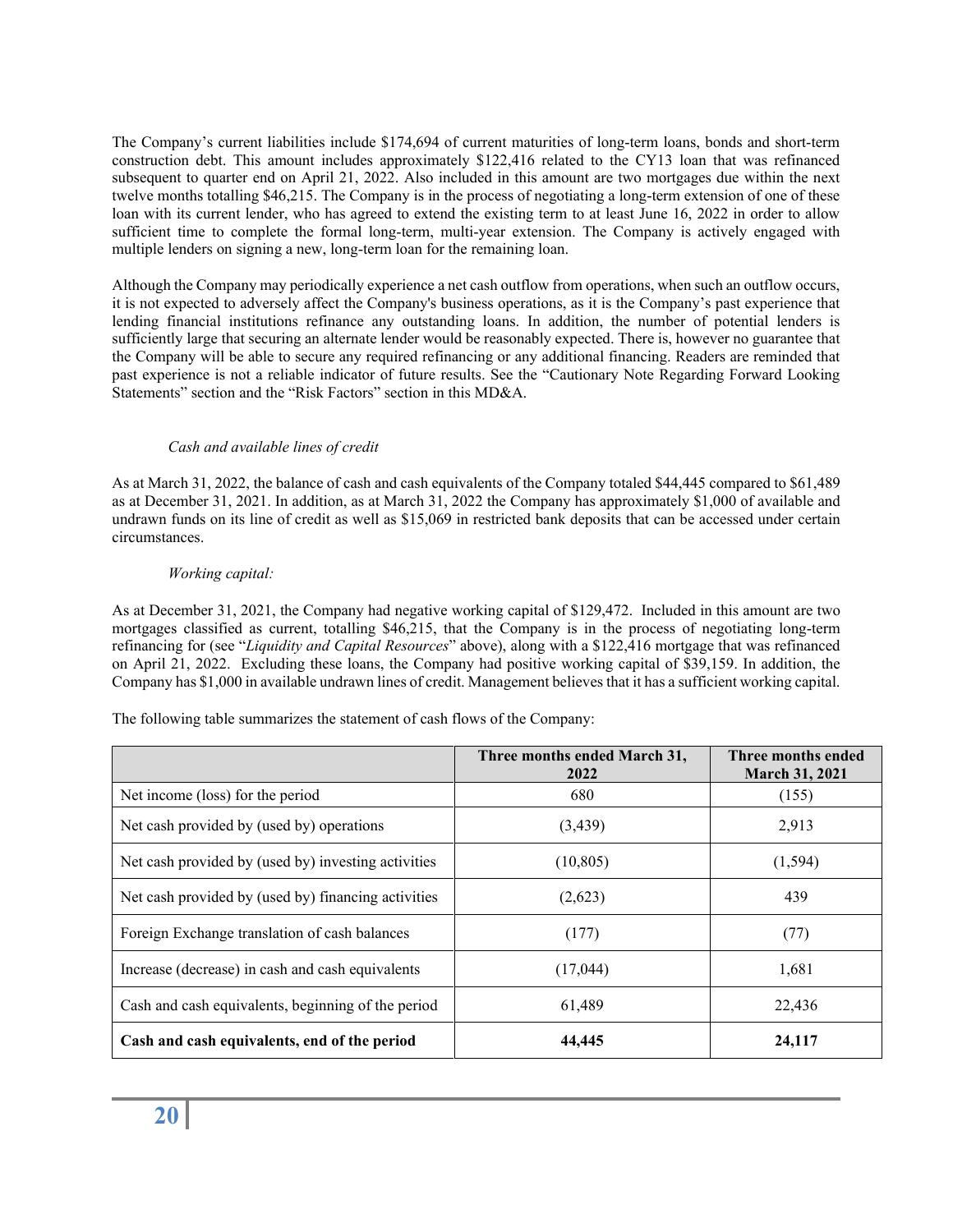The following table summarizes the Company's financial expenses and cash interest paid:

|                    | Three months<br>ended March 31,<br>2022 | Three months ended<br><b>March 31, 2021</b> |
|--------------------|-----------------------------------------|---------------------------------------------|
| Financial expenses | 2.852                                   | 6.452                                       |
| Cash interest paid | 3.271                                   | 4.871                                       |

Under Israeli law the Company is obligated to disclose an unconsolidated stand-alone financial statement of the parent public entity. These statements are unconsolidated and as a result have none of the operating activity or cash flow that takes place in the Company's subsidiaries. The parent public entity has minimal revenue but does have head office expenses and interest from the unsecured debt (which is funded from operating activity in the Company's subsidiaries). The following is a translation of this disclosure under Israeli law and if not for the dual reporting requirements would not be included in this MD&A.

In the Company's solo cash flow statement for the three months ended March 31, 2022, the Company presents negative cash flow from operations totalling approximately \$7,656 for the three months ended March 31, 2022, and \$5,989, of negative cash flow from operations for the three months ended March 31, 2021. The Company anticipates that in the future it could present a negative cash flow from operations in its solo reports as the majority of the Company's activity is carried out through its subsidiaries.

In light of this, the Company's Board of Directors examined whether the continuing negative cash flow from the current activity in the solo report as aforementioned could indicate a problem with the Company's liquidity. In the opinion of the Company's Board of Directors, nothing in the aforementioned negative cash flow indicates a problem with the Company's liquidity, paying heed to the fact, inter alia, that: (a) the majority of the Company's activity is carried out by means of the Company's subsidiaries; (b) the cash balances held by the Company; and (c) the financing sources available to the Company and the Company's anticipated liabilities.

#### *Debt*

The Company's long-term debt (loans, mortgages and bonds) principal repayments as at December 31, 2021 are as follows:

| <b>As at March 31, 2022</b>                          | <b>Principal Amount (loans and</b><br>bonds) | % Of Total Principal<br>(excluding unamortized<br>financing costs) |
|------------------------------------------------------|----------------------------------------------|--------------------------------------------------------------------|
| By March 31, 2023                                    | 175,570                                      | 79%                                                                |
| By March 31, 2024                                    | 5,787                                        | 3%                                                                 |
| By March 31, 2025                                    | 38,453                                       | 17%                                                                |
| By March 31, 2026 and thereafter                     | 2,064                                        | $1\%$                                                              |
| Unamortized financing transaction costs <sup>1</sup> | (1,490)                                      |                                                                    |
| <b>Total</b>                                         | 220,384                                      | 100.00%                                                            |

 $\overline{^{(1)}}$  As at March 31, 2022, deferred financing costs related to bonds payable were \$724.

Loans, mortgages and bonds have fixed rates that range from 1.0% to 10.97%. The variable rate loans and mortgages range from 2.29% to 8.19%. Maturity dates range from June 2022 to January 2027.

The Company's "Series B Bonds" (unsecured) trade on the Tel-Aviv Stock Exchange. The Company has been given a rating of Baa1.il from Midroog the Israeli subsidiary of Moody's.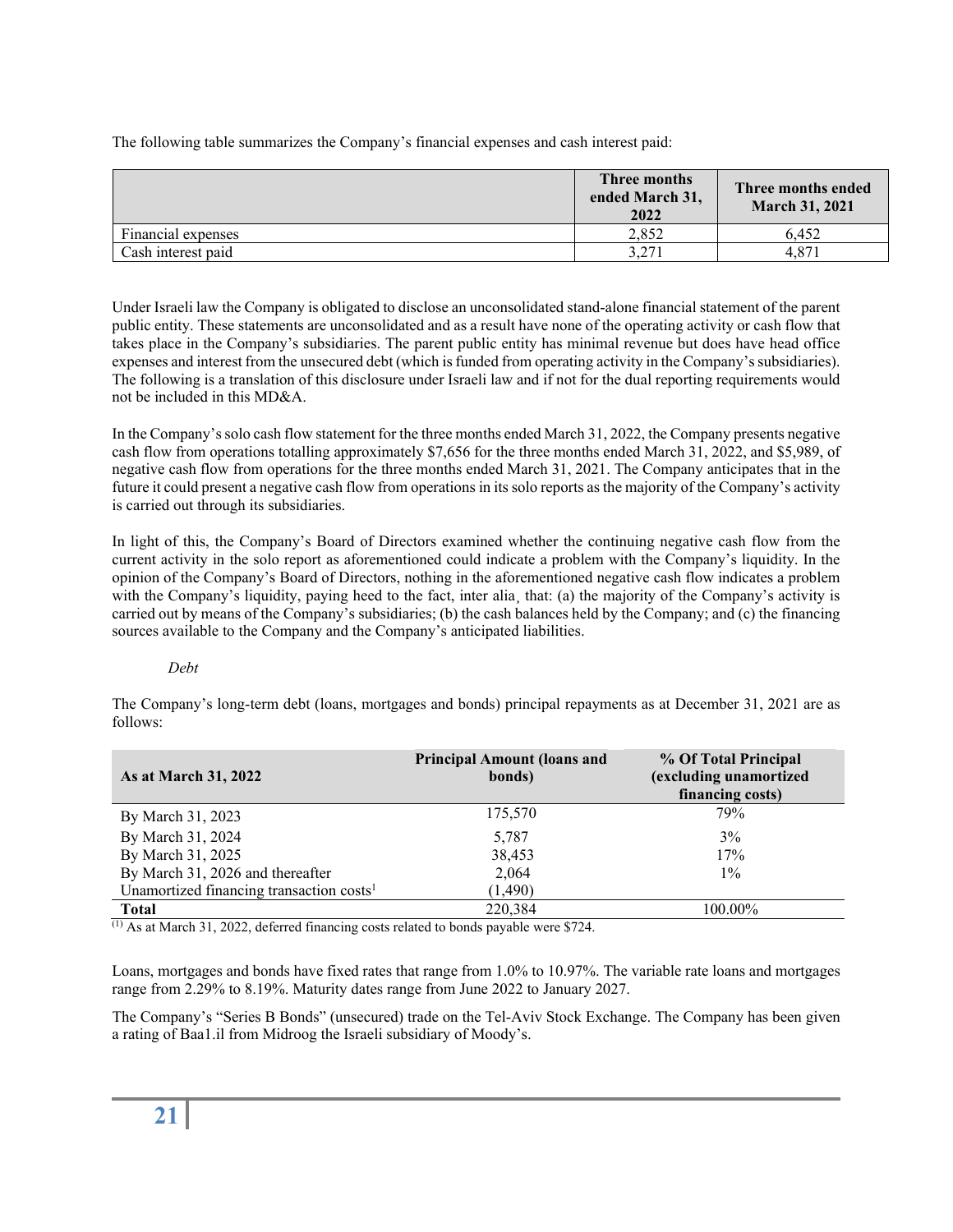|          |                  | Original         | <b>Principal</b><br>Outstanding<br>at March 31,<br>$2022$ in $000$ | <b>Nominal</b><br>annual<br>interest | Timing of<br><b>Interest</b> | <b>Maturity</b> |              |
|----------|------------------|------------------|--------------------------------------------------------------------|--------------------------------------|------------------------------|-----------------|--------------|
|          | Currency         | <b>Principal</b> | <b>NIS</b>                                                         | rate                                 | <b>Payments</b>              | Date            | Amortization |
| Series B | NIS <sup>1</sup> | 164.464          | 126.813                                                            | 5.65%                                | Jan/Jul                      | Jul 15, 2024    | 15 Years     |
|          | Linked to USD    |                  |                                                                    |                                      |                              |                 |              |

#### *Series B Bonds*

Under a shelf prospectus dated February 23, 2015, and a supplementary Shelf Offering Report issued by the Company in Israel on September 24, 2017, the Company issued 164,464 units comprising of NIS 1,000 par value Series B Bond at a fixed interest rate of 5.65% and raised 164,464 NIS (approximately \$57,786 CAD) (the "Series B Bond Offering"). The Series B Bonds' interest and principal are linked to the NIS/US dollar exchange rate. The Series B Bonds commenced trading on the Tel Aviv Stock Exchange on September 28, 2017.

The Series B Bonds are redeemable (principal) in payments that shall be made semi-annually on January 15 and July 15 from 2019 to 2024 (inclusive). Each payment shall redeem 3.25% of the par value of the principal of the Series B Bonds except the final payment, which shall be in the amount of the balance of the principal to be redeemed, at the rate of 64.25% of the par value of the principal of the Series B Bonds.

The interest on the Series B Bonds shall be paid in semi-annual payments on January 15 and on July 15 of each of the years 2018 to 2024, with the first payment of interest to be made on January 15, 2018, and the last payment of interest to be made on July 15, 2024.

The financial covenants, as set out in Section 6.2 of the Series B Deed of Trust, dated September 24, 2017, include the requirement that the Company maintain a consolidated nominal equity (excluding minority interests) of not less than \$130,000 and a ratio between the Company's consolidated equity (including minority interests) and the total assets of not less than 26%. The financial covenants, as set out in Section 5.4 of the Series B Deed of Trust (regarding Interest Rate Adjustment), include the requirement of the Company to maintain a consolidated nominal equity (excluding minority interests) of not less than \$180 million CAD and a ratio between the Company's consolidated equity (including minority interests) and the total assets of not less than 28.5%. Therefore, the Company complies with all covenants and liabilities prescribed by the Series B Deed of Trust.

The net proceeds of the Series B Bond Offering were used for the acquisition of 13 Marriott Courtyard hotels.

#### *The balance of this section included in the "Series B Bonds" section is a requirement of the Israeli Security Authority as part of the MD&A disclosure rules.*

Hereinafter are details regarding the financial criteria, pursuant to Section 5.4 of the deed of trust (adjustment of the rate of interest as a result of non-compliance with the financial criteria), as of September 24, 2017 for the Company's Series B Bonds (hereinafter: "Series B Deed of Trust").

| <b>Financial Criterion</b>                                                                                                                                                                             | <b>Result of Calculation as at March 31,</b><br>2022 |
|--------------------------------------------------------------------------------------------------------------------------------------------------------------------------------------------------------|------------------------------------------------------|
| The Company's consolidated equity capital (not including minority<br>rights) shall be no less than 180,000 thousand Canadian dollars (this<br>sum shall not be linked to any linkage index whatsoever) | \$265 million CAD                                    |
| The ratio of the Company's consolidated capital (including minority<br>rights) to the total balance sheet shall be no less than 28.5%.                                                                 | 53%                                                  |
| The operating EBITDA of the Company (as defined in Section 1.5.31)<br>of the Trust Deed) in the last four quarters shall be no less than \$18<br>million Canadian dollars.                             | \$38 million CAD                                     |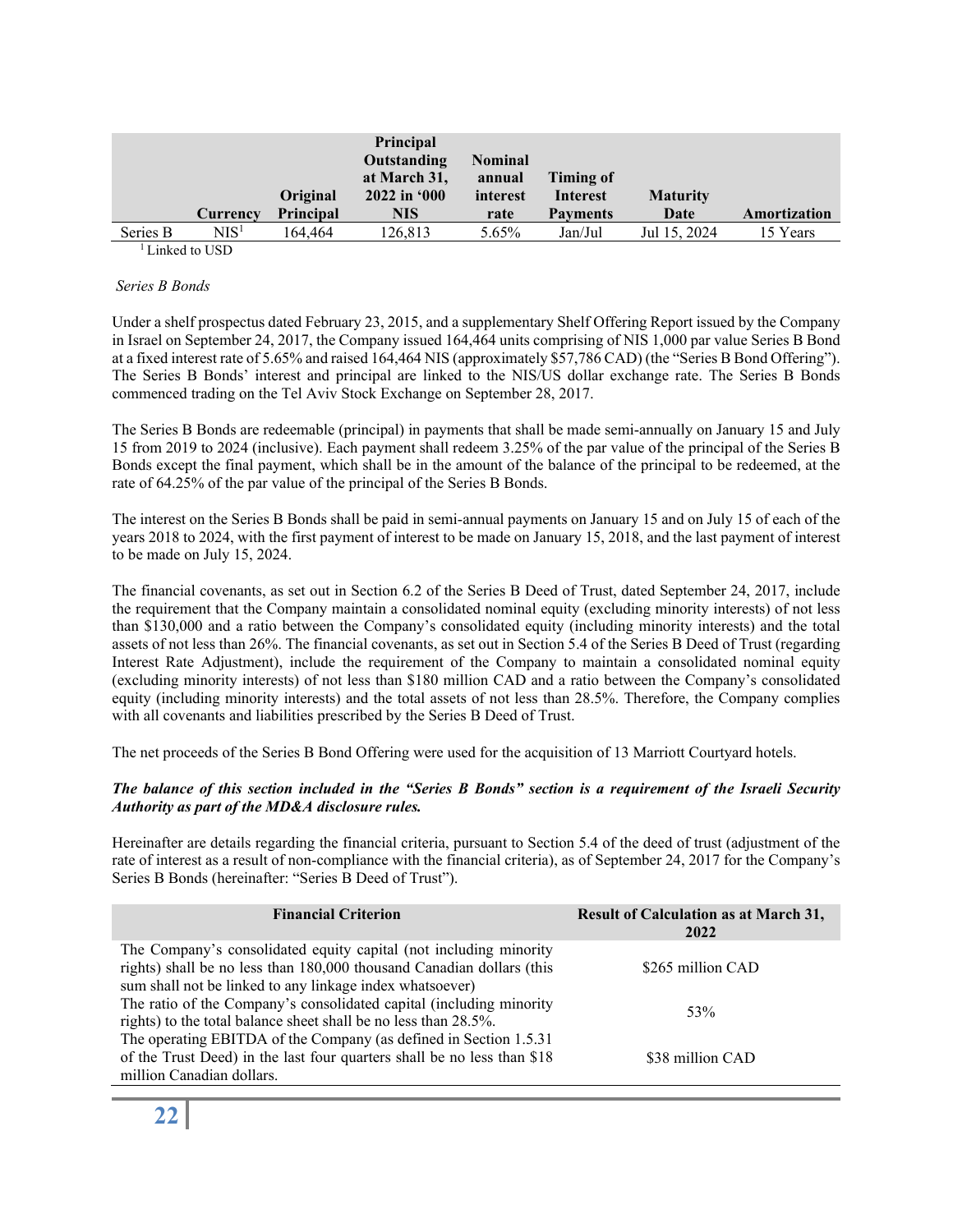Hereinafter are details regarding the financial stipulations with which the Company has undertaken to comply, pursuant to Section 6.2 (Financial undertakings) of the Series B Deed of Trust. Please refer to Note 2(e) of the Condensed Financial Statements as of December 31, 2021 for further details on the Debentures.

| <b>Financial Criterion</b>                                            | <b>Result of Calculation as at March 31,</b><br>2022 |  |
|-----------------------------------------------------------------------|------------------------------------------------------|--|
| The Company's consolidated equity capital (not including minority     |                                                      |  |
| rights) shall be no less than 130,000 thousand Canadian dollars (this | \$265 million CAD                                    |  |
| sum shall not be linked to any linkage index whatsoever)              |                                                      |  |
| The ratio of the Company's consolidated capital (including minority   | 53%                                                  |  |
| rights) to the total balance sheet shall be no less than 26%.         |                                                      |  |

Hereinafter are details of the financial stipulations with which the Company has undertaken to comply, pursuant to Section 8.1.27 (causes for immediate defrayal) of the Series B Deed of Trust:

Pursuant to Section 8.1.27 of the Series B Deed of Trust, the Company confirms that there has been no change to its principal activity, furthermore, the scope of the Company's entrepreneurial residential and real estate project.

#### *Certain restrictions pertaining to dividends*

The Company shall be permitted to carry out distributions as this term is defined in the Companies Law (including by way of independent purchase of the Company's shares) (in this section: "Distribution"), subject to compliance with the provisions of the Companies Law for the purpose of Distribution and on condition that the following accumulated conditions are met:

- a. The Company's total consolidated equity capital (not including minority rights), pursuant to the Company's consolidated financial reports, after Distribution as aforementioned, shall be no less than a total of 200 million Canadian dollars and, the ratio of the Company's consolidated capital (including minority rights) to the total balance sheet pursuant to the annual or quarterly financial reports that were published prior to the date of passing the resolution as to the Distribution, after execution of the Distribution, shall be no less than 28.5%;
- b. The scope of the Distribution that the Company shall be permitted to make to its shareholders shall not exceed 50% of "the current net profit" for every calendar year, starting from January 1, 2016;
- c. The Company is complying and shall comply after the Distribution with the financial criteria pursuant to Section 6.2a of the Series B Deed of Trust; and
- d. The Company has transferred to the trustee approval by the senior officer in the field of finance in the Company pursuant to Section 6.2(i)(d) of the Series B Deed of Trust.

In this matter "current net profit" means profit for the period pursuant to the accepted rules of accounting pursuant to the Company's latest quarterly or annual consolidated financial reports, accordingly, less revenues and plus costs and expenses which are not cash flow based, which were recognized in the profit for the period. Without derogating from the generality of the aforementioned: revenues that are not cash flow based could include, for example, an increase in the fair value of real estate for investment and profit from purchase at an incidental price. Expenses and costs which are not cash flow based could include, for example: decreases in the fair value of real estate for investment, depreciation and deductions and expenses due to share-based payment. Notwithstanding the aforementioned, the Company shall be permitted to distribute a dividend during the realization of assets (including by way of adding a partner), at a scope of up to 50% of the cash flow profit derived from realization of the asset, and this due to the share of the cash flow profit, which was not included in the current net profit, as defined above.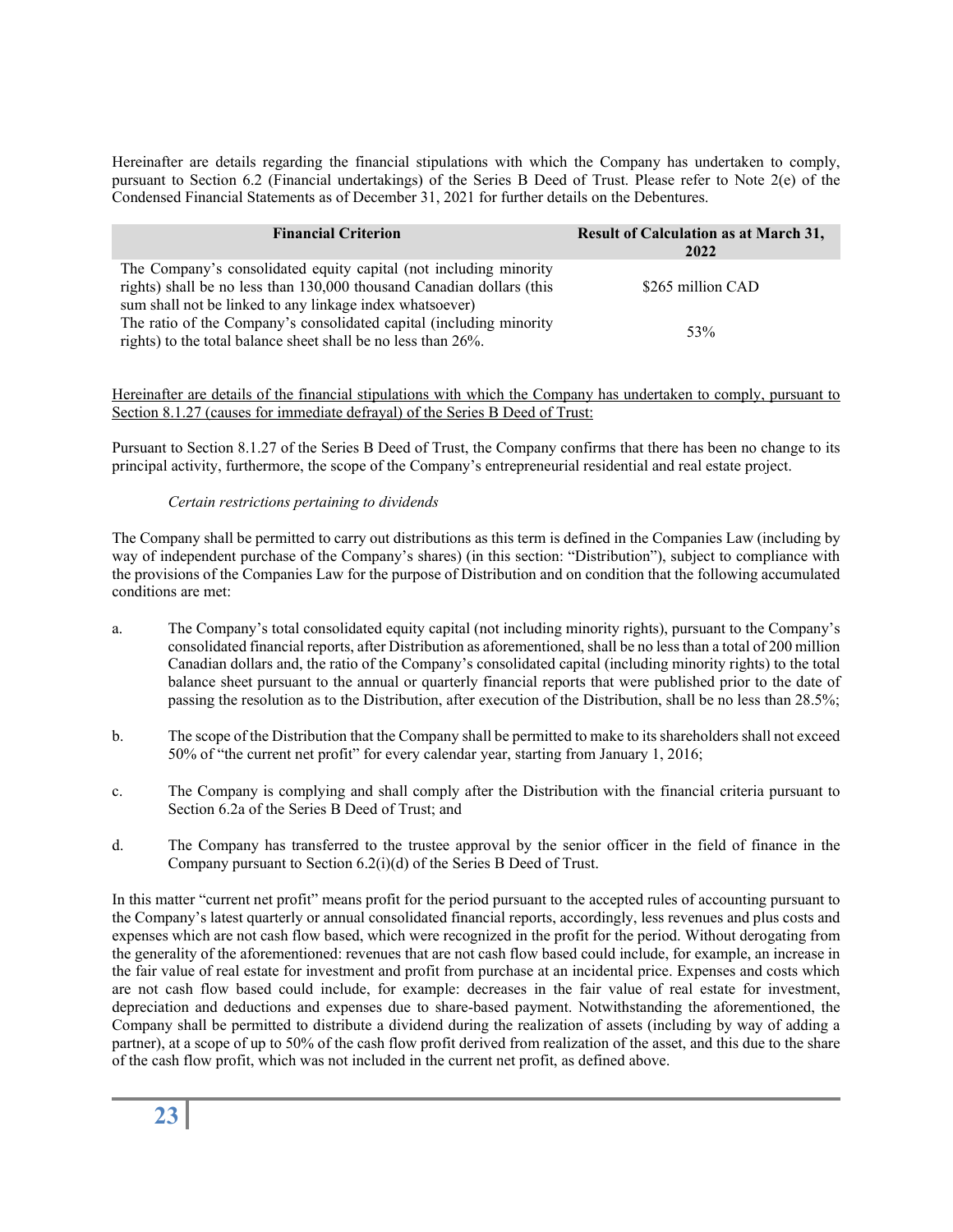In this matter "cash flow profit" means net consideration derived to the Company from sale of the asset, whether this sale was recognized as current net profit or whether its results were recognized as the other inclusive profit, less the following components: cost of the original purchase, capital investments (CAPEX) executed in the period in which the Company held the asset, transaction costs and taxes. Furthermore, the cash flow profit shall include any other sum which as a result of realization, pursuant to the accepted rules of accounting, shall be transferred from the capital fund to the accumulated losses. It shall be emphasized that if the sale of the asset was carried out in instalments, it shall be possible to distribute the dividend in instalments, subject to the aforementioned, relatively, pursuant to the payment table of the sale. It shall be stated that in the event that the Company did not distribute a dividend for a certain calendar year, the right to distribute shall accrue for it, and it shall be entitled to distribute it in the coming years, subject to the provisions of the law. See above, calculation of the current net profit as of December 31, 2021. As of the date of the report the Company is compliant with all the terms and undertakings pursuant to the Series B Deed of Trust, including compliance with financial stipulations as stated in this section above, and no conditions have been established for cause for placing the bonds (Series B) for immediate defrayal.

#### *The Company's compliance with financial covenants*

As of the date of publication of the report, the Company and its subsidiaries are compliant with the financial criteria which it has undertaken to comply with vis-à-vis the banking corporations and the bond holders.

Hereinafter are details regarding the financial criteria which the Company and its subsidiaries have undertaken to comply with in regard to the significant loan agreements to which they are a party:

#### *Impact of COVID-19 on Liquidity and Financial Position*

The Company, as part of its response to the crisis, has examined, among other things (in addition to the specific items noted above): The Company's financial position, its results of operations, liquidity, financial strength and flexibility, sources of financing, and its ability to meet lending and other obligations. The Company believes that, as of the date of this report, it has sufficient liquidity to meet its financial obligations for the foreseeable future, as it has sufficient unrestricted and restricted cash balances, cash flows and other liquid assets.

Furthermore, the Company has employs conservative leverage, has sufficient financing capabilities, and expects to receive government assistance which will cover a portion of its expenses in the near to mid-term should the COVID-19 pandemic worsen. However, given the uncertainty around timing of a resolution of the crisis, future effects of the crisis cannot be fully estimated. Should the crisis worsen and/or continue indefinitely, there could be an adverse impact on the operations and financial results of the Company.

#### **XII. Equity**

#### *Outstanding Share Data*

The authorized capital of the Company consists of an unlimited number of common shares. A detailed description of the rights, privileges, restrictions and conditions attached to the common shares is included in our Annual Information Form. As of March 31, 2022 (and the date of this MD&A), the Company had 16,745,237 common shares issued and outstanding.

The Company's capital resources include amounts raised from the sale of its common shares. The Company's common shares are listed for trading on the Tel Aviv Stock Exchange.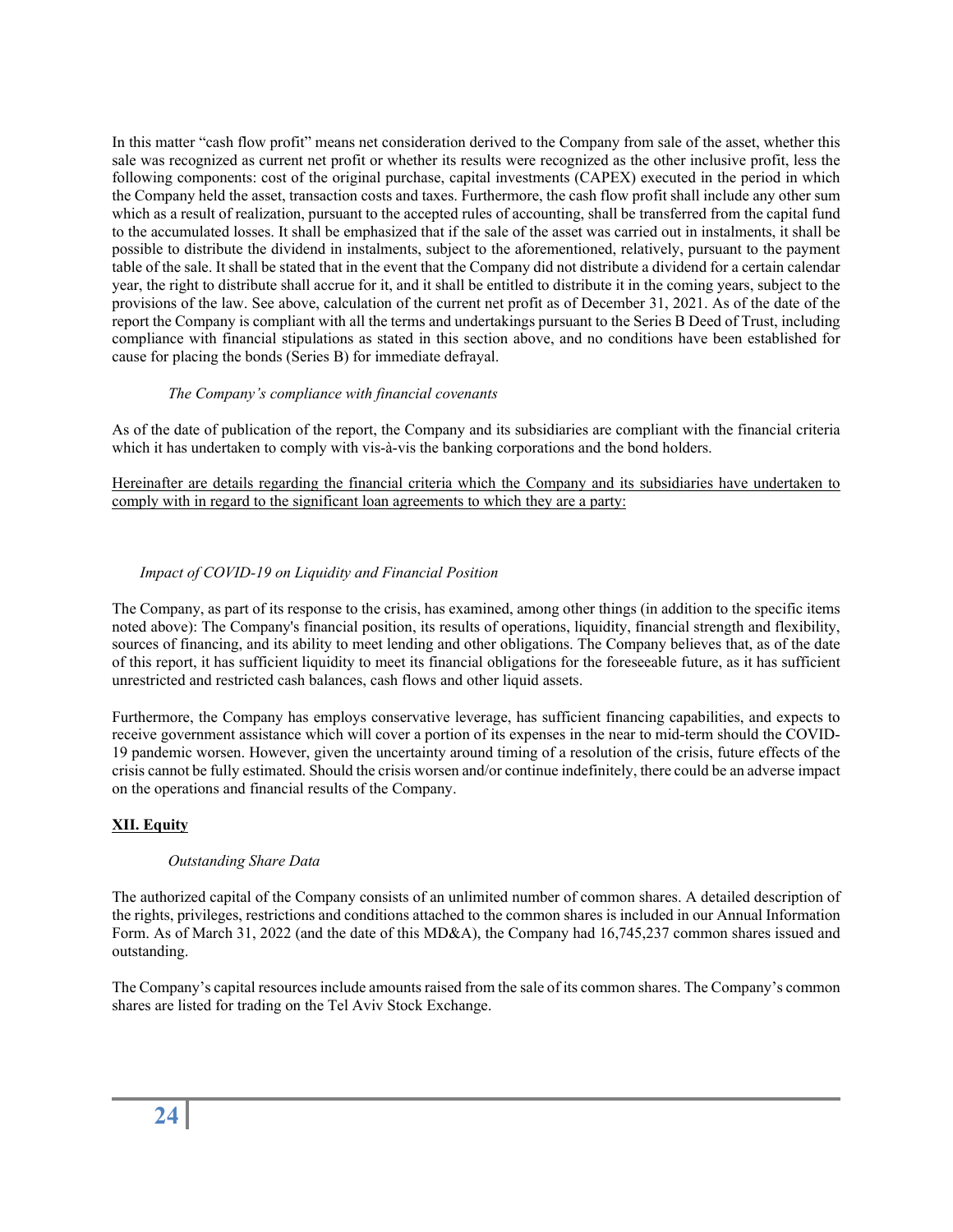|                                                               | <b>As at March 31, 2022</b> |
|---------------------------------------------------------------|-----------------------------|
| Total outstanding at the beginning of the period <sup>1</sup> | 16.745.237                  |
| Issued during the period                                      | -                           |
| Total outstanding at the end of the period                    | 16,745,237                  |

(1) Including 200,000 shares held in trust for the Company's CEO.

#### *Other Issued Securities*

The Company has also issued Stock Options as outlined in the table below.

|                                                                       | <b>Number of Employee</b><br><b>Stock Options</b><br>As at March 31, 2022 | Weighted<br>average exercise<br>Price |
|-----------------------------------------------------------------------|---------------------------------------------------------------------------|---------------------------------------|
| Total stock options outstanding at the beginning of the period        | 200,000                                                                   | 27.35 NIS                             |
| Issuance of stock options                                             |                                                                           |                                       |
| Expiration of stock options                                           |                                                                           |                                       |
| Total stock options outstanding at the end of the period <sup>1</sup> | 200,000                                                                   | 27.35 NIS                             |

#### **XII. Factors Affecting Performance**

The Company's performance is affected by a number of industry and economic factors as well as exposure to certain environmental factors, including those further discussed below. These factors represent opportunities but also challenges and risks that the Company must successfully address in order to continue to grow the business and improve its results of operations.

#### *Canadian Hotels and Resorts segment*

The hospitality segment in Canada during the year ended December 31, 2021 included Horseshoe Resort and Deerhurst Resort. These were both sold as a result of the Freed Transaction. The Company continues to explore acquisition opportunities in the Canadian hotel space that align with its acquisition criteria.

#### *Competitive Conditions*

The Ontario marketplace relies significantly on inter-provincial travel, for both leisure and group business. Competitors for leisure guest visits include locally owned independent resorts in rural locations known for their natural beauty as well as larger hotel and resort experiences in Ontario's key tourism destinations. Competitors for group travel include all branded hotel chains with conference facilities or branded hotels in major cities within proximity to convention centres.

The Company will seek to gain a competitive advantage on future Canadian acquisitions by investing in quality properties located in geographic areas with multiple demand generators.

#### A*ccessibility from major metropolitan areas*

The Greater Toronto Area (GTA) is the most populous metropolitan area in Canada. The Greater Golden Horseshoe, with a population of approximately 8.8 million, encompasses the GTA and is expected to grow to more than 13 million by 2041. Proximity to the GTA, including Pearson International Airport, is considered a key competitive advantage in the Canadian hotel marketplace.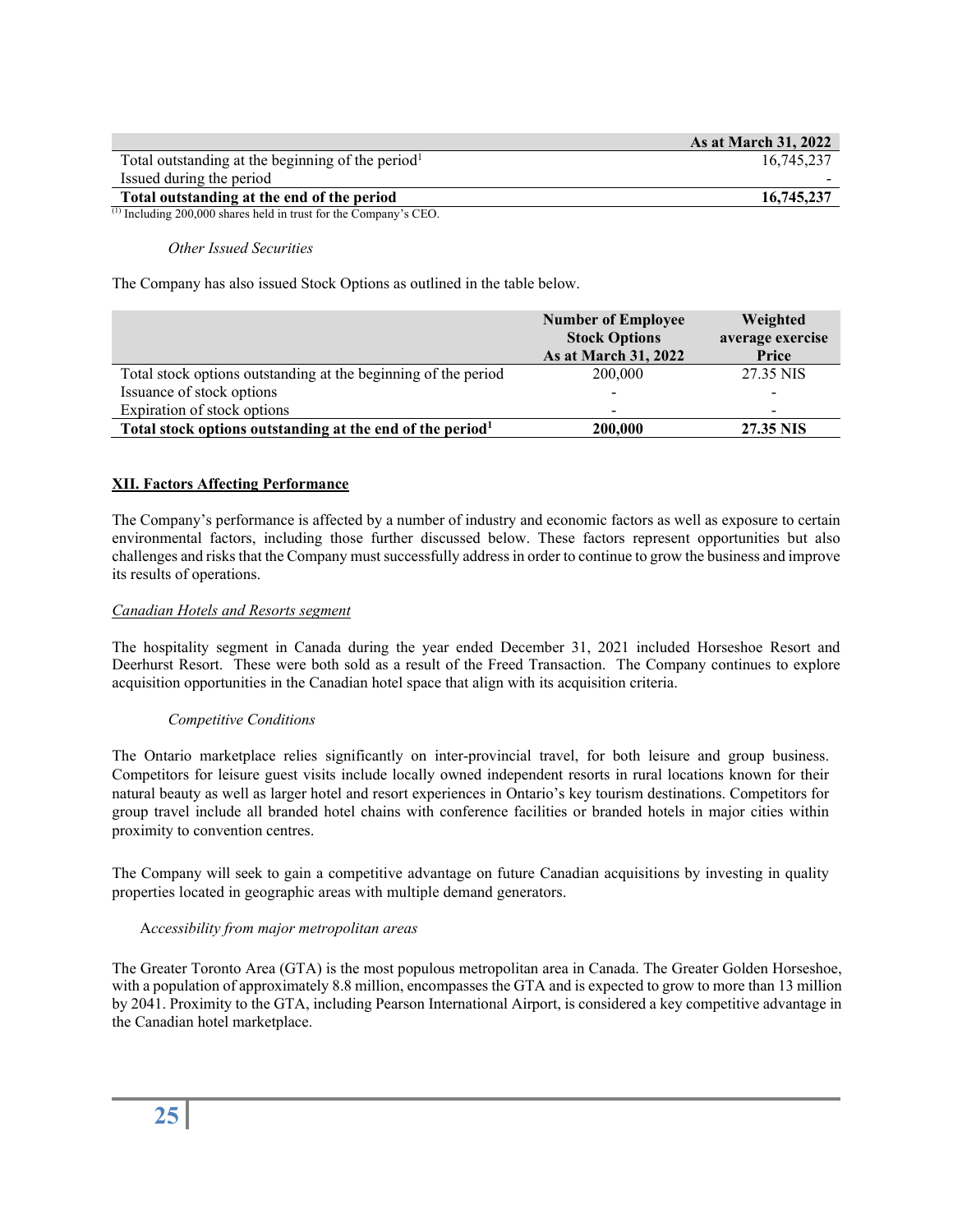#### *Seasonality*

The Hospitality segment in Canada is impacted by seasonality. Resort operations are highly seasonal in nature, with a typical winter/ski season beginning in early December and running through the end of March, and typical summer seasons beginning late in June and ending in early September. Traditional hotel operations with proximity to metropolitan centres are less impacted by seasonality. The Company will seek to position future investments in the Canadian hotel sector to be less susceptible to seasonality trends.

#### *USA Hotels and Resorts segment*

#### *Competitive Conditions*

Competition in the US hotel industry is generally based on quality and consistency of rooms, restaurant and meeting facilities and services, attractiveness of locations, availability of a global distribution system, and price among other factors. The Company's properties compete within their geographic markets with hotels and resorts that include locally owned independent hotels as well as facilities owned or managed by national and international chains, including such brands as Marriott, Hilton, IHG, and Hyatt. The Company's properties also compete for convention and conference business across the national market. The Company seeks to gain a competitive advantage in the market by upgrading the quality of accommodations and amenities available at the hotels through capital improvements.

In the US, the Company's hotels and resorts are well-positioned within the competitive marketplace. The Cleveland hotels maintain a competitive share of the leisure market due to their central downtown location and affiliation with leading international brands Marriott and Hyatt. The Bear Valley Resort in California is a well-known ski resort with proximity to significant population centers such as San Francisco and Sacramento. Skyline's Select-Service Courtyard by Marriott hotels offer geographical diversity with strong locations in key Midwest, Southeast and Southwest markets, and benefit from the industry-leading Marriott loyalty program and worldwide distribution system. The Company seeks to gain a competitive advantage in the market by upgrading the quality of accommodations and amenities available at its hotels through capital improvements. Recently completed projects include guestroom renovations at the Hyatt Regency Arcade in Cleveland, Ohio, (114 of which were renovated during 2014 and the balance 180 rooms were renovated during the first six months of 2017) and an investment in Bear Valley resort by installing a new high-speed lift and modernization of its equipment. In October 2015, the Company (together with a 50% partner) acquired Renaissance Hotel in Cleveland, Ohio (a 65,000 square foot event and meeting space, which includes 491 rooms, 34 meeting rooms, a number of restaurants and a 304-vehicle parking garage).

Within the next three years, the Company intends to complete the renovation and improvement of all the conference space, common areas and rooms at the Renaissance.

On November 14, 2017, the Company acquired 13 Marriott Courtyard hotels in the US for a total consideration of \$135 million US (before transaction costs). The 13 hotels acquired include, in aggregate, 1,913 rooms. The hotels are spread over 9 US states and are geographically diverse with strong locations in key Midwest, Southeast and Southwest markets.

#### A*ccessibility from major metropolitan areas – Cleveland, Ohio Properties*

Northeast Ohio lies along the southern shores of Lake Erie. The major cities of this area are Cleveland and Akron. These two cities are roughly 39 miles apart and are highly interconnected. The region is also part of the Great Lakes Megalopolis, which contains an estimated 59.1 million people.

The Cleveland core-based statistical area (CSA) is one of the largest in Ohio with nearly 2.1 million residents. The region is served by two international airports. It is home to numerous fortune 500 firms and several of the area's largest employers are in the healthcare industry. The Cleveland Clinic is the area's largest employer and is a high-ranking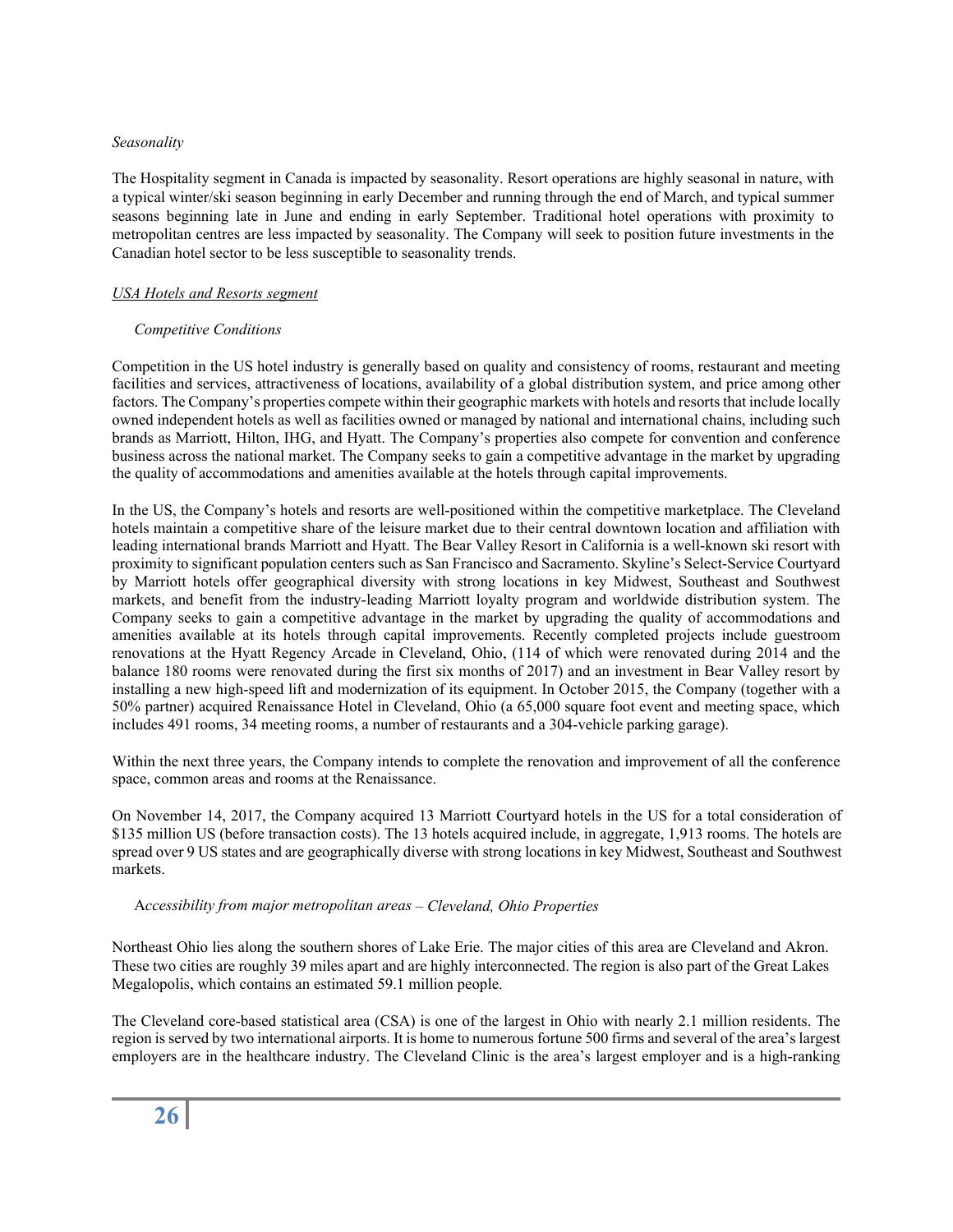hospital according to US News & World Report. University Hospitals, another well-recognized facility, is the second largest employer in the CSA. In 2019, approximately 19.6 million people visited Cleveland.

The Company's hotels in the CSA maintain excellent vehicular and pedestrian access that is considered superior to some of its nearby competitors within walking distance to the primary attractions like the Jack Cleveland Casino, professional sports arenas, the Rock and Roll Hall of Fame, playhouse district, and a new convention center and medical mart.

#### *Seasonality*

Bear Valley Resort in California has strong seasonality patterns having its high season in the winter and low season during the remainder of the year. The resort is also subject to volatile snow conditions. The urban hotels are all-season operations, though stronger during June through October and slower during December through February, and therefore maintain a balanced level of income throughout the year. The second quarter is historically the strongest and the first quarter is historically the weakest for the 13 Marriott by Courtyard hotels.

#### *Real Estate, Development segment ("Development")*

As part of the Freed Transaction, the Company sold the majority of its development properties.

The development segment's remaining principal activities include the marketing and selling of lots that are available for sale, Golf Cottages at Deerhurst.

In this segment, competition revolves around a number of parameters, with the main ones being the geographic location of the projects and level of demand in the same area, the construction and development quality and the purchase prices and maintenance expenses collected by the applicable condominium corporation. The Company is exposed to competition by a small number of directly competitive companies in the development of condominium units, single-family homes, subdivisions, townhomes and retail villages.

The scope of development by the Company is insubstantial compared to the total market. Thus, the Company is unable to significantly impact competition in the market. However, the Company believes that it currently has a competitive advantage in its remaining development projects at Deerhurst, due to the Company's proximity to hospitality amenities and outdoor activities.

#### *Seasonality*

Seasonality has no impact on the activities of the Company's existing projects in this segment.

#### **XIII. Financial Instruments and Off-Balance Sheet Arrangements**

There are no financial instruments or off-balance sheet arrangements that have, or are reasonably likely to have, a current or future effect on the financial performance or financial condition of the Company.

#### *Company Distributions*

The Company does not currently have a dividend distribution policy.

#### **XIV. Critical Accounting Policies and Estimates**

The preparation of the consolidated financial statements requires Management to make judgments and estimates and assumptions that affect the reported amounts and disclosures made in the consolidated financial statements and accompanying notes. Estimates are based upon historical experience and on various other assumptions that are reasonable under the circumstances. The result of ongoing evaluation of these estimates forms the basis for applying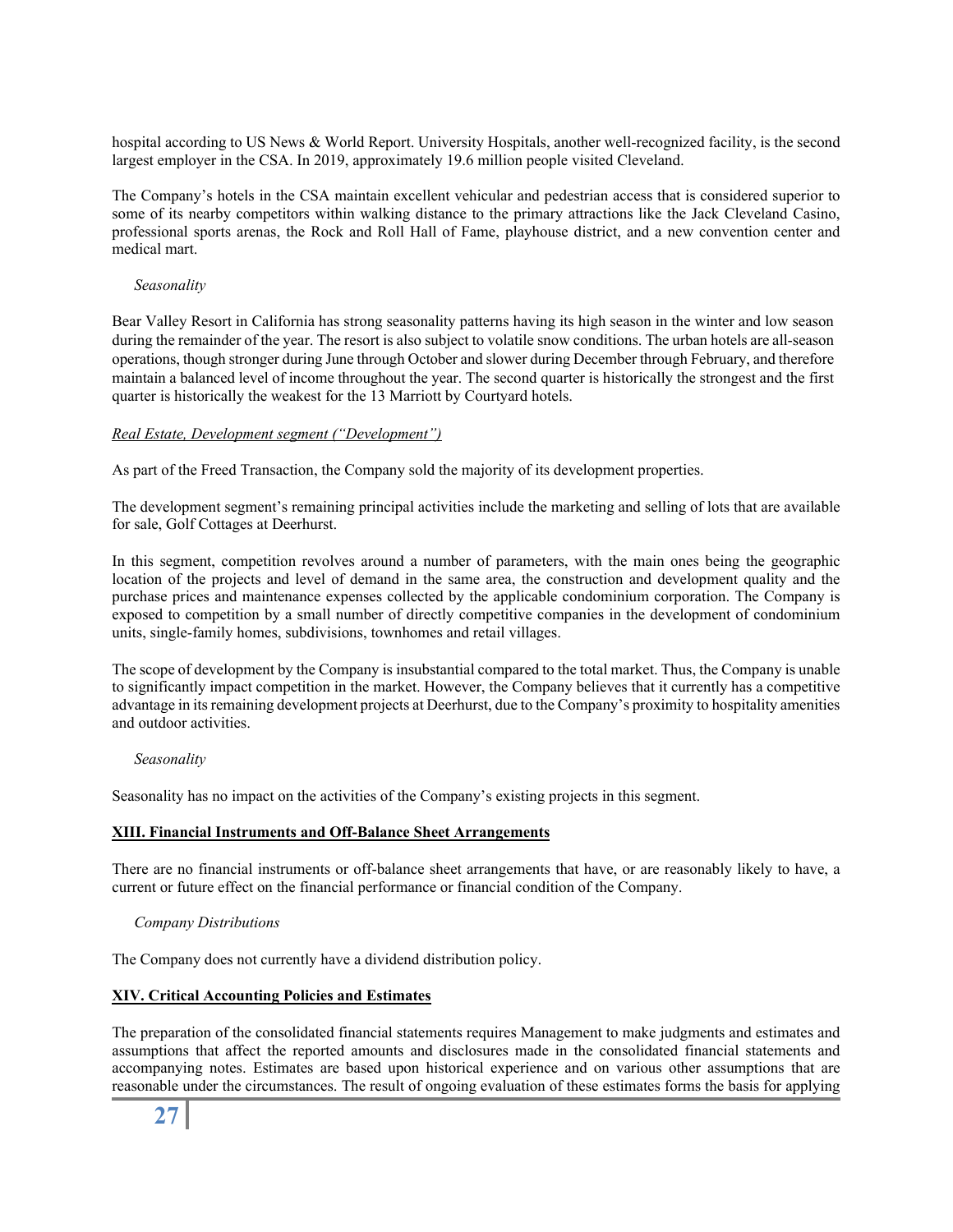judgment with regards to the carrying values of assets and liabilities and the reported amounts of revenues and expenses. Actual results may differ from estimates. The Company's significant accounting policies are described in note 2 to the consolidated financial statements.

#### *Estimates*

#### *Investment property and property, plant and equipment assets*

Investment properties are measured at fair value in the consolidated statement of financial position. Fair values are determined by independent external valuations or detailed internal valuations, generally using the overall capitalization rate ("OCR") method. Under this method, capitalization rates are applied to a stabilized NOI for each property, adjusted for market-based assumptions such as rent increases, long-term vacancy rates, repair and maintenance costs and other forecasted cash flows. Capitalization rates are based on recently closed transactions for similar properties, where available, or investment survey data, taking into account the location, size and quality of the property. The most significant assumption is the capitalization rate as it magnifies the effect of a change in stabilized NOI. An increase in the capitalization rate will result in a decrease to the fair value of an investment property and vice versa. During the three months ended March 31, 2022, the Company recorded a fair value loss on its Investment Properties of \$0 compared to a fair value gain on its Investment Properties of \$2,394 during the three months ended March 31, 2021.

The Company has selected the revaluation model to account for its PP&E under IAS 16, "Property, Plant and Equipment" ("IAS 16"). Under the revaluation model, the Company's hotel assets that are classified as PP&E, are presented in the statement of financial position at their revalued amounts, which is the fair value at the most recent date of revaluation, less any accumulated depreciation and accumulated impairment losses. Revaluations are performed by independent, third-party appraisers, or internally with reference to external market data with sufficient regularity such that the carrying amount does not differ materially from that which would be determined using fair values as at the reporting date. During the three months ended March 31, 2022, the Company recorded a positive adjustment to fair value through revaluation surplus of its PP&E in the amount of \$184, compared to an adjustment of \$0 for the corresponding previous period.

#### *Contingencies and lawsuits*

When estimating the lawsuits filed against the Company and its subsidiaries, the Company relies on the opinion of its legal advisors. The opinions of legal counsel are based on best professional judgment, taking into account the stage of the proceedings and legal experience gained in various matters. The outcome of the claims adjudged by the courts, could differ from these estimates.

In December 2019, the Company was served a claim from the Company's former President and Chairman for employment related issues. In addition, the Company has been served with several smaller claims. As per the Company's legal advisors, at this stage it is not possible to estimate the Company's chances of success or the likely amount of recovery.

The Company has been served with claims totaling \$1.7 million in relation to certain construction projects. As per the Company's legal advisors, at this stage it is not possible to estimate the Company's chances of success or the likely amount of settlement, if any.

#### **XV. Internal Control over Financial Reporting and Disclosure Controls and Procedures**

Our Chief Executive Officer and Chief Financial Officer are responsible for establishing and maintaining the Company's internal control over financial reporting and other financial disclosure and our disclosure controls and procedures. The Company could be adversely impacted if there are deficiencies in disclosure controls and procedures or internal control over financial reporting.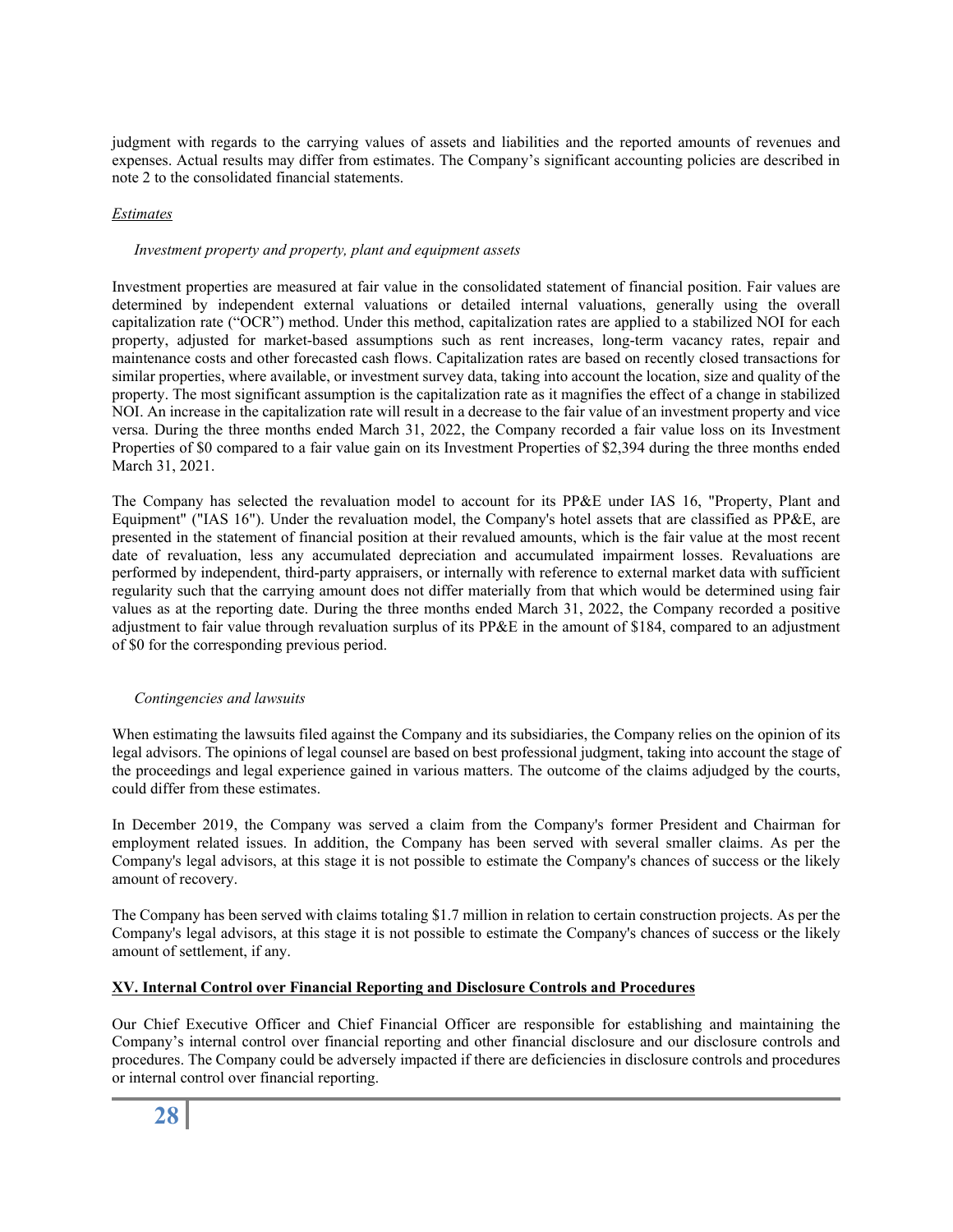The design and effectiveness of our disclosure controls and procedures and internal control over financial reporting may not prevent all errors, misstatements or misrepresentations. While Management continues to review the design and effectiveness of our disclosure controls and procedures and internal control over financial reporting, the Company cannot assure the reader that the disclosure controls and procedures or internal control over financial reporting will be effective in accomplishing all control objectives all of the time.

Deficiencies, particularly material weaknesses, in internal control over financial reporting which may occur in the future could result in misstatements of our results of operations, restatements of our financial statements, a decline in our share price, or otherwise materially adversely affect our business, reputation, results of operation, financial condition or liquidity.

Internal control over financial reporting is a process designed to provide reasonable assurance regarding the reliability of financial reporting and the preparation of financial statements for external purposes in accordance with IFRS. The Company's internal control over financial reporting includes those policies and procedures that (i) pertain to the maintenance of records that, in reasonable detail, accurately and fairly reflect the transactions and dispositions of the assets of the Company; (ii) are designed to provide reasonable assurance that transactions are recorded as necessary to permit preparation of financial statements in accordance with IFRS, and that receipts and expenditures of the Company are being made only in accordance with authorizations of Management and directors of the Company; and (iii) are designed to provide reasonable assurance regarding prevention or timely detection of unauthorized acquisition, use or disposition of the Company's assets that could have a material effect on the Company's financial statements. Internal control over other financial disclosure is a process designed to ensure that other financial information included in this MD&A, fairly represents in all material respects the financial condition, results of operations and cash flows of the Company for the periods presented in this MD&A.

The Company's disclosure controls and procedures are designed to provide reasonable assurance that material information relating to the Company is made known to Management by others, particularly during the period in which the filings are being prepared and that information required to be disclosed by the Company in its annual filings, interim filings or other reports filed or submitted by it under securities legislation is recorded, processed, summarized and reported within the time periods specified in securities legislation. The Company's disclosure controls and procedures includes controls and procedures designed to ensure that information required to be disclosed by the Company in its annual filings, interim filings or other reports filed or submitted under securities legislation is accumulated and communicated to the Company's Management, as appropriate to allow timely decisions regarding required disclosure.

Due to its inherent limitations, internal control over financial reporting and disclosure may not prevent or detect all misstatements. In addition, projections of any evaluation of effectiveness to future periods are subject to the risk that controls may become inadequate because of changes in conditions, or that the degree of compliance with the policies or procedures may change.

For the three months ended March 31, 2022, there has been no change in the Company's internal control over financial reporting that has materially affected, or is reasonably likely to materially affect, the Company's internal control over financial reporting. Management has concluded that there are no material weaknesses in the Company's internal controls over financial reporting as at March 31, 2022.

#### **XVI. Exposure to Market Risks and Ways of Managing Them**

**Currency risk**: The Company's performance is impacted by foreign currency fluctuations, notably of the Canadian dollar relative to the United States dollar. The Company faces large exposure to the Canadian/US dollar exchange rate since the Company has significant operations and assets in the United States and reports its results in Canadian dollars (see below). As of March 31, 2022 (compared to March 31, 2021), the Canadian dollar appreciated by 1.4% compared to the US dollar. For more information regarding the influence of the foreign exchange rate on Company's equity, see notes 2 (d) in the consolidated financial statements for the three months ended March 31, 2022.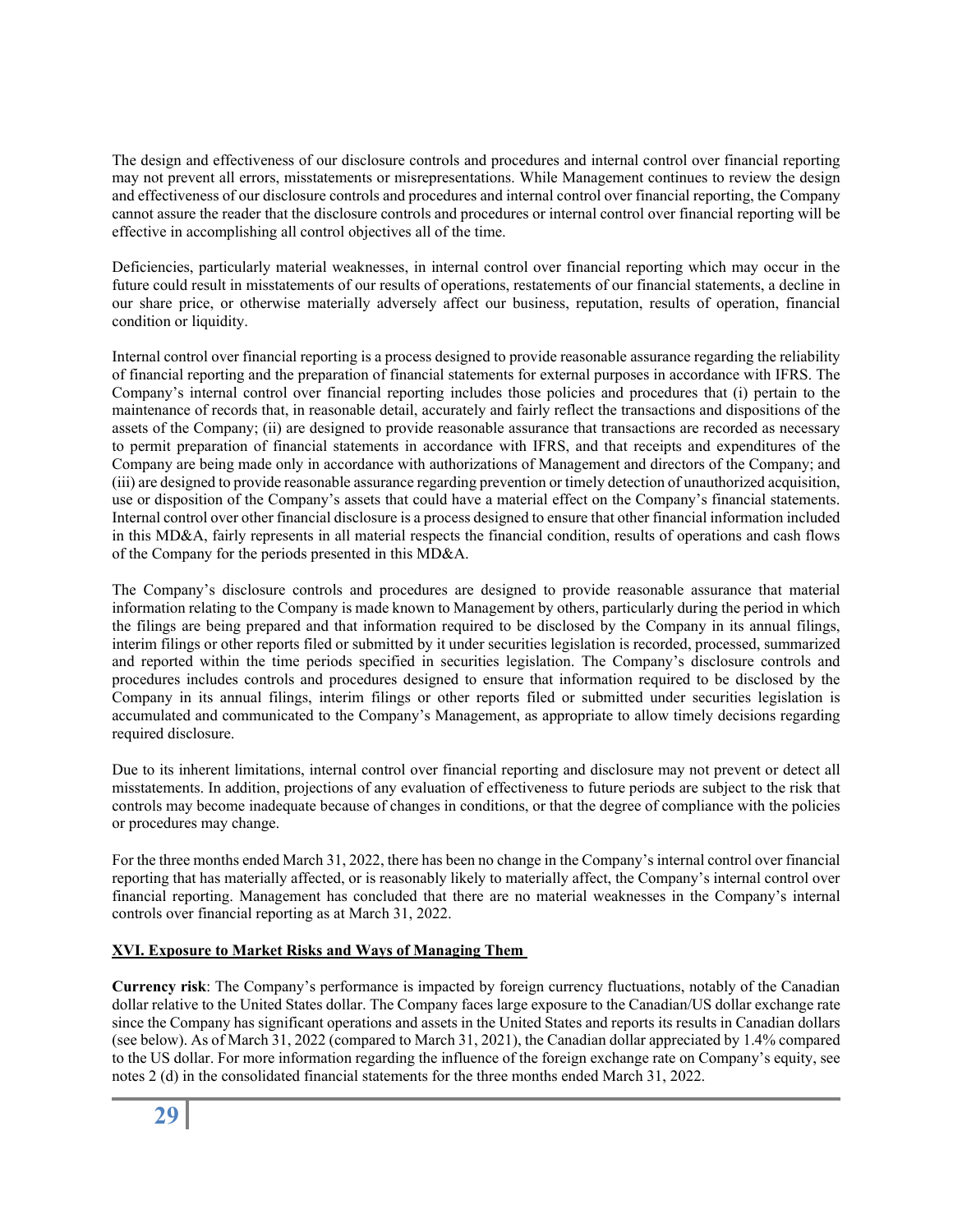In September 2017, the Company issued Series B Bonds denominated in USD, which provides a natural hedge to the Company's equity investment in the acquisition of 13 Marriott Courtyard hotels in the United States. For more information, see note 13 to the consolidated annual financial statements for the year ended December 31, 2021.

Management holds regular discussions on the exposure to various market risks, including changes in exchange rates. The Company's policy is to maintain a correlation between the currency in which the assets are acquired and the currency of the loans the Company takes to finance those assets, in order to maintain equity in that currency. For the three months ended March 31, 2022, the Company's US operations contributed approximately 99% of consolidated revenue. The Company does not purchase financial instruments that hedge the USD/CAD currency rate risk. Exchange rate risk is minimized by borrowing in US dollars for properties in the United States.

**Market Risks**: The Company is subject to a number of risks and uncertainties, primarily risks associated with: the development of future assets, competition, real estate markets, general and regional economic conditions, the availability and cost of financing, and changes in interest rates due to uncertainty in the world markets including Israel, the United States and Canada. The Company does not hold or issue derivative financial instruments for trading purposes.

#### **XVII. Risk Factors**

Our hospitality operations, real estate development projects, vacation club, and financial results are subject to various risks and uncertainties that could adversely affect our prospects, financial results, financial condition and cash flow. In addition to the other information presented in this MD&A, the following risks should be given special consideration as part of any investment decision in the Company's securities.

Investors should carefully consider all of the information disclosed in this MD&A prior to investing in the securities of the Company. There are certain risks inherent in an investment in the securities of Skyline and in the activities of Skyline, including our hospitality operations, real estate development projects, vacation club, and those set out below and in Skyline's materials filed with Israeli and Canadian securities regulatory authorities from time to time, including Skyline's most recently filed Annual Information Form, which are available under the Company's profile on MAGNA at www.magna.isa.gov.il and/or SEDAR at www.sedar.com. Current and prospective holders of securities of Skyline should carefully consider such risk factors.

If any of the following or other risks occurs, Skyline's business, prospects, financial condition, financial performance and cash flows could be materially adversely impacted. In that case, the trading price of the securities of Skyline could decline and investors could lose all or part of their investment in such securities, and the future ability of Skyline to make distributions to shareholders could be adversely affected. There is no assurance that risk management steps taken will avoid future loss due to the occurrence of the below described or other unforeseen risks.

#### *The COVID-19 pandemic has had and may continue to have an adverse effect on our financial condition and results of operations*

In March 2020, the WHO declared COVID-19 to be a pandemic. In an effort to contain and mitigate the spread of COVID-19, many countries, including Canada and the United States, have imposed unprecedented restrictions on travel, group gatherings and non-essential activities, including orders and guidance issued by federal, state, provincial and local governmental authorities such as "social distancing" guidance and orders.

The outbreak of COVID-19 has, and may continue to have a negative impact on the Canadian and U.S. economies, the hospitality industry, the willingness of the general public to travel, the demand for travel, transient and group business, guest traffic and guest reservations, the level of consumer confidence in the safety of travel, the Company's business, results of operations and financial condition, may also cause staff and supply shortages, and has resulted in corporate travel restrictions, increased government regulation, including legislated travel restrictions, mandated social distancing, stay-at-home orders and directives, required quarantines, self isolation and other public health orders and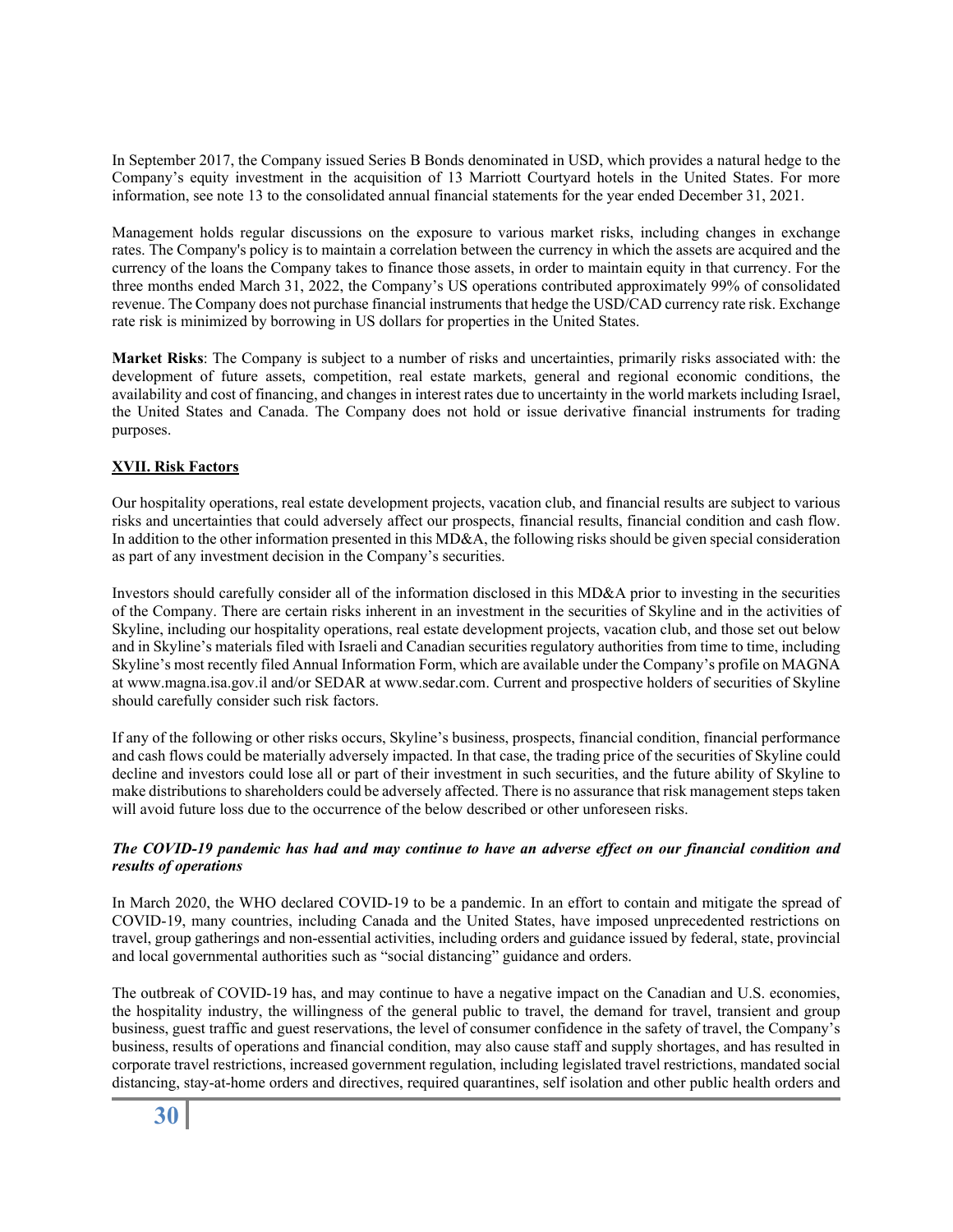directives, and may result in forced closures of the Company's properties and closures due to deteriorating occupancy levels as a result of the foregoing.

The length of the COVID-19 pandemic and severity of such outbreak across the globe is currently unknown, may worsen, and may continue to cause general economic uncertainty in key global markets and a worsening of global economic conditions and may cause low levels of economic growth, including in the Canadian and U.S. government stimulus and support packages and programs, if any, announced or created in respect of the Canadian and U.S. hotel industries may not be available to the Company or its subsidiaries, in whole or in part, and investors should not assume such financial support will be available to the Company or its subsidiaries.

The pace of recovery following the COVID-19 pandemic cannot be accurately predicted and may be slow. As a result, we cannot predict if Skyline will need to close its properties in the future or when the COVID-19 pandemic subsides, as our ability to re-open and/or resume normal operations will depend largely on the actions of a number of governmental authorities over which Skyline has no control. It is possible that modified social distancing requirements or recommendations will alter the way in which Skyline does business after it re-opens its closed properties and/or resumes normal operations, possibly for an extended period of time.

The COVID-19 pandemic has also resulted in significant financial market volatility and uncertainty, including on the market price of our Common Shares. A continuation or worsening of the levels of market disruption and volatility seen during 2020 and 2021 could have a further adverse effect on the market price of our Common Shares.

#### *Our industry is sensitive to weakness in general economic conditions and risks associated with the overall travel, leisure, and recreational community industries.*

Weak economic conditions in Canada and the United States, including high unemployment, erosion of consumer confidence, and the availability and cost of debt, may potentially have negative effects on the travel and leisure industry, the recreational community development industry, and on our results of operations. An economic downturn could negatively impact consumer spending on vacation real estate and at our hospitality outlets. We cannot predict how economic trends will worsen or improve our future operating results. The actual or perceived fear of weakness in the economy could also lead to decreased spending by our guests. We may not be able to increase the price of our offerings commensurate with our costs.

#### *Variations in the timing of peak periods, holidays and weekends may affect the comparability of our results of operations***.**

Depending on how peak periods, school breaks, holidays and weekends fall on the calendar year, in any given year we may have more or less peak periods, holidays and weekends in each fiscal quarter compared to prior years, with a corresponding difference in adjacent fiscal quarters. These differences can result in material differences in our quarterly results of operations and affect the comparability of our results of operations.

#### *We are vulnerable to the risk of unfavorable weather conditions and the impact of natural disasters.*

Our ability to attract guests to our resorts is influenced by weather conditions such as rain in the summer and the amount and timing of snowfall during the ski season. Unfavorable weather conditions can adversely affect visits and our revenue and profits. Unseasonably cold or warm weather may influence the momentum and success of the high seasons at our resorts. Unfavorable weather conditions can adversely affect our resorts and lodging properties as guests tend to delay or postpone vacations if conditions differ from those that typically prevail at such resorts for a given season. There is no way for us to predict future weather patterns or the impact that weather patterns may have on our results of operations or visitation.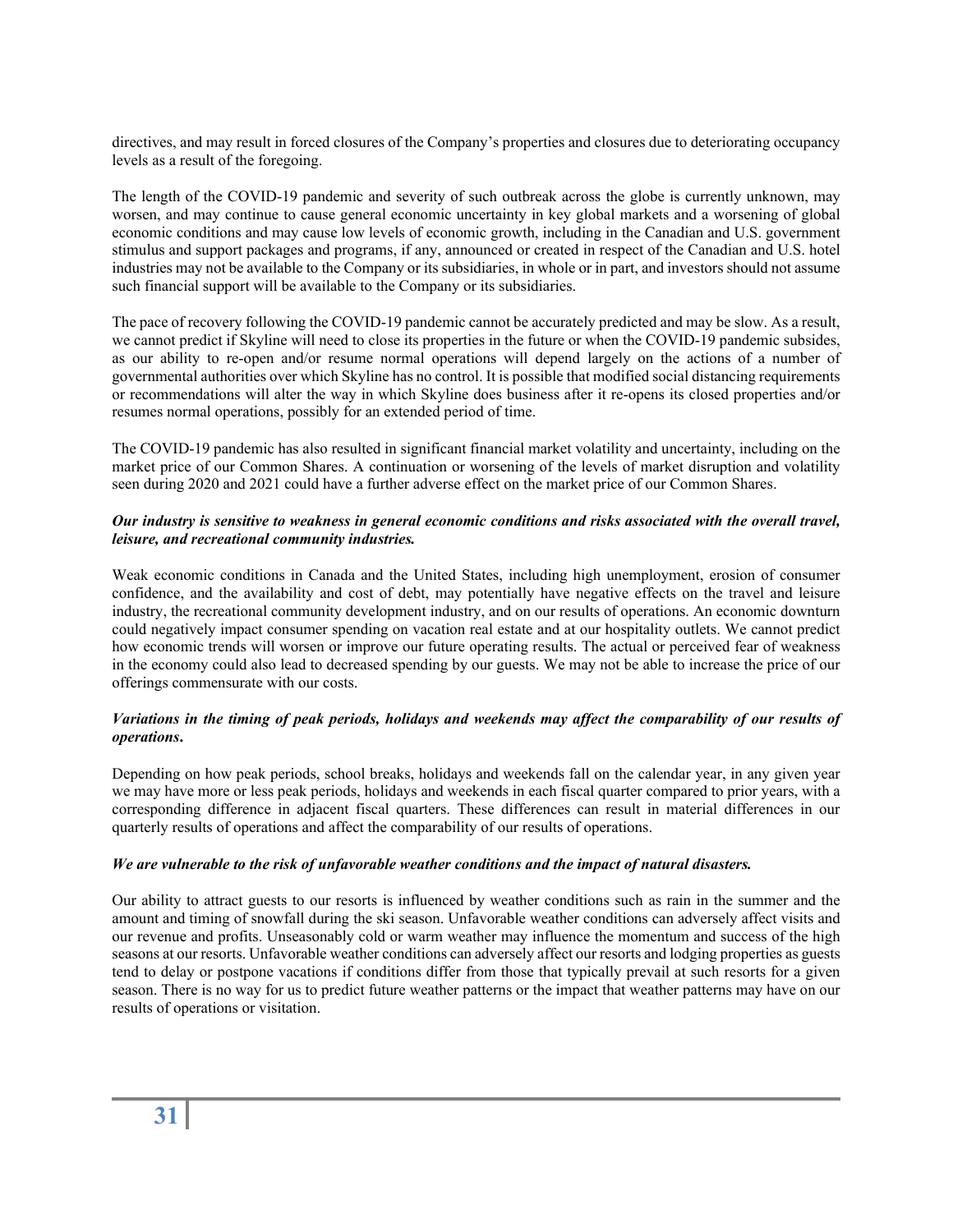#### *Climate change may adversely impact our results of operations.*

There is a growing political and scientific consensus that emissions of greenhouse gases continue to alter the composition of the global atmosphere in ways that are affecting and are expected to continue affecting the global climate. The effects of climate change, including any impact of global warming, could have a material adverse effect on our business, prospects, financial condition, results of operations and cash flows.

Warmer overall temperatures and other effects of climate change may adversely affect skier and summer visits and our revenue and profits. In addition, a steady increase in global temperatures could shorten the ski season. Changes to the amount of snowfall and differences in weather patterns may increase our snowmaking expense, inhibit our snowmaking capabilities and negatively impact skier perceptions of the ski season.

#### *The high fixed cost structure of our business can result in significantly lower margins if visitation to our hotels and resorts declines.*

Our profitability is highly dependent on visitation. However, the cost structure of our business has significant components that cannot be eliminated when visits decline, including costs related to utilities, information technology, insurance, year-round employees and equipment. The occurrence of other risk factors discussed herein could adversely affect visitation at our resorts and we may not be able to reduce fixed costs at the same rate as declining revenues.

#### *We face significant competition.*

The hotel, resort, lodging, and real estate development industries are highly competitive. Our competitors may have access to greater financial, marketing and other resources and may have access to financing on more attractive terms than us. As a result, they may be able to devote more resources to improving and marketing their offerings or more readily take advantage of acquisitions or other opportunities.

#### *Our real estate development projects rely on municipal approvals and adequate infrastructure.*

Our real estate development projects require adequate municipal services for sewage treatment, potable water supply, fire flow, and road access. There are risks associated with insufficient capacities, particularly in rural areas, resulting in costly delays and expensive upgrades to sewage treatment plants, pumping stations, water wells, water storage towers, and road intersection improvements.

Timely municipal approvals for Official Plan Amendments, Zoning By-law Amendments, Plans of Subdivisions, Consents for Severance, Site Plan Approvals, Minor Variances to the Zoning By-law, and Building Permits not only depend on adequate municipal services but also on political support. There are considerable risks in being subjected to lengthy appeals procedures initiated either by us, in the absence of required approvals, or by existing residents opposed to our developments.

#### *Our business is capital intensive and dependent on the availability of cash flows and credit facilities.*

We must regularly expend capital to construct, maintain and renovate our properties in order to remain competitive, maintain the value and brand standards of our properties and comply with applicable laws and regulations. We cannot always predict where capital will need to be expended in any fiscal year and capital expenditures can increase due to forces beyond our control. Further, we cannot be certain that we will have enough capital or that we will be able to raise capital by issuing equity or debt securities or through other financing methods on reasonable terms, if at all, to execute our business plan. A lack of available funds for capital expenditures could have a material adverse effect on our business, prospects, financial condition, results of operations and cash flows.

Our ability to fund expenditures will depend on our ability to generate sufficient cash flow from operations and/or to borrow from third parties. We cannot provide assurances that our operations will be able to generate sufficient cash flow to fund such costs, or that we will be able to obtain sufficient financing on adequate terms, or at all. In addition,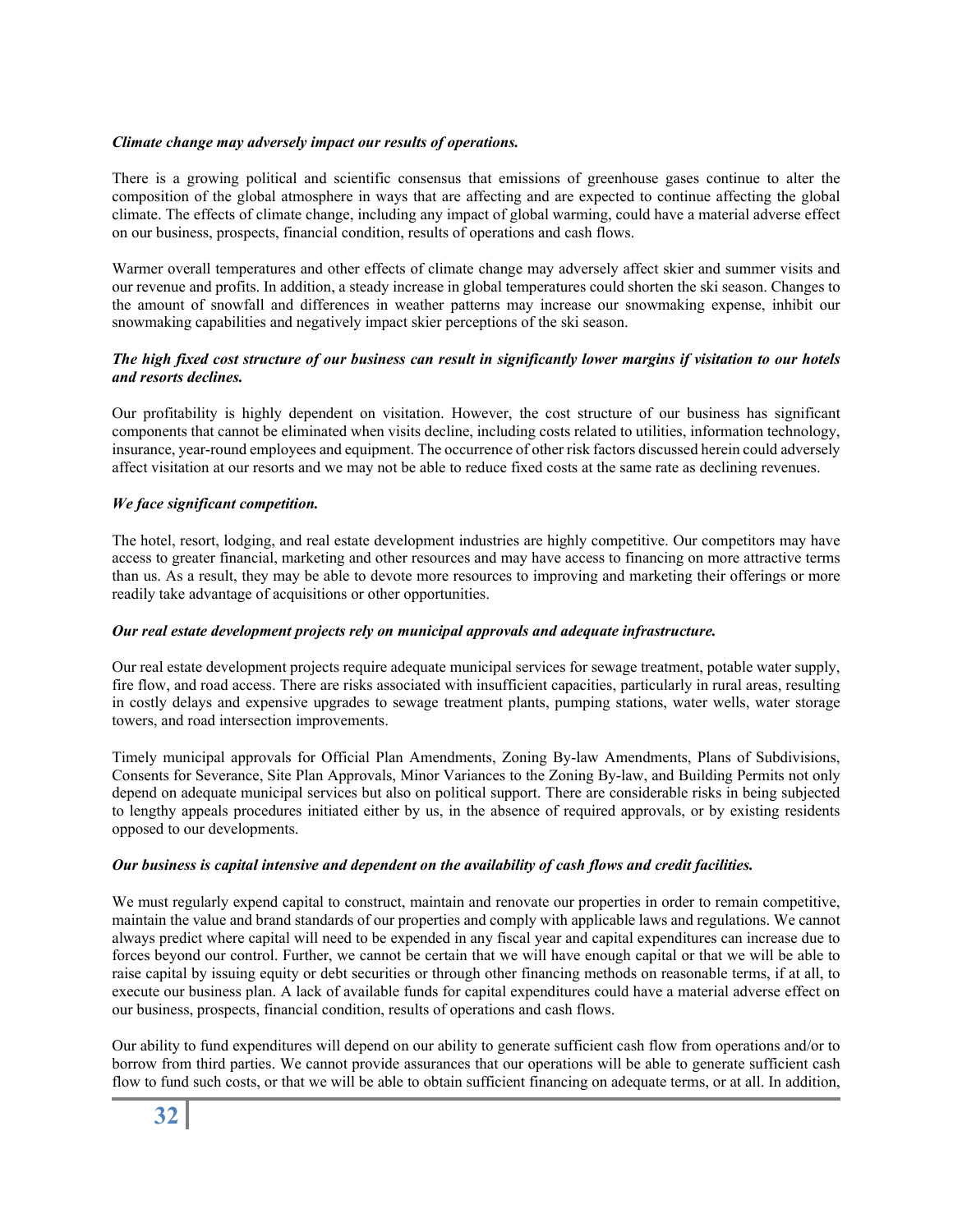there can be no assurances that future real estate development projects can be self-funded with cash available on hand, through advance pre-sale deposits or through third party real estate financing. Our ability to generate cash flow and to obtain third-party financing will depend upon many factors, including: our future operating performance; general economic conditions and economic conditions affecting the resort industry, the general capital markets; competition; legislative and regulatory matters affecting our operations and business; and our ability to meet our presales targets on our vertical real estate development projects. Any inability to generate sufficient cash flows from operations or to obtain adequate third-party financing could cause us to delay or abandon certain projects and/or plans.

Further, the ability to enter into a revolving corporate credit facility on reasonable economic terms, may adversely affect our ability to obtain the additional financing necessary to acquire additional vacation ownership inventory. The ability to provide consumer financing for vacation ownership customers may impact the results from operations and cash flow.

#### *Our operations and development activities are subject to extensive laws, rules, regulations and policies administered by various federal, provincial, state, regional, municipal and other governmental authorities.*

Our operations are subject to a variety of federal, state, provincial, regional and local laws and regulations, including those relating to lift operations, emissions to the air, discharges to water, storage, treatment and disposal of fuel and wastes, land use, remediation of contaminated sites and protection of the environment, natural resources and wildlife. We are also subject to worker health and safety laws and regulations. From time to time our operations are subject to inspections by environmental regulators and other regulatory agencies. While regulatory approvals provide a significant barrier to new entrants in our industry, such approvals may be time consuming and consume considerable capital and manpower resources. Our efforts to comply with applicable laws and regulations do not eliminate the risk that we may be held liable for breaches of these laws and regulations, which may result in fines and penalties or subject us to claims for damages. Liability for any fines, penalties, damages or remediation costs, or changes in applicable laws or regulations, could have a material adverse effect on our business, prospects, financial condition, results of operations and cash flows.

#### *We are subject to environmental laws and regulations in the ordinary course of business.*

Our operations are subject to a variety of federal, provincial, state and local environmental laws and regulations including those relating to emissions to the air, discharges to water, storage, treatment and disposal of wastes, land use, remediation of contaminated sites and protection of natural resources such as wetlands. Our facilities are subject to risks associated with mold and other indoor building contaminants. From time to time our operations are subject to inspections by environmental regulators and other regulatory agencies. We are also subject to worker health and safety requirements. We believe our operations are in substantial compliance with applicable material environmental, health and safety requirements. We believe our operations are in substantial compliance with applicable material environmental, health and safety requirements. However, our efforts to comply do not eliminate the risk that we may be held liable, incur fines or be subject to claims for damages, and that the amount of any liability, fines, damages or remediation costs may be material for, among other things, the presence or release of regulated materials at, on or emanating from properties we now or formerly owned or operated, newly discovered environmental impacts or contamination at or from any of our properties, or changes in environmental laws and regulations or their enforcement.

#### *We rely on information technology to operate our businesses and maintain our competitiveness, and any failure to adapt to technological developments or industry trends could harm our business.*

We depend on the use of sophisticated information technology and systems, including technology and systems used for central reservations, point of sale, procurement, administration and technologies we make available to our guests. We must continuously improve and upgrade our systems and infrastructure to offer enhanced products, services, features and functionality, while maintaining the reliability and integrity of our systems and infrastructure. Our future success also depends on our ability to adapt our infrastructure to meet rapidly evolving consumer trends and demands and to respond to competitive service and product offerings.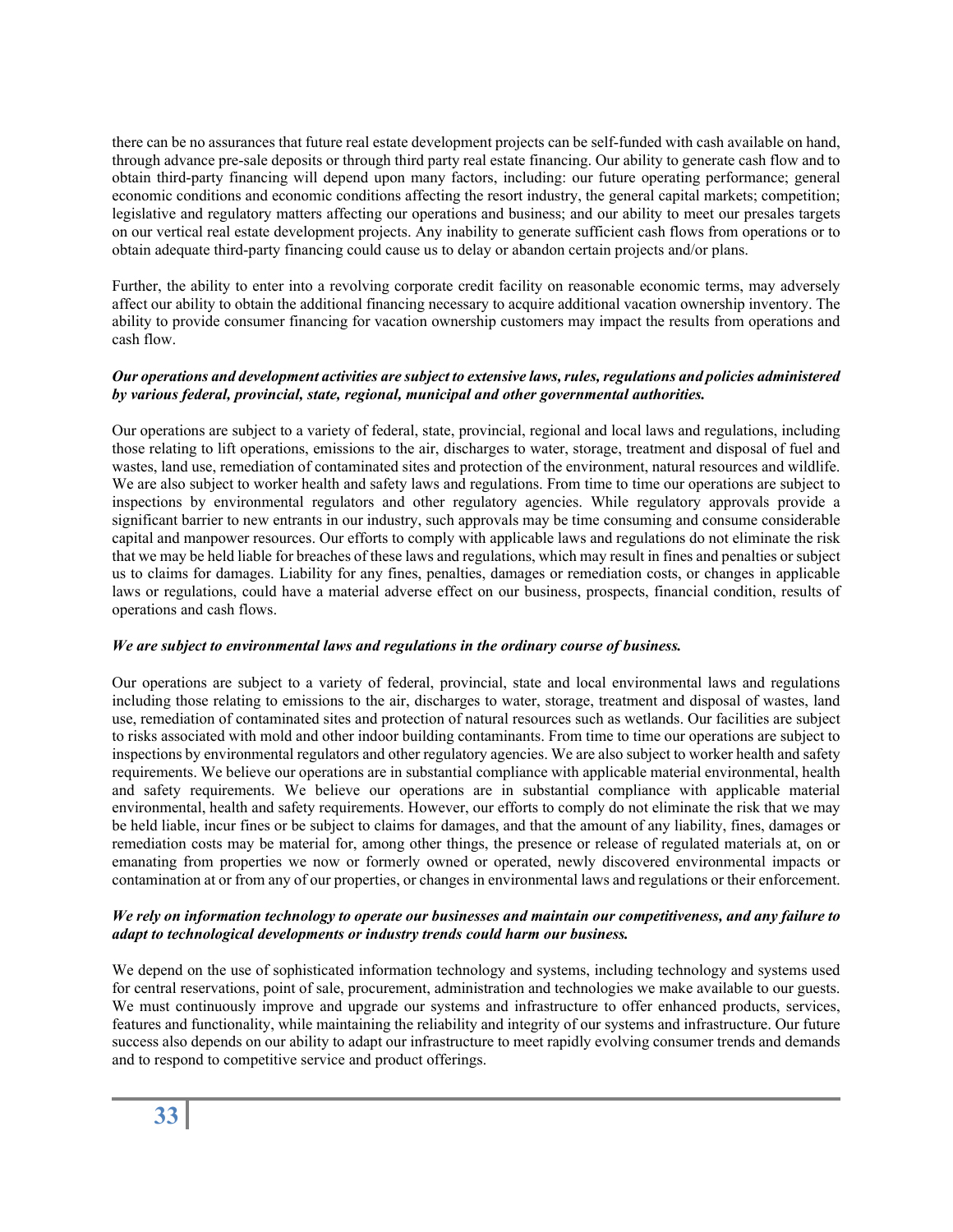In addition, we may not be able to maintain our existing systems or replace or introduce new technologies and systems as quickly as we would like or in a cost-effective manner. Delays or difficulties in implementing new or enhanced systems may keep us from achieving the desired results in a timely manner, to the extent anticipated, or at all. Any interruptions, outages or delays in our systems, or deterioration in their performance, could impair our ability to process transactions and could decrease our quality of service that we offer to our guests. Also, we may be unable to devote financial resources to new technologies and systems in the future. If any of these events occur, our business and financial performance could suffer.

#### *We are subject to litigation in the ordinary course of business.*

We are, from time to time, subject to various asserted or un-asserted legal proceedings and claims. Any such claims, regardless of merit, could be time consuming and expensive to defend and could divert Management's attention and resources. While we believe we have adequate insurance coverage and/or accrue for loss contingencies for all known matters that are probable and can be reasonably estimated, we cannot assure that the outcome of all current or future litigation will not have a material adverse effect on us and our results of operations.

The nature of our responsibilities in managing our vacation ownership properties will from time to time give rise to disagreements with the owners of vacation ownership interests and property owners' associations. We seek to resolve any disagreements in order to develop and maintain positive relations with current and potential owners and property owners' associations but cannot always do so. Failure to resolve such disagreements has resulted in litigation, and could do so again in the future. If any such litigation results in a significant adverse judgment, settlement or court order, we could suffer significant losses, our profits could be reduced, our reputation could be harmed and our future ability to operate our business could be constrained. Disagreements with property owners' associations could also result in the loss of management contracts.

#### *Our business depends on the quality and reputation of our brands, and any deterioration in the quality or reputation of these brands could have an adverse impact on our business.*

A negative public image or other adverse events could affect the reputation of one or more of our ski resorts, other destination resorts, hotel properties and other businesses or more generally impact the reputation of our brands. If the reputation or perceived quality of our brands declines, our market share, reputation, business, financial condition or results of operations could be adversely impacted. The unauthorized use of our trademarks could also diminish the value of our brands and their market acceptance, competitive advantages or goodwill, which could adversely affect our business.

#### *If we do not retain our key personnel, our business may suffer.*

The success of our business is heavily dependent on the leadership of key management personnel, including our senior executive officers. If any of these persons were to leave, it could be difficult to replace them, and our business could be harmed.

#### *We are subject to risks associated with our workforce.*

We are subject to various federal, state and provincial laws governing matters such as minimum wage requirements, overtime compensation and other working conditions, citizenship requirements, discrimination and family and medical leave. Our operations in Canada are also subject to laws that may require us to make severance or other payments to employees upon their termination. Immigration law reform could also impact our workforce because we recruit and hire foreign nationals as part of our seasonal workforce. We have a significant workforce due to our vast operations and if our labor-related expenses increase, our operating expenses could increase and our business, financial condition and results of operations could be harmed.

From time to time, we have also experienced non-union employees attempting to unionize. While only a small portion of our employees are unionized at present, we may experience additional union activity in the future. In addition,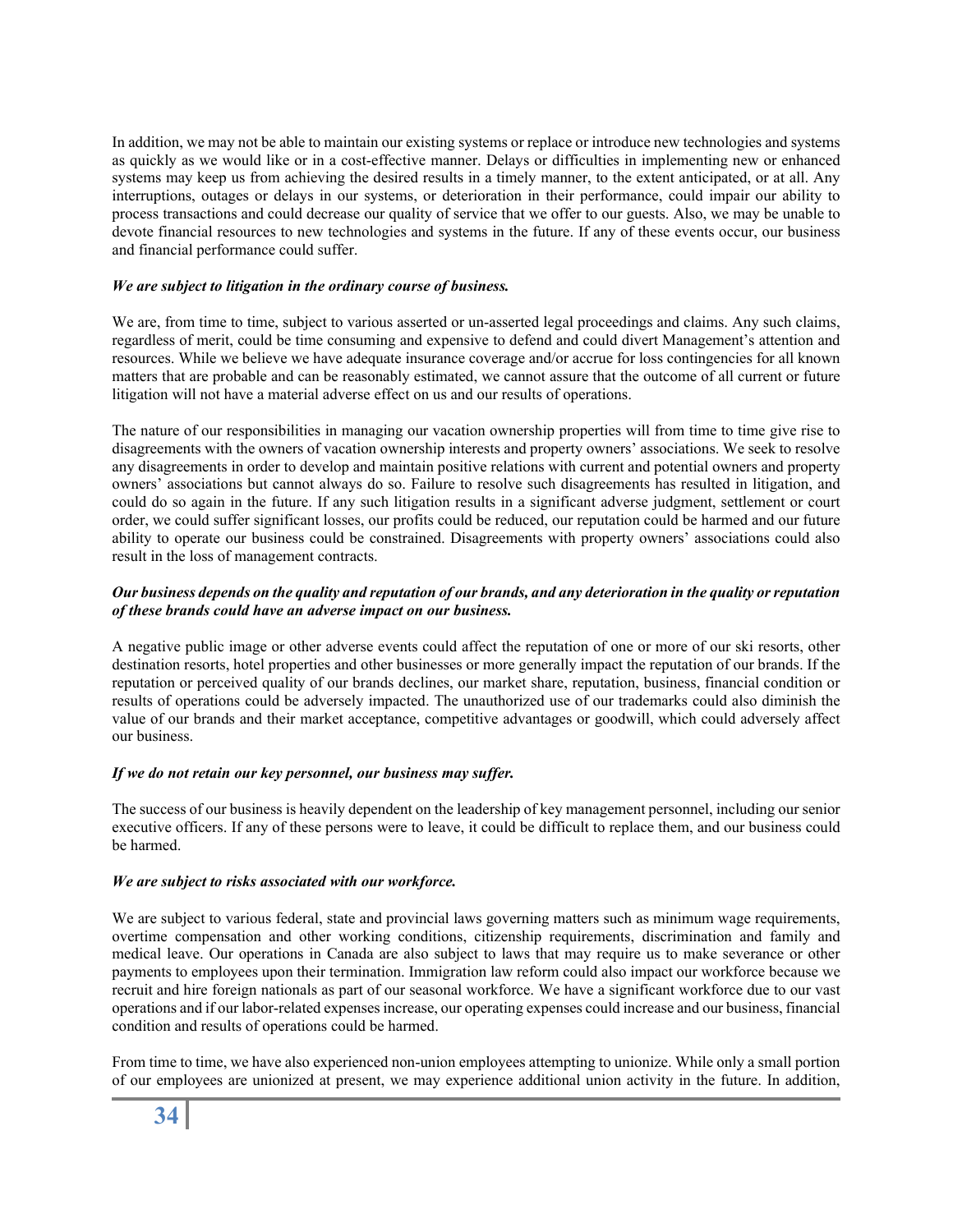future legislation could make it easier for unions to organize and obtain collectively bargained benefits, which could increase our operating expenses and negatively affect our business, prospects, financial condition, results of operations and cash flows.

#### *Our acquisitions or future acquisitions might not be successful.*

We have acquired certain resorts, hotel properties and destination resort community development assets. Acquisitions are complex to evaluate, execute and integrate. We cannot assure you that we will be able to accurately evaluate or successfully integrate and manage acquired ski resorts, properties and businesses and increase our profits from these operations. We continually evaluate potential acquisitions and intend to actively pursue acquisition opportunities, some of which could be significant. As a result, we face various risks from acquisitions, including: our evaluation of the synergies and/or long-term benefits of an acquired business; our inability to integrate acquired businesses into our operations as planned; diversion of our management's attention; potential increased debt leverage; litigation arising from acquisition activity; and unanticipated problems or liabilities.

In addition, we run the risk that any new acquisitions may fail to perform in accordance with expectations, and that estimates of the costs of improvements for such properties may prove inaccurate.

#### *We are subject to risks related to currency fluctuations.*

We present our financial statements in Canadian dollars. To create a natural hedge, we have sourced debt in United States dollars for the Hyatt Regency Cleveland hotel, the Renaissance Hotel in Cleveland Ohio, and the Marriot Hotels. However, a significant fluctuation in the Canada/US exchange rate could impact our net income after tax that is reported in Canadian dollars. Currency variations can also contribute to variations in sales at our hotels and resorts from: United States residents visiting Canada and Canadian residents travelling to the United States.

We borrowed through the capital markets in Israel, denominated in Israeli Shekels, with a linkage on cap \$62 million dollars of our Series B Bonds to US dollars. For further information, see Bonds (III.b) above.

#### *Certain circumstances may exist whereby our insurance coverage may not cover all possible losses and we may not be able to renew our insurance policies on favorable terms, or at all.*

Although we maintain various property and casualty insurance policies and undertake safety and loss prevention programs to address certain risks, our insurance policies do not cover all types of losses and liabilities and in some cases may not be sufficient to cover the ultimate cost of claims which exceed policy limits. If we are held liable for amounts exceeding the limits of our insurance coverage or for claims outside the scope of our coverage, our business, prospects, financial condition, results of operations and cash flows could be materially adversely affected.

In addition, we may not be able to renew our current insurance policies on favorable terms, or at all. Our ability to obtain future insurance coverage at commercially reasonable rates could be materially adversely affected if we or other companies within or outside our industry sustain significant losses or make significant insurance claims.

#### *We are subject to accounting regulations and use certain accounting estimates and judgments that may differ significantly from actual results.*

Implementation of existing and future legislation, rulings, standards and interpretations from the International Accounting Standards Board or other regulatory bodies could affect the presentation of our financial statements and related disclosures. Future regulatory requirements could significantly change our current accounting practices and disclosures. Such changes in the presentation of our financial statements and related disclosures could change an investor's interpretation or perception of our financial position and results of operations.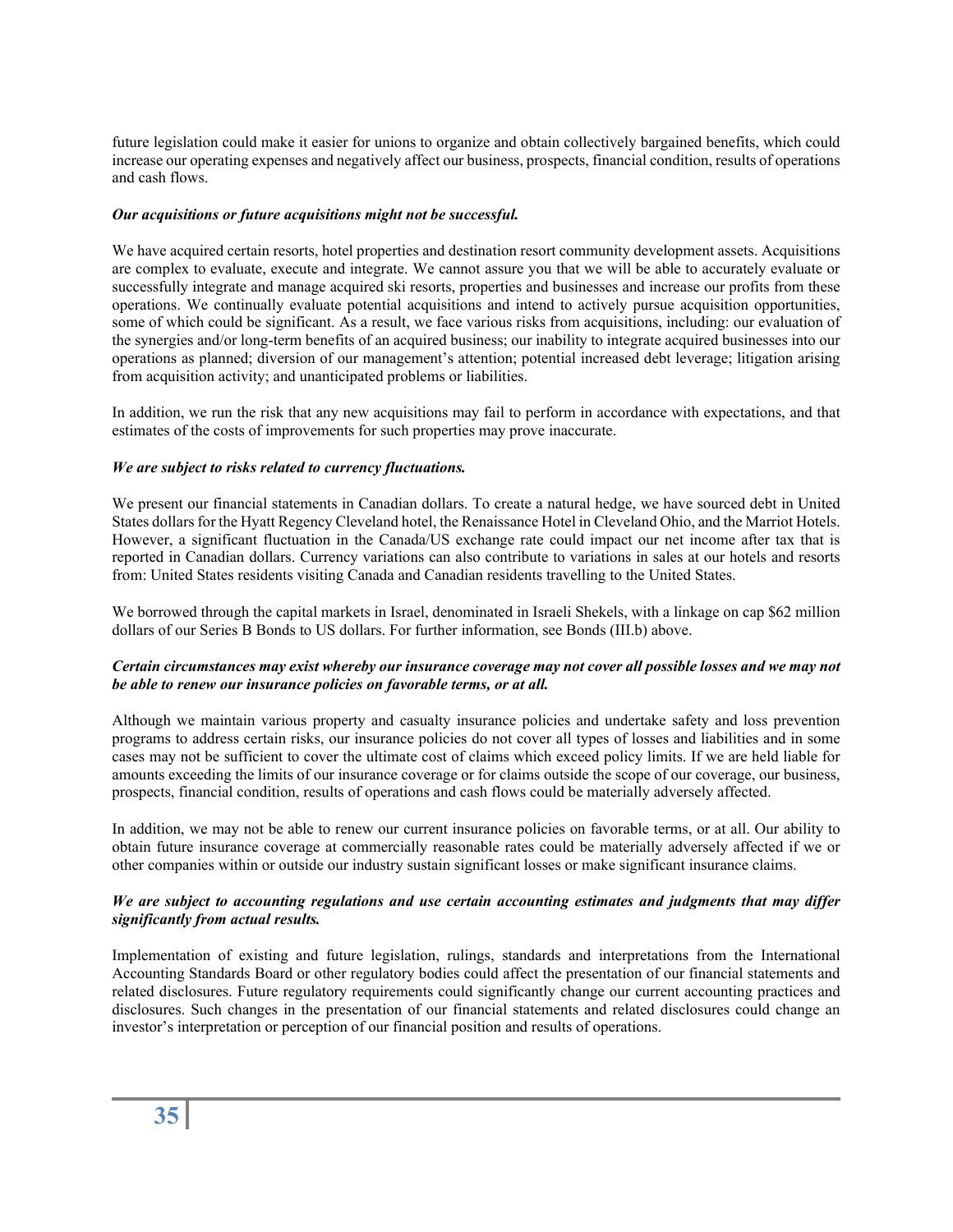#### *We may not be able to fully utilize our tax loss carry-forwards.*

As at March 31, 2022, we believe we will have non-capital loss carry-forwards of approximately \$67 million for Canadian and US federal, provincial and state income tax purposes. To the extent available, we intend to use these net operating loss carry-forwards to offset future taxable income associated with our operations, as well as the Freed Transaction. There can be no assurance that we will generate sufficient taxable income in the carry-forward period to utilize any remaining loss carry-forwards before they expire.

#### *Our stock price can be volatile.*

The market price of our stock is highly volatile and subject to wide fluctuations in response to factors such as quarterly variations in our operating results, which is beyond our control. We are listed on the Stock Exchange and are subject to the capital markets in the State of Israel. Events beyond our control that take place in the State of Israel may negatively affect our stock price.

#### *An active trading market for our common shares may not be sustained.*

Although our common shares are listed on the Stock Exchange, an active trading market for our common shares may not be sustained. Accordingly, if an active trading market for our common shares is not maintained, the liquidity of our common shares, your ability to sell your common shares when desired and the prices that you may obtain for your common shares will be adversely affected.

#### *We cannot provide assurance that we will pay dividends.*

Any declaration and payment of future dividends to holders of our common stock will be at the discretion of our Board in accordance with applicable law after taking into account various factors, including our financial condition, our operating results, our current and anticipated cash needs, the impact on our effective tax rate, our indebtedness, legal requirements and other factors that our Board deems relevant. Our debt agreements limit our ability to pay dividends.

Because we are a holding company, our ability to pay cash dividends on our common shares will depend on the receipt of dividends or other distributions from our subsidiaries. Until such time that we pay a dividend, our investors must rely on sales of their common shares after price appreciation, which may never occur, as the only way to realize any future gains on their investment.

#### *Our indebtedness could adversely affect our financial health and prevent us from fulfilling our obligations.*

Our level of indebtedness could have important consequences. For example, it could: make it more difficult for us to satisfy our obligations; increase our vulnerability to general adverse economic and industry conditions; require us to dedicate a substantial portion of our cash flow from operations to payments on our indebtedness, thereby reducing the availability of our cash flow to fund working capital, capital expenditures, real estate developments, marketing efforts and other general corporate purposes; limit our flexibility in planning for, or reacting to, changes in our business and the industry in which we operate; place us at a competitive disadvantage compared to our competitors that have less debt; and limit our ability to borrow additional funds.

#### *Fluctuations in interest rates could negatively affect our business.*

Fluctuations to available interest rates as a result of changes to the inflation rate or other factors may negatively impact the business, results of operations and financial position of the Company. As well, increases to the interest rate may impact the stability of tenants and therefore occupancy rates and rental fees, which could negatively impact the value of the Company's assets.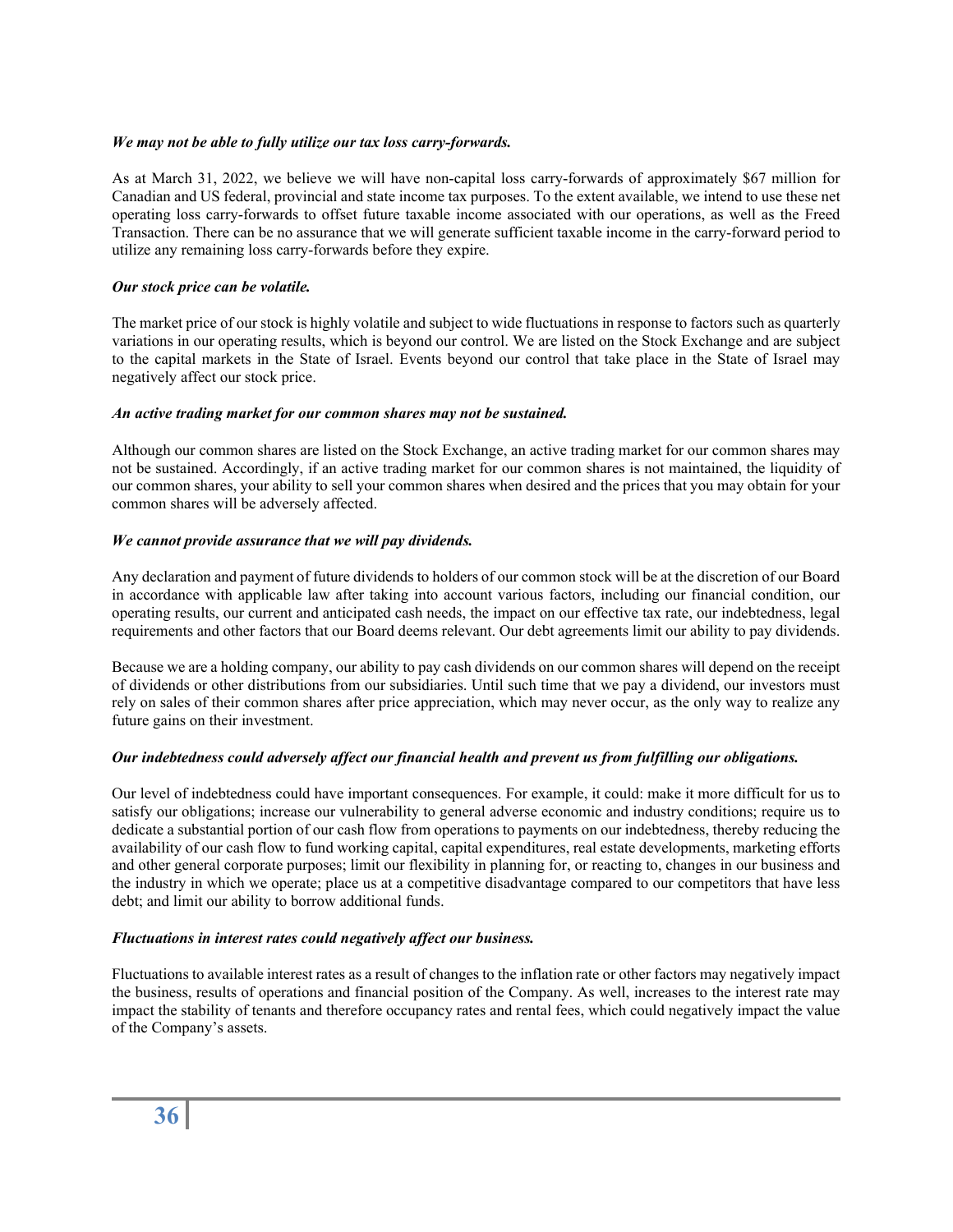#### *Our business is sensitive to rising travel costs.*

Many of our guests travel by vehicle and higher gasoline prices may make travel more expensive and impact the number of guests that visit our properties. As a result, occupancy rates of our hotels and resorts may be negatively impacted, which would impact the Company's revenues.

#### *Our business is sensitive to changes in the real estate industry.*

Decreased demand for retail space, decreased rental fees, decreased ability for tenants to meet payment obligations, increased financing costs and improvements at competitive resorts may negatively impact the Company's operations.

#### *The cost of contractors may impact our future projects.*

The cost of employing contractors for the Company's projects impacts the Company's profitability. The Company could also be impacted by changes in the cost of raw materials and labour, shortages of raw materials and labour and strikes for unionized labour.

#### *We are subject to certain legal and regulatory matters in Israel that may affect the Company.*

The Company is subject to the regulations and requirements of Israeli Securities Law and Israeli Companies Law. It is possible that the Company will be subject to any changes in Israeli law and regulatory requirements and the possible imposition of requirements from time to time by regulators and Stock Exchange authorities in Israel.

#### *The Company is subject to maintaining certain financial conditions.*

The Deed of Trust that governs the outstanding bonds (Series A and B) requires the Company to maintain certain financial conditions which may limit the Company's ability to incur additional indebtedness or raise additional equity. These restrictions may limit the Company's ability to take advantage of business opportunities as they arise. More importantly, the Company's ability to comply with the covenants may be affected by changes in economic or business conditions or other events beyond its control. A breach of these covenants by the Company and a corresponding default under the deed of trust in circumstances may result in the aggregate amount of the principal and interest on the Series A Bonds becoming due and payable by the Company or the exercise of collateral. The Company's ability to make accelerated payments will be dependent upon its cash resources at the time, its ability to generate sufficient revenue and its access to alternative sources of funds. Accordingly, the Company's inability to comply with the financial conditions could have a materially adverse effect on the Company's financial condition.

#### *Additional issuance of securities by the Company may dilute existing security holders, reduce some or all of the Company's financial measures on a per share basis, reduce the trading price of the Common Shares or other the Company securities or impede the Company's ability to raise future capital.*

The Company may issue additional securities in the future in connection with acquisitions, strategic transactions, financings or for other purposes. To the extent additional securities are issued, the Company's existing security holders could be diluted and some or all of the Company's financial measures could be reduced on a per share basis. Additionally, the Company's securities issued in connection with a transaction may not be subject to resale restrictions and, as such, the market price of the Company's securities may decline if certain large holders of the Company's securities or recipients of the Company's securities in connection with an acquisition, sell all or a significant portion of such securities or are perceived by the market as intending to sell such securities. In addition, such issuances of securities may impede the Company's ability to raise capital through the sale of additional equity securities in the future.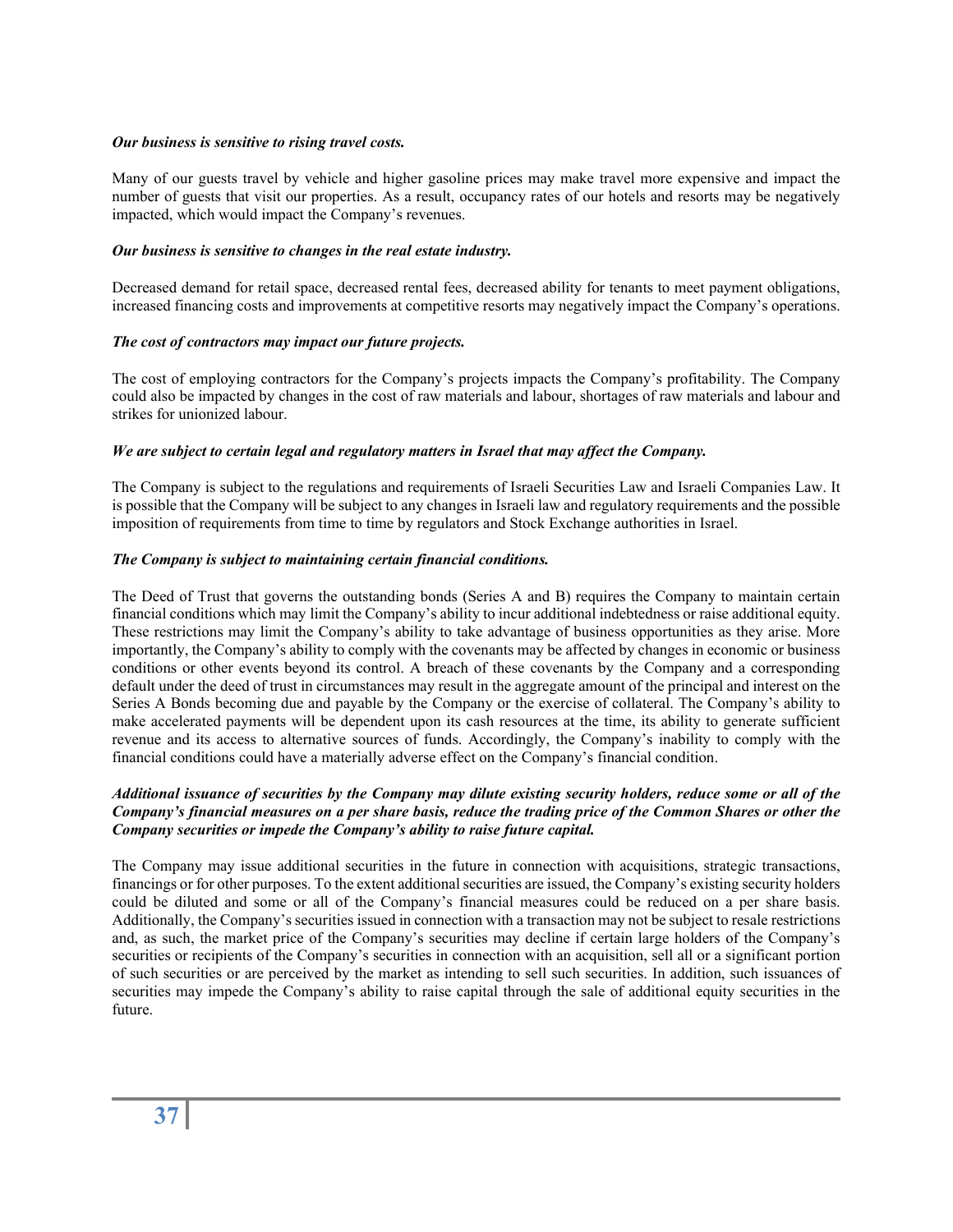#### *The Company's business is subject to evolving corporate governance and public disclosure regulations that have increased both the Company's compliance costs and the risk of noncompliance, which could have an adverse effect on the price of the Company's securities.*

The Company is subject to changing rules and regulations promulgated by a number of Israeli and Canadian governmental and self-regulated organizations, including the Stock Exchange and the Canadian Securities Administrators. These rules and regulations continue to evolve in scope and complexity, making compliance more difficult and uncertain. Further, the Company's efforts to comply with such rules and regulations, and other new rules and regulations have resulted in, and are likely to continue to result in, increased general and administrative expenses and a diversion of Management time and attention from revenue-generating activities to compliance activities.

#### *Certain of the Company's directors and officers serve in similar positions with other public companies, which could put them in a conflict position from time to time.*

Certain of the directors and officers of the Company also serve as directors or officers of, or have significant shareholdings in, other companies, and, to the extent that such other companies may engage in transactions or participate in the same ventures in which the Company participates, or in transactions or ventures in which the Company may seek to participate, the directors and officers of the Company may have a conflict of interest in negotiating and concluding terms respecting the extent of such participation. Such conflicts of the directors and officers may result in a material and adverse effect on the Company's profitability, results of operations, financial condition and the trading price of the Company's securities.

#### **XVIII. Additional Information**

On April 21, 2022, the Company closed on a loan to finance 12 of its Courtyard by Marriott hotels for a term of 5 years in the amount of up to \$129,625 USD (the "New Courtyard Loan"), including a line of credit to fund the renovation of the secured Courtyard hotels according to the progress of the renovation program. The interest rate on any drawn portion of the New Courtyard Loan will be equal to the 30-day average Secured Overnight Financing Rate ("SOFR") plus 5.54%. The New Courtyard Loan is prepayable after 12 months. From months 13 to 24 the prepayment penalty is equal to the full interest from the time of prepayment through the 24th month plus 0.50% of the principal being repaid. From months 25-30 the prepayment penalty is 0.25% of the principal being repaid. After 30 months Skyline can repay the loan with no penalties. There are no defaulting financial covenants related to the New Courtyard loan.

\$92,125 USD was drawn on closing, including a \$3,000 USD interest reserve, the unused portion of which will be released to Skyline if during the first 36 months of the New Courtyard Loan the debt yield is at leas 10% for 2 consecutive quarters and no events of default then exist. If the debt yield test is not met in the first 36 months of the New Courtyard Loan term, the funds will remain as an interest rate reserve for the balance of the New Courtyard Loan term. \$30,000 USD will be available as a line of credit during the first 4 years of the New Courtyard Loan term to fund up to 75% of future renovation funding, which will be drawn as renovations are completed. \$7,500 USD of additional loan proceeds available to be drawn once all renovations are completed and a debt yield of 11.0% is achieved for 2 consecutive quarters, among other conditions.

On April 29, 2022, the Company extended the due diligence period related to the conditional sale of 90% of its interest in the Renaissance hotel and its 100% interest in the Hyatt Regency Arcade hotel (the "Cleveland Assets"), to a third party unrelated to the Company, to May 31, 2022. As a result of this extension, if completed, the transaction is expected to close during the third quarter of 2022.

On April 24, 2022, the Company commenced a share repurchase plan (the "Share Buyback"), which will be in effect until March 31, 2023, with a maximum total purchase amount of \$5,000.